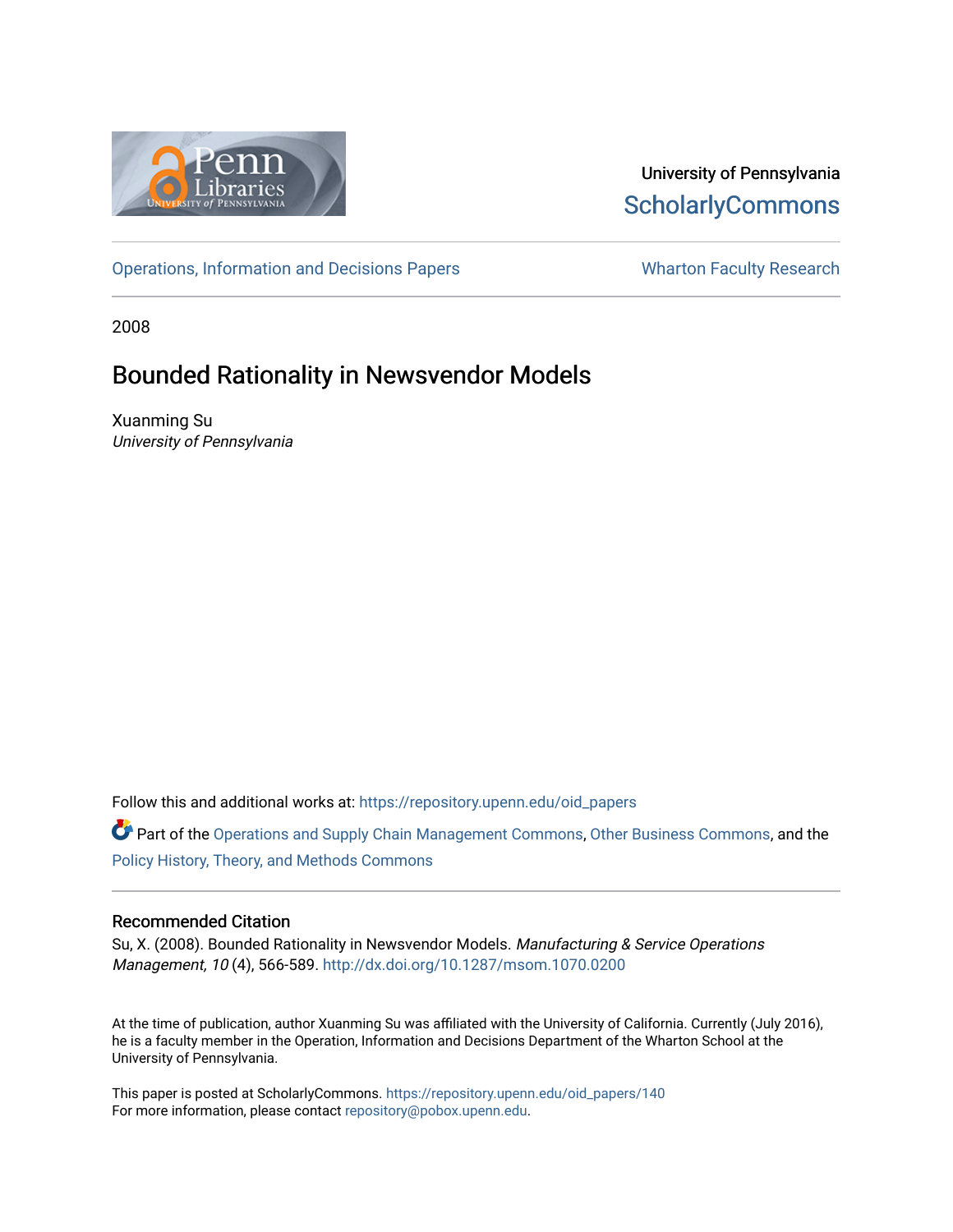## Bounded Rationality in Newsvendor Models

#### **Abstract**

Many theoretical models adopt a normative approach and assume that decision makers are perfect optimizers. In contrast, this paper takes a descriptive approach and considers bounded rationality, in the sense that decision makers are prone to errors and biases. Our decision model builds on the quantal choice model: While the best decision need not always be made, better decisions are made more often. We apply this framework to the classic newsvendor model and characterize the ordering decisions made by a boundedly rational decision maker. We identify systematic biases and offer insight into when overordering and underordering may occur. We also investigate the impact of these biases on several other inventory settings that have traditionally been studied using the newsvendor model as a building block, such as supply chain contracting, the bullwhip effect, and inventory pooling. We find that incorporating decision noise and optimization error yields results that are consistent with some anomalies highlighted by recent experimental findings.

#### Keywords

bounded rationality, newsvendor, logit choice, random utility, quantal response, supply chain, bullwhip effect, inventory, pooling

#### **Disciplines**

Operations and Supply Chain Management | Other Business | Policy History, Theory, and Methods

#### **Comments**

At the time of publication, author Xuanming Su was affiliated with the University of California. Currently (July 2016), he is a faculty member in the Operation, Information and Decisions Department of the Wharton School at the University of Pennsylvania.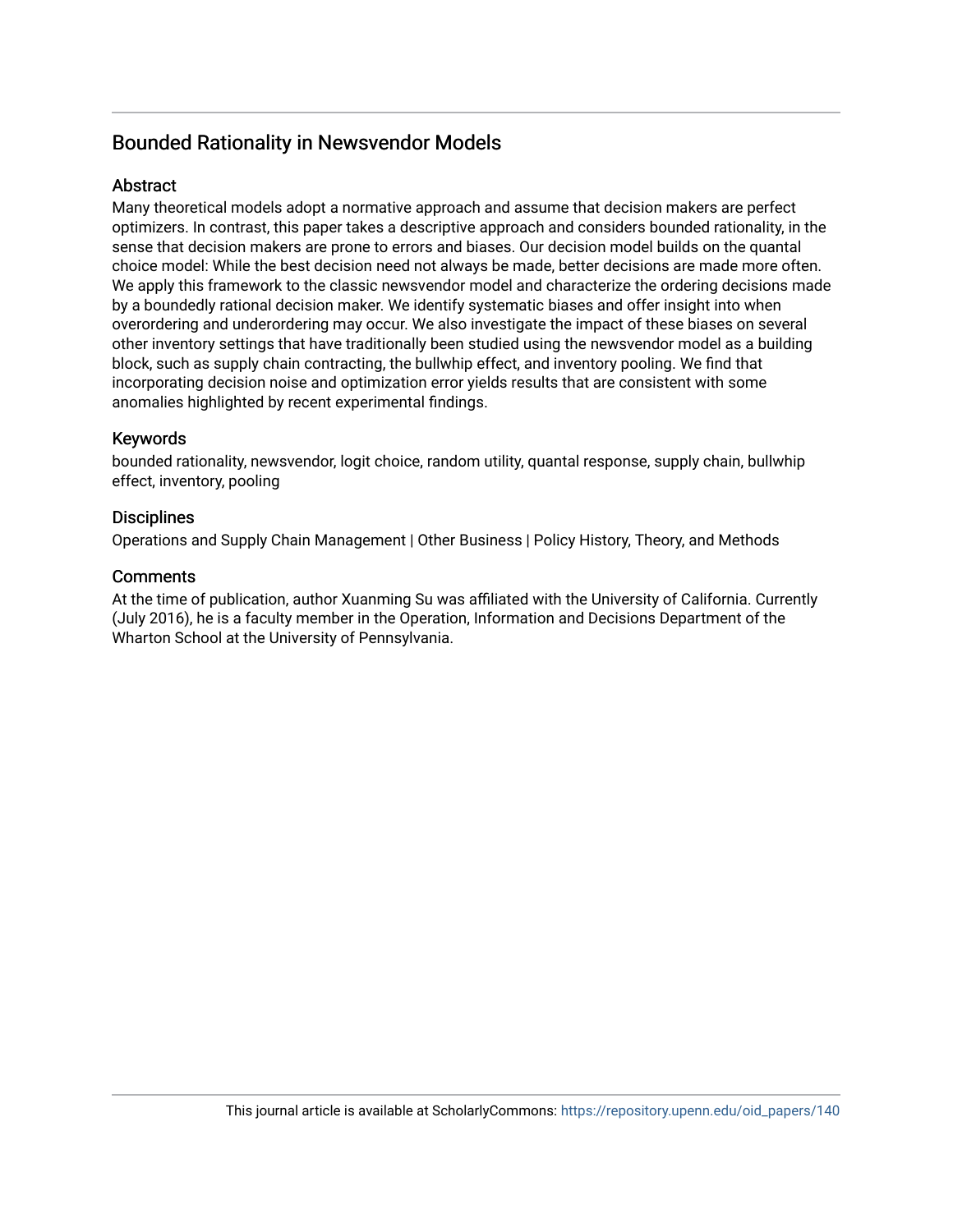# Bounded Rationality in Newsvendor Models

### Xuanming Su

Haas School of Business, University of California, Berkeley, CA 94720, USA xuanming@haas.berkeley.edu

Many theoretical models adopt a normative approach and assume that decision-makers are perfect optimizers. In contrast, this paper takes a descriptive approach and considers bounded rationality, in the sense that decision-makers are prone to errors and biases. Our decision model builds upon the *quantal choice* model: while the best decision need not always be made, better decisions are made more often. We apply this framework to the classic newsvendor model and characterize the ordering decisions made by a boundedly rational decision-maker. We identify systematic biases and offer insight into when over-ordering and under-ordering may occur. We also investigate the impact of these biases on several other inventory settings that have traditionally been studied using the newsvendor model as a building block, such as supply chain contracting, the bullwhip effect, and inventory pooling. We find that incorporating decision noise and optimization error yields results that are consistent with some anomalies highlighted by recent experimental findings.

## 1. Introduction

The newsvendor model is one of the main building blocks of inventory theory. The model derives its name from the canonical setting of a newsvendor facing random demand, who has to decide how many copies of newspapers to order: excess quantities that remain unsold have no value, but ordering too few copies means that customers have to be turned away and potential profits are lost. This model has a simple and elegant solution that offers insights into the optimal balance between the costs of supply-side investment and the costs of potential foregone profits. It has extensive applications, including inventory management, capacity planning, and pricing and revenue management.

The current theoretical literature is based primarily on the paradigm of perfect rationality. In existing models, the newsvendor is a perfect optimizer: without fail, he always chooses stocking levels that attain the maximum possible level of expected profits. This infallible newsvendor is an important workhorse of inventory theory and many results are based upon it. In contrast, recent experimental studies suggest that human decision-makers do not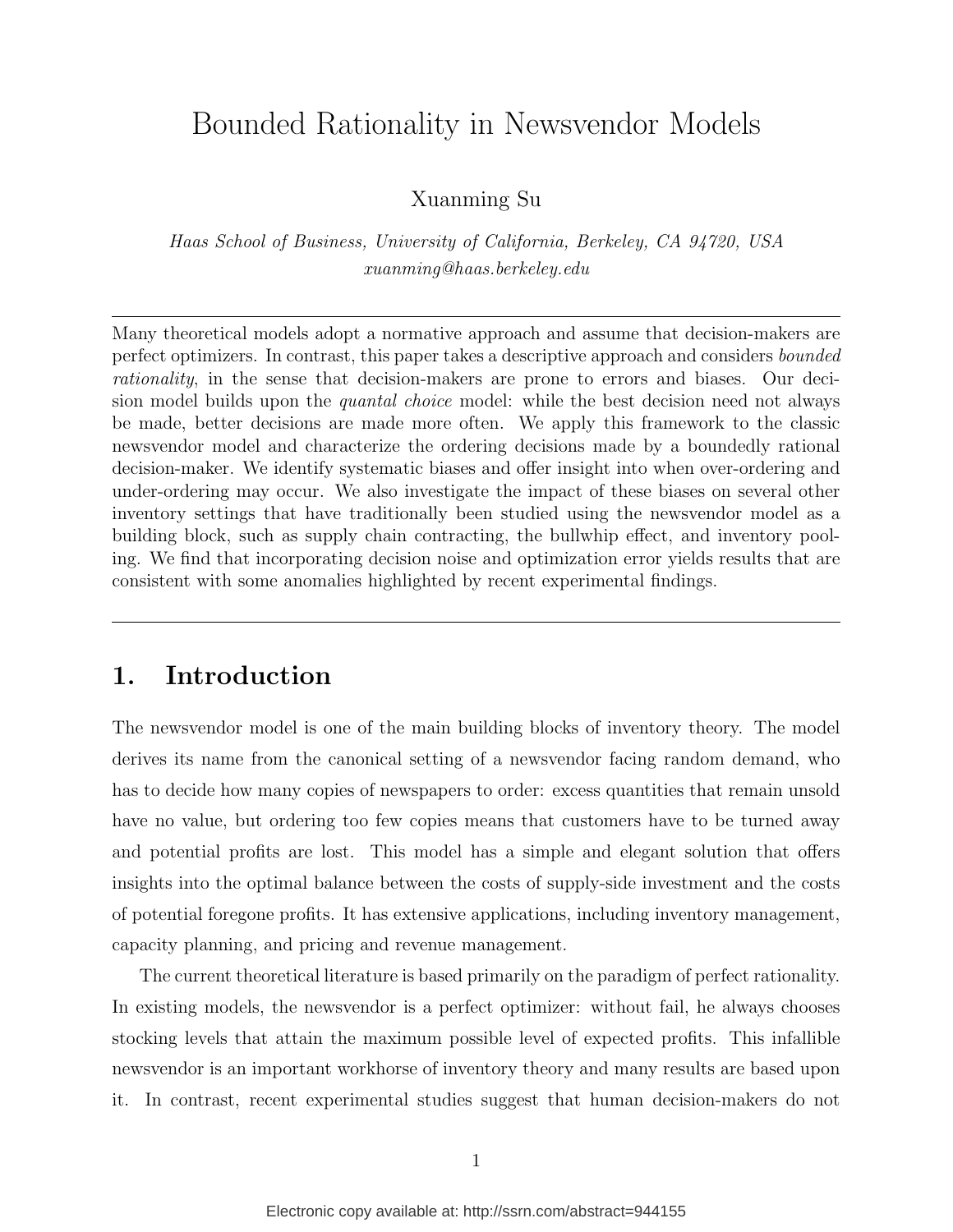solve these inventory problems as theory predicts. One of the most robust experimental findings is that subjects in newsvendor experiments systematically deviate from the optimal critical fractile solution. Other anomalies have also been identified in more general supply chain settings. These empirical deviations challenge the validity of theoretical results in the literature. This is a significant issue because in practice, many of these newsvendortype decisions are made by human decision-makers who suffer from similar psychological biases. In this regard, we feel that theoretical results based on perfect rationality need to be reconciled with actual human behavior.

The goal of this paper is to investigate the effect of bounded rationality in traditional newsvendor models. What happens when newsvendors make mistakes? Are the consequences of these errors consistent with experimental findings? To address these questions, we adopt a descriptive decision framework that allows for decision errors. As these errors become negligibly small, we obtain the standard normative setting of perfect rationality as a special case. We hope to generalize existing theoretical results while capturing a wider spectrum of empirically observed behavior.

Our decision model of bounded rationality is derived from classical *quantal choice* theory (see Luce, 1959). When faced with alternatives  $i \in \mathcal{I}$  generating utility  $u_i$ , decision-makers do not always choose the utility-maximizing alternative  $i^* \in \arg \max_i u_i$ . Instead, all possible alternatives are candidates for selection, but more attractive alternatives (yielding higher utility) are chosen with larger probabilities. For analytical convenience, we focus on the logit choice model in which the probability of choosing alternative i is proportional to  $e^{u_i}$  (see McFadden, 1981, and Anderson, de Palma, and Thisse, 1992). When applied to newsvendor models, we interpret each possible order quantity  $x$  as a "candidate alternative" and the corresponding expected profit  $\pi(x)$  as the "utility." The probabilistic choice setup implies that the newsvendor is subject to decision noise and may make suboptimal ordering decisions. Unlike conventional models, newsvendor order quantities are no longer deterministic (at the optimal quantity  $x^* = \arg \max_x \pi(x)$ ; they are now random variables. Nevertheless, order quantities that lead to higher expected payoffs are chosen more often. On the terminology: we stress that "bounded rationality" refers to a wide range of behavioral phenomena (e.g., psychological biases, heuristics or rules of thumb, cognitive constraints), and we shall focus on noisy decision-making as one possible way of incorporating bounded rationality.

Next, we summarize our main results. Using the logit decision model, we offer a complete characterization of the boundedly rational newsvendor's order quantity (i.e. its distribution).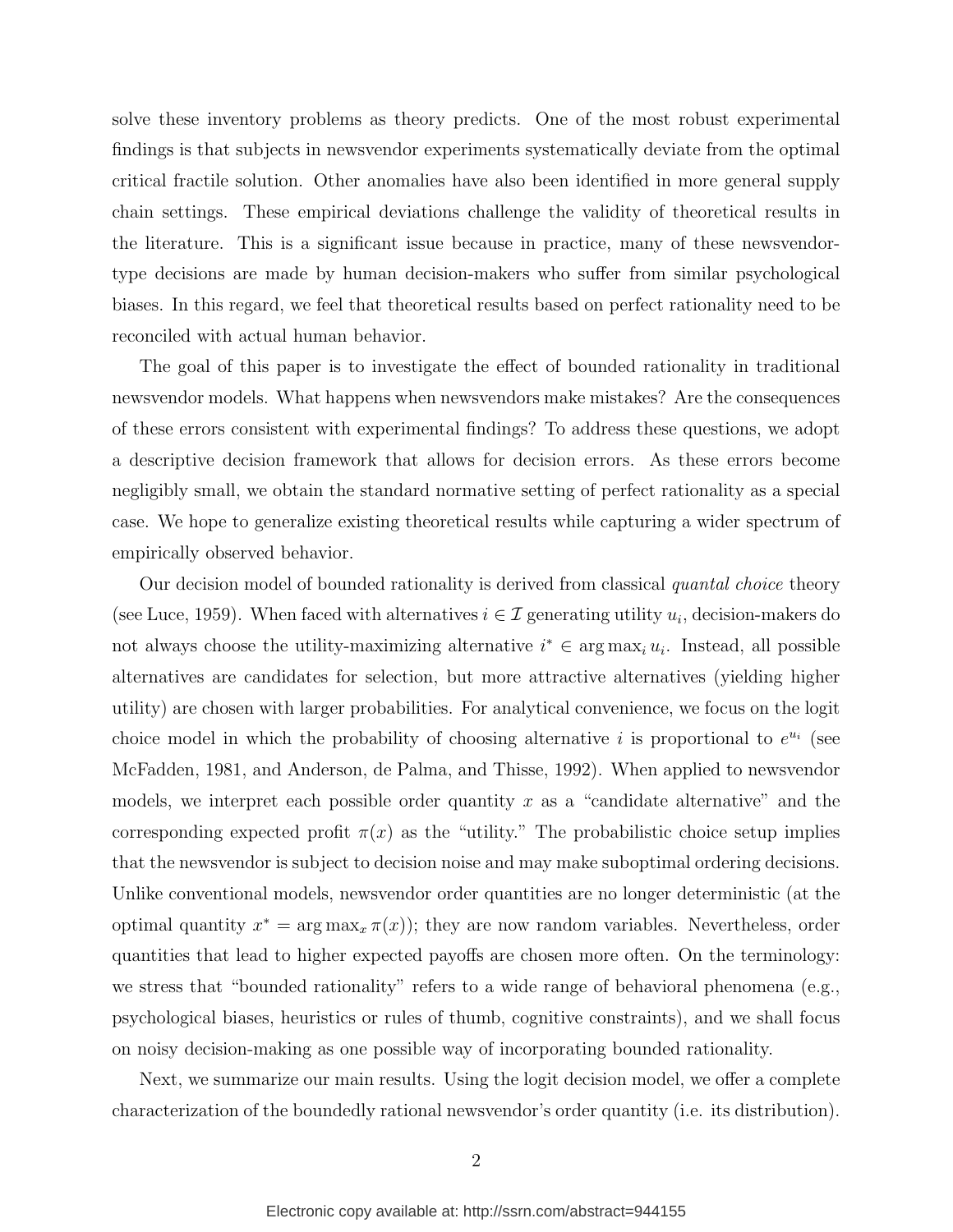For the special case of uniform demand, we find that the order quantity follows a normal distribution (truncated at the appropriate cutoff points). For the general case, we offer a method to calculate the choice distribution and other quantities of interest, such as expected orders and expected profits. Then, we apply this decision framework to several inventory settings. Table 1 organizes our findings and compares them with the conventional predictions under perfect rationality. First, for basic newsvendor decisions, we show that random decision noise yields systematic biases from the optimal critical fractile solution, and we identify conditions that lead the boundedly rational newsvendor to over-order or under-order. Next, in supply contracting, while much of the literature proposes to achieve coordination by allocating a fixed fraction of total profits to the decision maker, we show that this is not feasible in our model of bounded rationality because the reduced stakes also diminishes the decisionmaker's incentive to make "good" decisions. Next, our model shows that the bullwhip effect may arise when decision-makers do not trust their supply chain partners to order optimally and thus take actions to guard against and correct for others' biases. Finally, in inventory pooling, apart from the benefits that have been associated with variance reductions resulting from summing random variables, we also identify the (additional) behavioral benefits of pooling. As summarized in Table 1, there is a large number of experimental observations that seem to be at odds with conventional theory, but our analysis will show that many of them are consistent with bounded rationality explanations.

There are two main contributions in this paper. First, we apply the quantal choice framework to a fundamental operations model. The basic premise that "people need not optimize, but better decisions are made more often" is intuitively appealing. This quantal choice approach is sufficiently general to be applicable to a wide variety of settings that extend beyond newsvendor models, while remaining extremely parsimonious in that there is only a single parameter to be estimated. We stress that this represents an alternative theoretical paradigm in operations management. Instead of solving optimization problems (normative approach), we incorporate bounded rationality and characterize outcomes based on probabilistic choice models (descriptive approach). Second, our results (accounting for bounded rationality) are consistent with a wide range of experimental observations that seem to be at odds with conventional theory (assuming perfect rationality). Hence, we feel that decision noise and optimization error deserve consideration as a possible explanation for these empirical newsvendor anomalies. We hope that our results complement the behavioral and theoretical rationales that have been offered in the literature.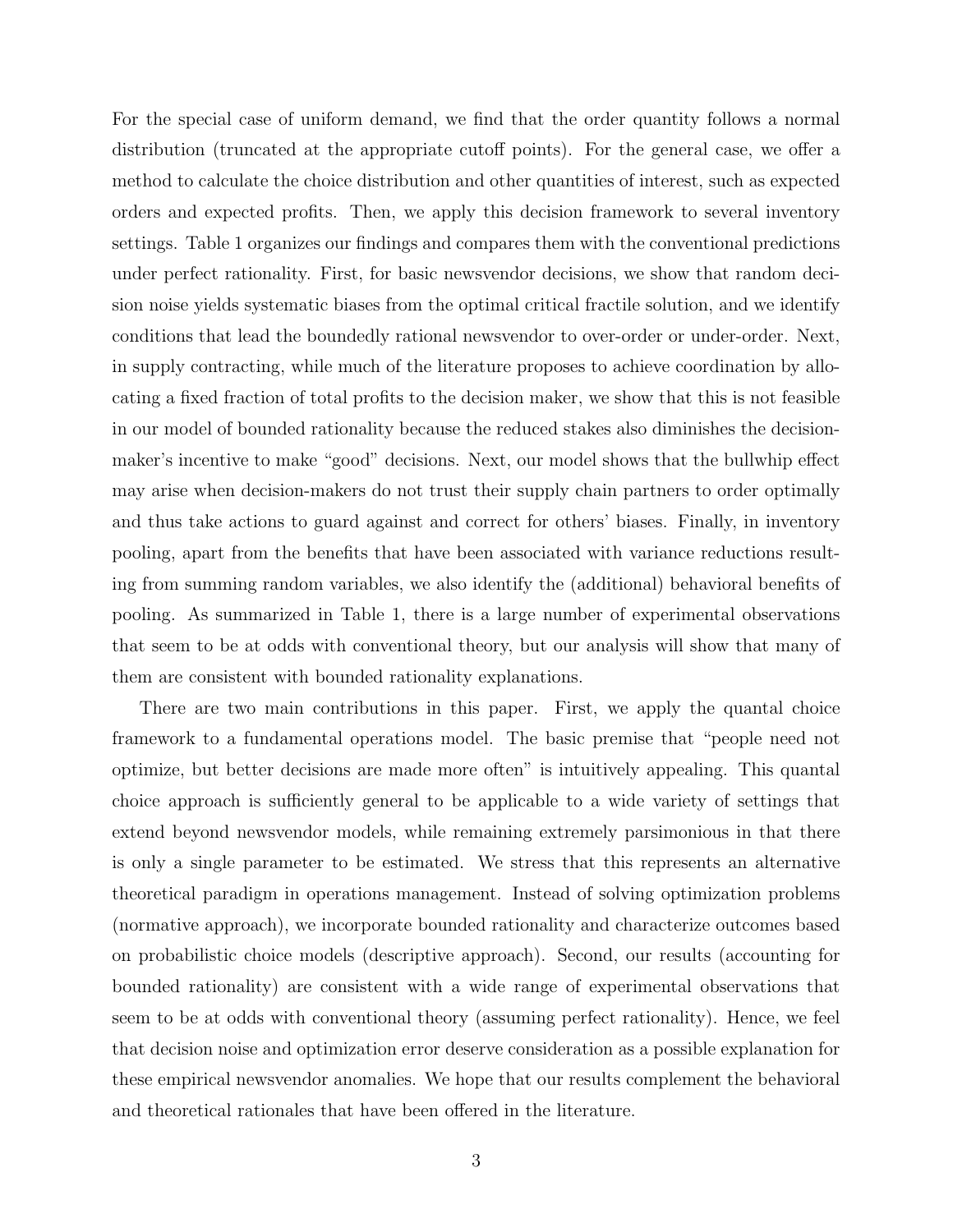| Context     | Conventional results un-<br>$\det\,perfect\,ratio 0\,ability$ | Some contradicting experimental $/$ empirical $/$ theoretical results                  | cies be fully explained by<br>Can these inconsisten- |
|-------------|---------------------------------------------------------------|----------------------------------------------------------------------------------------|------------------------------------------------------|
|             |                                                               |                                                                                        | $bounded\; rationality$ ?                            |
| Basic       | · Critical fractile solu-                                     | over-ordering and under-ordering (Schweitzer and Cachon, 2000)<br>$\bullet$ Systematic | $\bullet$ Yes                                        |
| Newsvendor  | tion                                                          | $\bullet$ Bias toward the mean (Bostian et. al, 2007)                                  | Yes                                                  |
|             |                                                               | · Bias toward low-probability demand realizations                                      | ${\rm Yes}$                                          |
|             |                                                               | • Learning effects (Bolton and Katok, 2005; Lurie and Swaminathan, $2005$ )            | $\rm \stackrel{O}{X}$                                |
|             |                                                               | Previous-period effects (Benzion et. al, 2005)                                         | $\overline{N}_{\overline{O}}$                        |
| Suqque      | $\bullet$ Double marginalization                              | $\bullet$ Double marginalization may be beneficial                                     | $Y$ es                                               |
| Chain       | problem                                                       | • Coordination is not achieved (Katok and Wu, $2007$ )                                 | ${\rm Yes}$                                          |
| Contracting | $\bullet$ Different types of coor-                            | and the value of committing to standing orders (Bolton and Katok, 2005)<br>Stake sizes | ${\rm Yes}$                                          |
|             | dinating contracts                                            | $\bullet$ Differences between contractual forms (Katok and Wu, 2007)                   | $\overline{N}$                                       |
|             |                                                               | $\bullet$ Fairness concerns (Keser and Paleologo, 2004; Wu and Loch, 2007)             | $\tilde{\mathsf{X}}$                                 |
| Bullwhip    | · Bullwhip effect (vari-                                      | causes of bullwhip effect (Sterman, 1989; Croson and Donohue, 2006)<br>· Behavioral    | Yes <sup>'</sup>                                     |
| Effect      | ance of orders increases                                      | • Under-weighting of supply line (Sterman, 1989; Croson and Donohue, $2006$ )          | $_{\rm Yes}$                                         |
|             | upstream)                                                     | Need to account for mistakes of supply chain partners (Croson et. al, 2005)            | ${\rm Yes}$                                          |
|             | · Physical causes                                             | • Demand uncertainty and supply uncertainty may both propagate upstream                | $Y$ es                                               |
| Inventory   | $\bullet$ Pooling benefits                                    | benefits of pooling<br>$\bullet$ Behavioral                                            | $\bullet$ Yes                                        |
| Pooling     | • No benefit when de-                                         | • Cost savings when demand is perfectly correlated                                     | $\mathbf{Y}\mathsf{es}$                              |
|             | mand is perfectly corre-                                      | $\bullet$ Cost savings when demand is deterministic                                    | ${\rm Yes}$                                          |
|             | lated                                                         | demand uncertainty and supply uncertainty<br>Pooling of                                | Yes                                                  |
|             |                                                               |                                                                                        |                                                      |

Table 1: Summary of newsvendor-type results under perfect rationality and bounded rationality Table 1: Summary of newsvendor-type results under perfect rationality and bounded rationality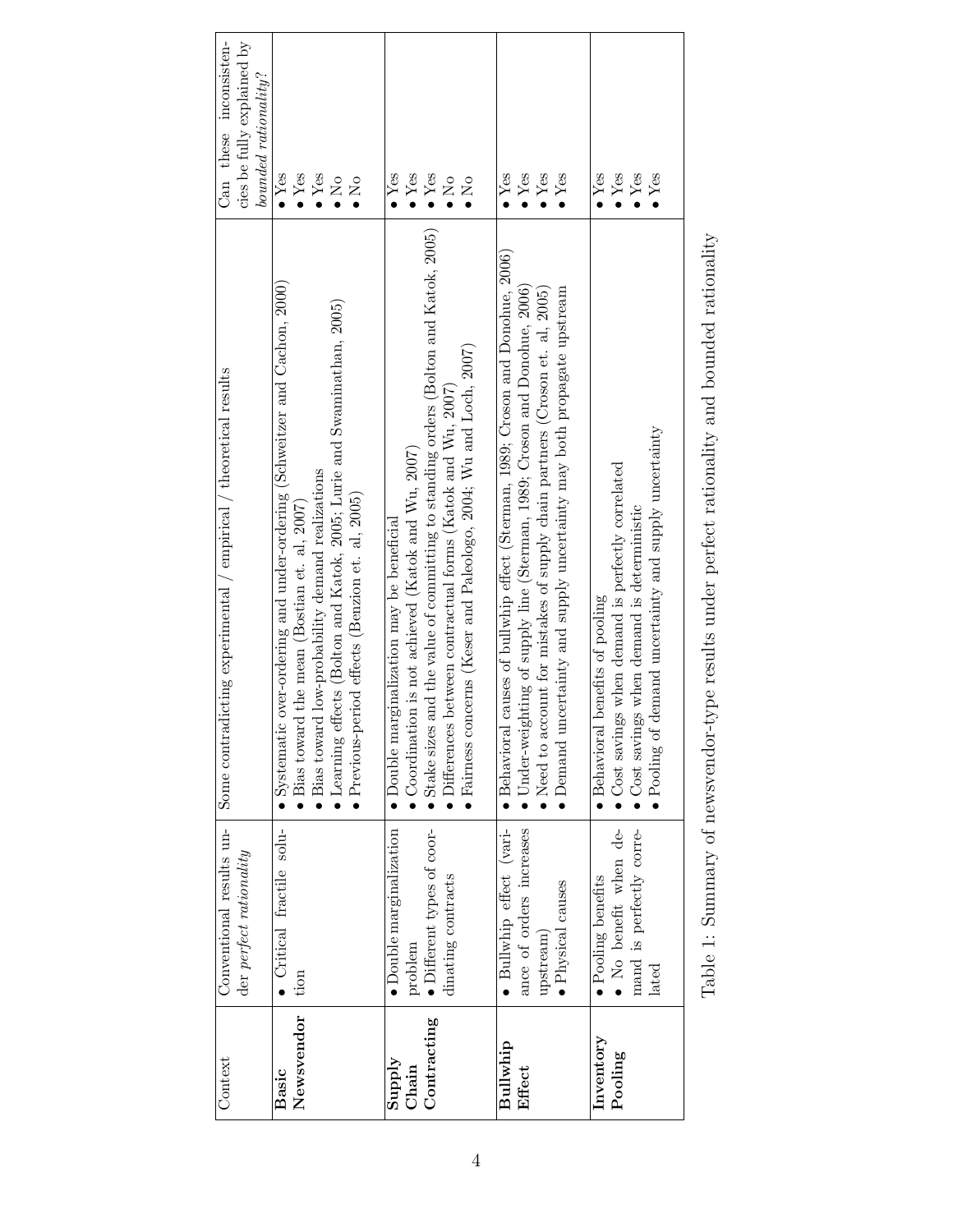The remainder of the paper is organized as follows. The literature is reviewed in Section 2. We describe our model of bounded rationality in Section 3 and apply it to the newsvendor problem in Section 4. In Section 5, we fit our model to experimental data and show that the data provides empirical support for our specification of bounded rationality. Next, we analyze the effect of bounded rationality in several different contexts, as shown in Table 1: Section 6 discusses over-ordering and under-ordering, Section 7 explains why "coordinating contracts" may fail to coordinate the system, Section 8 shows how bounded rationality generates the bullwhip effect, and Section 9 identifies the behavioral benefits of inventory pooling. Finally, we offer concluding remarks in Section 10. All proofs are provided in the Appendix.

### 2. Literature Review

Traditional theory associate rationality with the ability to optimize perfectly: rational agents will settle for nothing less than the best. In contrast, the concept of bounded rationality recognizes the inherent imperfections in human decision-making. The seminal work of Simon (1955) proposes "satisficing" as a more accurate way to model decision-making behavior: rather than optimizing perfectly, agents search over the choice domain until they find something satisfactory. Another broad approach towards bounded rationality is to study heuristics or rules of thumb; see Geigerenzer and Selten (2001). When the "bounds" on rationality render optimization infeasible, agents may instead adopt simple heuristics to make complex decisions. Several well-studied examples include the representativeness heuristic, the availability heuristic, and the anchoring and adjustment heuristic, which are described in Tversky and Kahnemann (1974). Yet another approach is to explicitly model agents' cognitive limitations and the computational complexity of decision tasks. Rubinstein (1998) surveys this work and discusses it in the context of economic models of decisions and games. For a review of the evolution and development of bounded rationality, readers are referred to Simon (1982) and Conlisk (1996).

This paper models bounded rationality by incorporating stochastic elements into the decision process. Instead of choosing the utility-maximizing alternative all the time, decisionmakers adopt a probabilistic choice rule such that more attractive alternatives are chosen more often. In particular, we focus on the logit choice rule. Our approach is related to three separate streams of literature. First, there is a rich academic tradition on stochastic choice rules with the consistency property that better options are chosen more often. This approach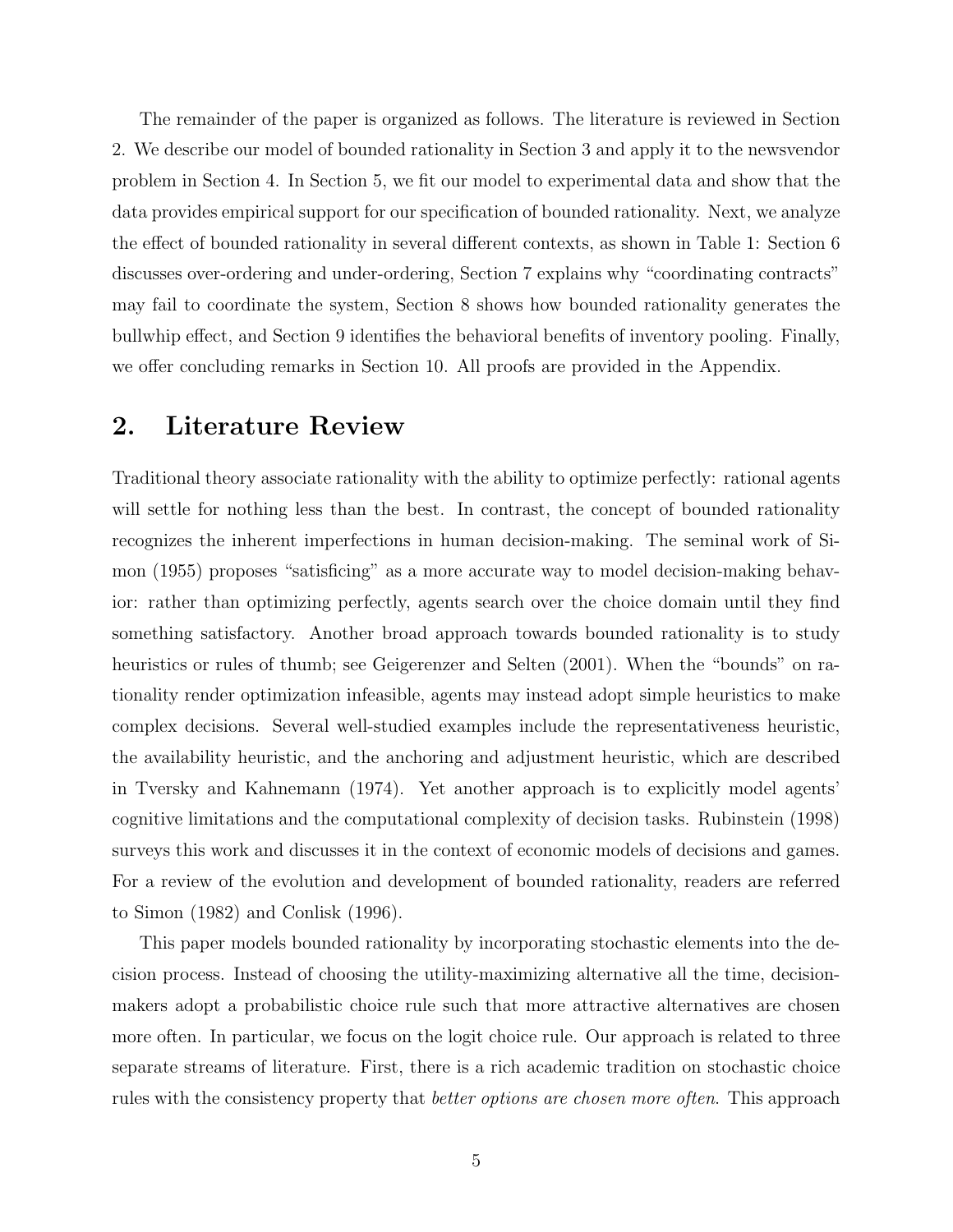can be traced back to Thurstone (1927) and Luce (1959), who set up the mathematical framework and develop invariance properties. Blume (1993) motivates this stochastic approach by showing that the choice distributions are analogous to Gibbs states, which have proven to be a useful tool in studying Ising models in statistical mechanics even though their stationary distributions are not completely known. McKelvey and Palfrey (1995) develop a framework that admits generalizations of the "better-options-are-chosen-more-often" structure and applies it to game-theoretic settings. Chen, Friedman, Thisse (1997) consider individuals with latent utility functions and study the stochastic choice probabilities that emerge. Next, our model of bounded rationality is mathematically equivalent to the *random utility* approach in discrete choice models (see Anderson, de Palma, and Thisse, 1992). In these models, individuals' utilities over different alternatives have idiosyncratic taste shocks reflecting unobserved heterogeneity. The characterization of stochastic choice models as random utility models was first established by Block and Marschak (1960). The logit choice framework was originally developed by Luce (1959) and McFadden (1981). The third stream of related models involves evolutionary adjustment in decision processes. See, for example, Young (1993), Binmore and Samuelson (1997), Hofbauer and Sandholm (2002) and Anderson, Goeree, Holt (2004). In these papers, a main interest is in characterizing the steady-state distribution of decisions over the long run. In particular, Anderson, Goeree, Holt (2004) develop a model in which agents adjust their decisions toward higher payoffs, subject to normal error, and show that the long run steady state distribution of this Gaussian process agrees with the logit choice rule. In our view, the three streams of work reviewed above provide different justifications to our model of bounded rationality. For concreteness, we shall focus on the first interpretation; in other words, when we refer to "bounded rationality," we mean that individuals need not always pick the best option, but they choose better options more often.

There is a recent stream of work on behavioral operations management; see reviews by Bendoly, Donohue, and Schultz (2006), Gino and Pisano (2006), and Loch and Wu (2007). This emerging literature points out fundamental inconsistencies between empirical observations and theoretical predictions in a variety of operations settings, and underscore the need to reconcile these findings. In a similar spirit, our current work applies quantal choice models to newsvendor-type scenarios, and shows that bounded rationality provides a potential explanation for some of these inconsistencies. Here, our goal is theory-building: we seek to extend the decision-making foundations of existing theory in order to better match empirical observations in the laboratory.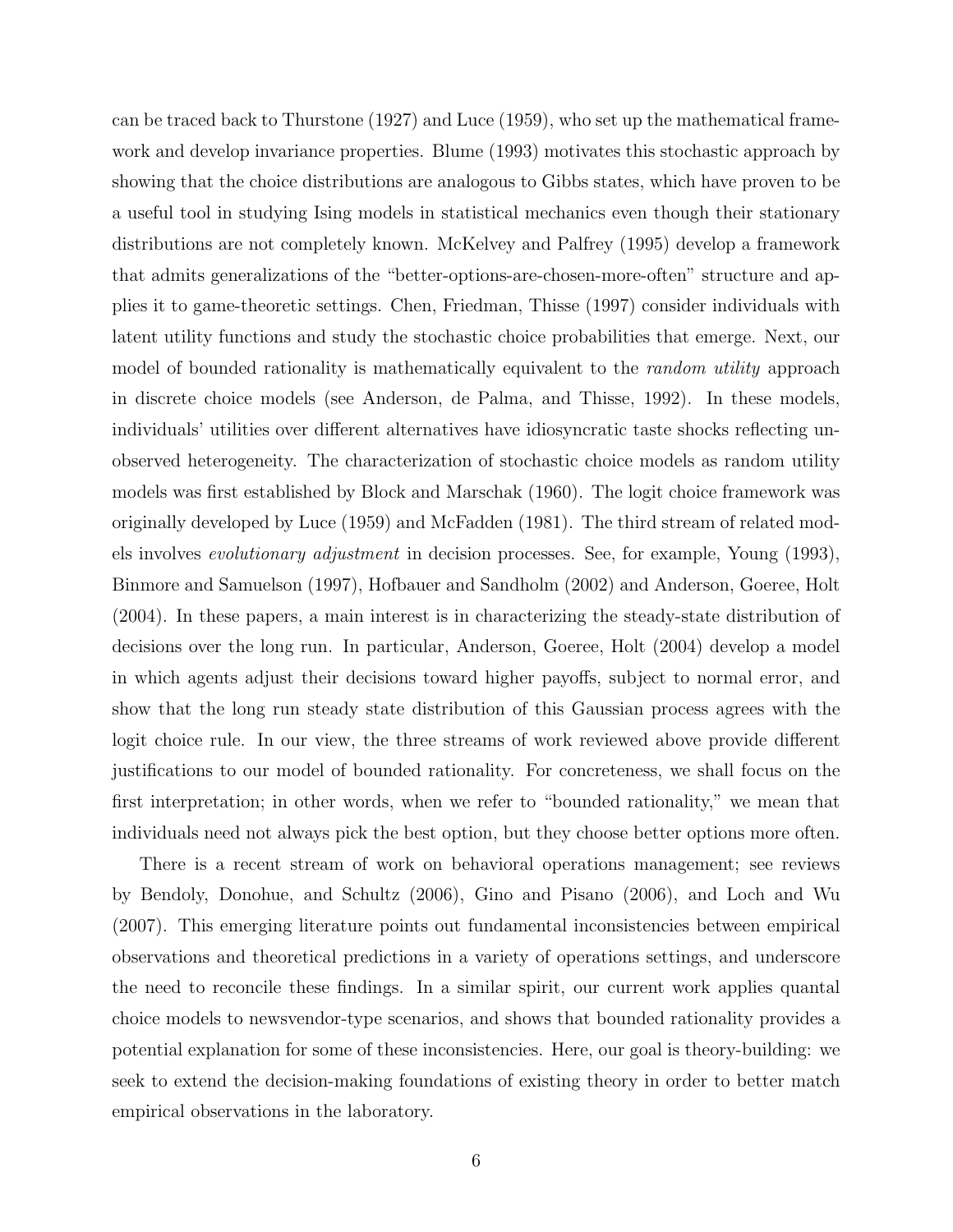We shall organize this review into the four areas listed in Table 1. First, for the basic newsvendor model, it is well-known that the optimal solution is characterized by the critical fractile; see Porteus (2002). However, Schweitzer and Cachon (2000) present experimental evidence of decision biases in this basic model. With a uniform demand distribution, they find that subjects tend to order too much of "low-profit" products and too few of "high-profit" products. These results are consistent with two behavioral explanations: subjects may have a preference to reduce ex-post inventory error, or they may suffer from the anchoring and insufficient adjustment heuristic (so their orders are biased towards the mean). There are subsequent studies that conduct experiments to investigate the effect of feedback and learning in the newsvendor problem. Bolton and Katok (2005) show that requiring newsvendors to commit to standing orders focuses their attention on long-term profits and results in better decision-making. Benzion, Cohen, Peled, and Shavit (2005) identify a significant previousperiod effect, but it weakens over time as subjects learn. Lurie and Swaminathan (2005) show that more frequent feedback may sometimes degrade performance. Bostian, Holt, and Smith (2007) find that the bias of order quantities towards the mean can be explained by an adaptive learning model. In this paper, we demonstrate that bounded rationality, modeled via stochastic choice rules (i.e. decision noise), can generate some of these laboratory observations.

Second, we position our work with respect to the theoretical literature on supply chain coordination, which is well-developed. When decisions in a supply chain are made by individual parties with misaligned interests, the double marginalization problem arises and system optimal profits can not be attained. To rectify this situation, various supply contracts have been proposed. These contracts coordinate the system by aligning individual incentives with system objectives. Examples of such contracts include buy-back contracts (e.g., Pasternack, 1985), quantity flexibility contracts (e.g., Tsay, 1999), markdown money (e.g., Tsay, 2001), sales rebates (e.g., Taylor, 2002), and revenue sharing contracts (e.g., Cachon and Lariviere, 2005). For a review of the supply chain contracting literature, readers are referred to Cachon (2003). Recently, Katok and Wu (2006) investigate the performance of these coordinating contracts in the laboratory. They test the performance of two mechanisms: buy-back contracts and revenue sharing contracts. They observe that, in contrast to theoretical predictions, coordination is not achieved. In a similar spirit, we also find that coordination may not be feasible when the decision-maker is boundedly rational.

Third, we discuss the theoretical and experimental literature related to the bullwhip ef-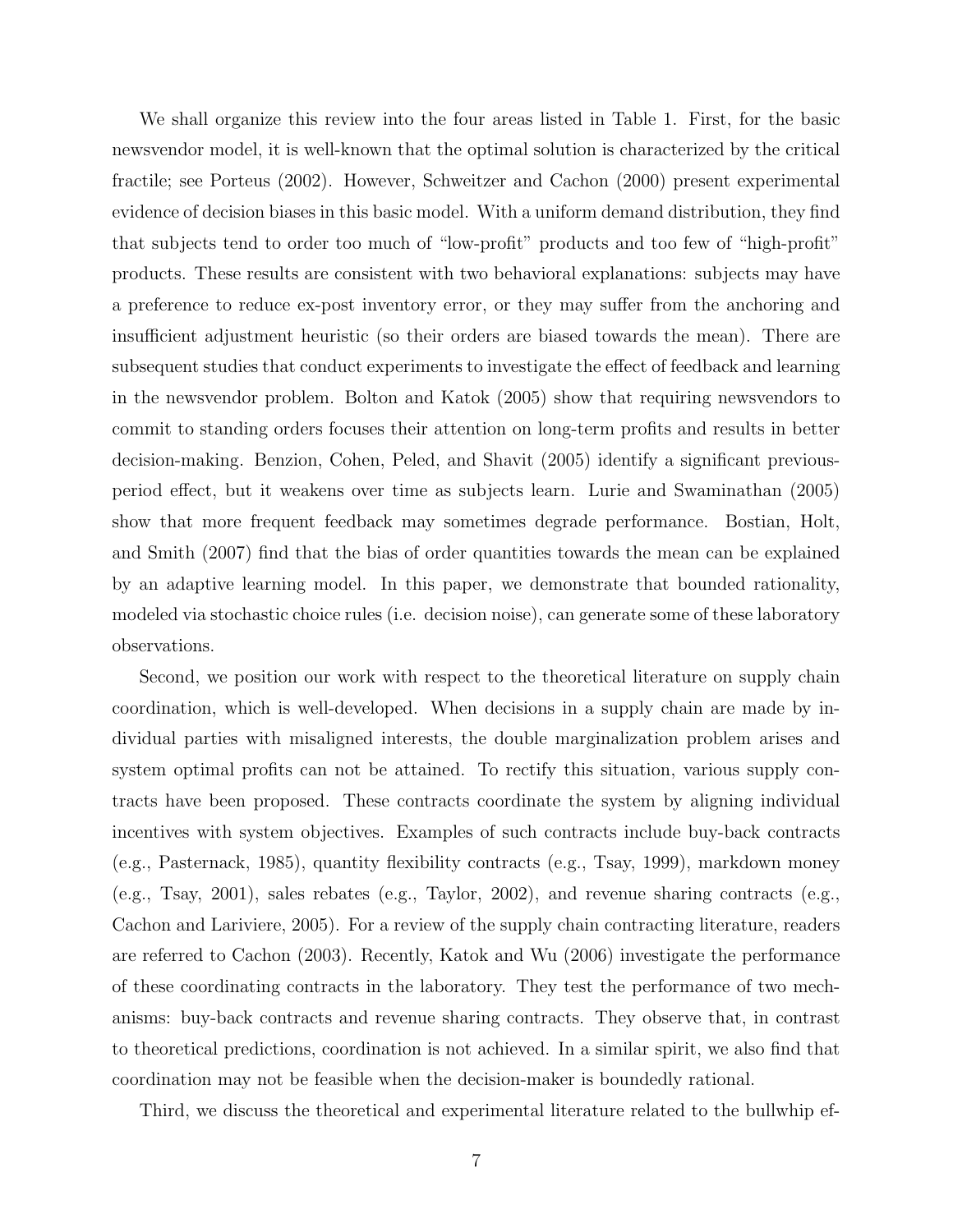fect. The bullwhip effect refers to the tendency for the variance of orders to increase upstream along the supply chain. This is demonstrated in the important paper by Lee, Padmanabhan, and Whang (1997), who also identify four separate causes of bullwhip effect: demand signal processing, inventory rationing, order batching, and price fluctuations. Theoretical studies suggest that in the absence of the physical causes listed above, the bullwhip effect will not arise. On the experimental side, the first study demonstrating the bullwhip effect is by Sterman (1989). There are two important contributions in this seminal paper: first, the study introduces an empirical framework for predicting subjects' choices by assuming that they follow a decision rule based on the anchor-and-adjust heuristic, and second, it identifies underweighting of the supply line as another cause of the bullwhip effect. That is, because subjects do not fully account for quantities in the supply line, they may over-order and generate instability that triggers off the bullwhip effect. In a subsequent experiment with a commonly known demand distribution, Croson and Donohue (2006) controls for all four physical causes but find that the bullwhip effect still persists. Finally, even in an experiment in which the demand is constant and publicly known, Croson, Donohue, Katok, and Sterman (2006) find evidence of the bullwhip effect. They suggest that it arises because subjects may place excessive orders to address the perceived risk that others will not behave optimally, and call this coordination risk. These experimental studies show that beyond its physical properties, the bullwhip effect is also very much a behavioral phenomenon. In this paper, we apply our framework of boundedly rational decision-making in such settings. To a large extent, we find that the theoretical predictions of our model agree with the experimental findings reviewed above.

Fourth, we discuss the theoretical literature related to inventory pooling. The classic study by Eppen (1979) shows that in a multi-location inventory setting, consolidating stocks at a centralized location (instead of holding separate inventories at individual locations) leads to a reduction in total costs; further, the magnitude of these pooling benefits depends on the correlation of demands. Although inventory pooling leads to lower costs, Gerchak and Mossman (1992) show that it does not necessarily lead to lower inventory levels. We extend this work by showing that beyond the physical benefits, there are also behavioral benefits to inventory pooling.

From a meta-modeling perspective, the existing body of work on random supply processes provides a physical analogue to our behavioral notion of bounded rationality. This literature, which traces back to Karlin (1958), studies the impact of physical phenomena such as yield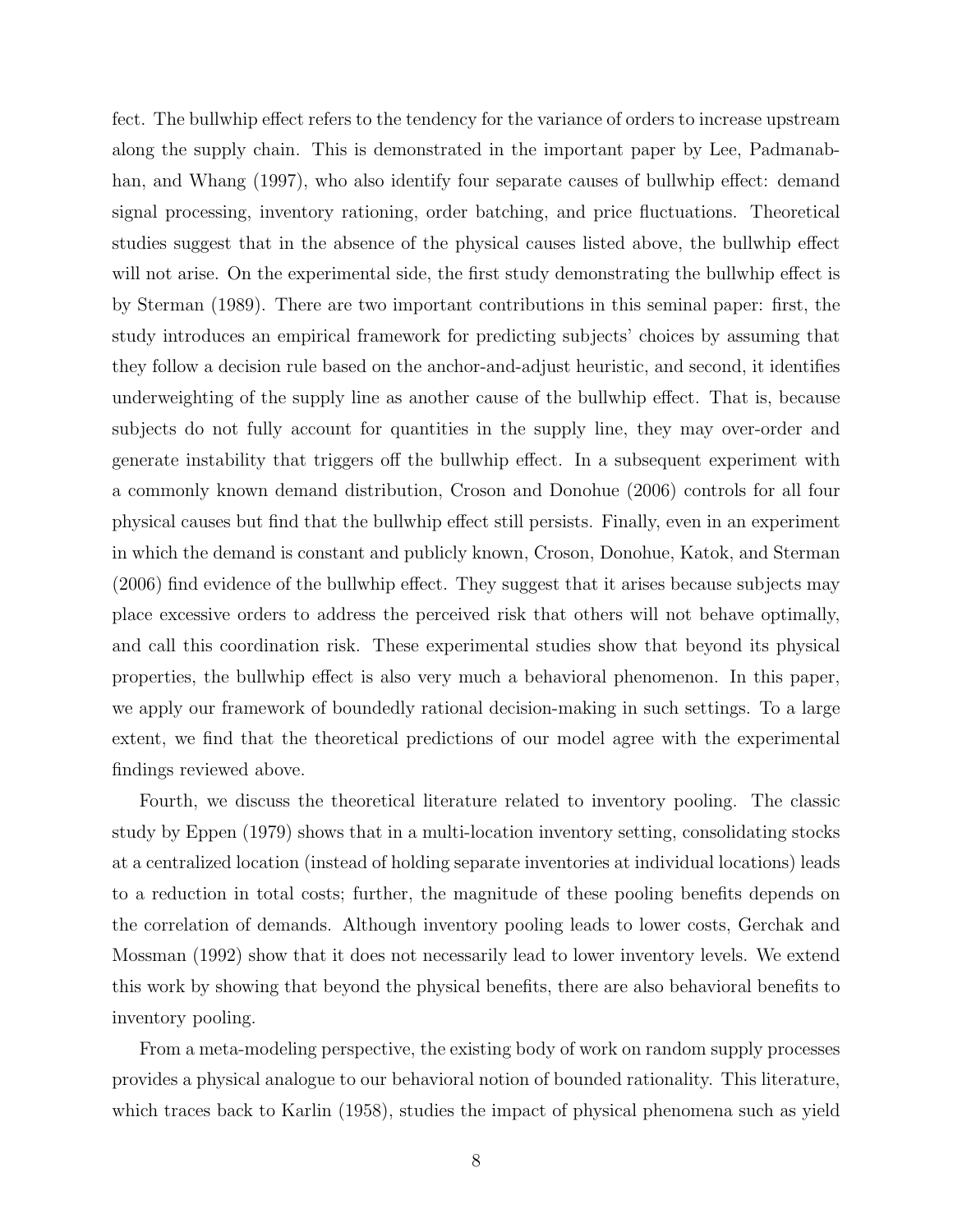uncertainty in the production process, supply unreliability and disruptions (e.g., breakdowns, natural disasters or labor strikes), and inventory record inaccuracy. For a sample of different modeling approaches, readers are referred to the review by Lee and Yano (1995), as well as more recent papers by Chen, Yao, and Zheng (2001), Tomlin and Wang (2005), Kok and Shang (2006), and Dada, Petruzzi and Schwarz (2006). Ultimately, the modeling root in most of this literature, which also forms the core of our notion of bounded rationality, is that the supply  $X$  is a random variable. The causes may be behavioral or physical in nature, but the consequence is the same: supply is uncertain. Under physical constraints, the agent is capable of making an optimal decision but may still experience a suboptimal outcome because the agent is not perfectly capable of implementing the decision. In contrast, under behavioral constraints, the agent faces a suboptimal outcome because he/she is not able to make the optimal decision in the first place (even though the decision, once made, can be implemented accordingly). Although the motivation and practical contexts behind these two perspectives are completely different, they can be examined from a similar modeling angle.

There are two noteworthy differences between supply uncertainty and bounded rationality as modeled in this paper. First, we capture boundedly rational decision-making by postulating that better choices are made more often. This implies that the resulting decision noise is intricately related to the underlying decision problem. In contrast, most practical interpretations of supply uncertainty models do not require a close relationship between supply disruptions and the underlying economic context; for instance, less severe disruptions (analogous to better decisions) do not necessarily occur more frequently. Second, in many models of supply uncertainty, the actual quantity being supplied is usually less than the intended quantity. On the other hand, in our model of bounded rationality, the chosen quantity may either be larger or smaller than the optimal quantity; the only consistency condition we impose is that better decisions are made more often. Nevertheless, from a managerial perspective, the insights that can be gleaned from studying random supply processes may have analogous interpretations for behavioral settings of bounded rationality. In our analysis below, we shall draw such parallels wherever possible.

### 3. A Model of Bounded Rationality

The standard approach in most normative analysis assumes perfect rationality on the part of the decision-maker. Specifically, when faced with a choice among different alternatives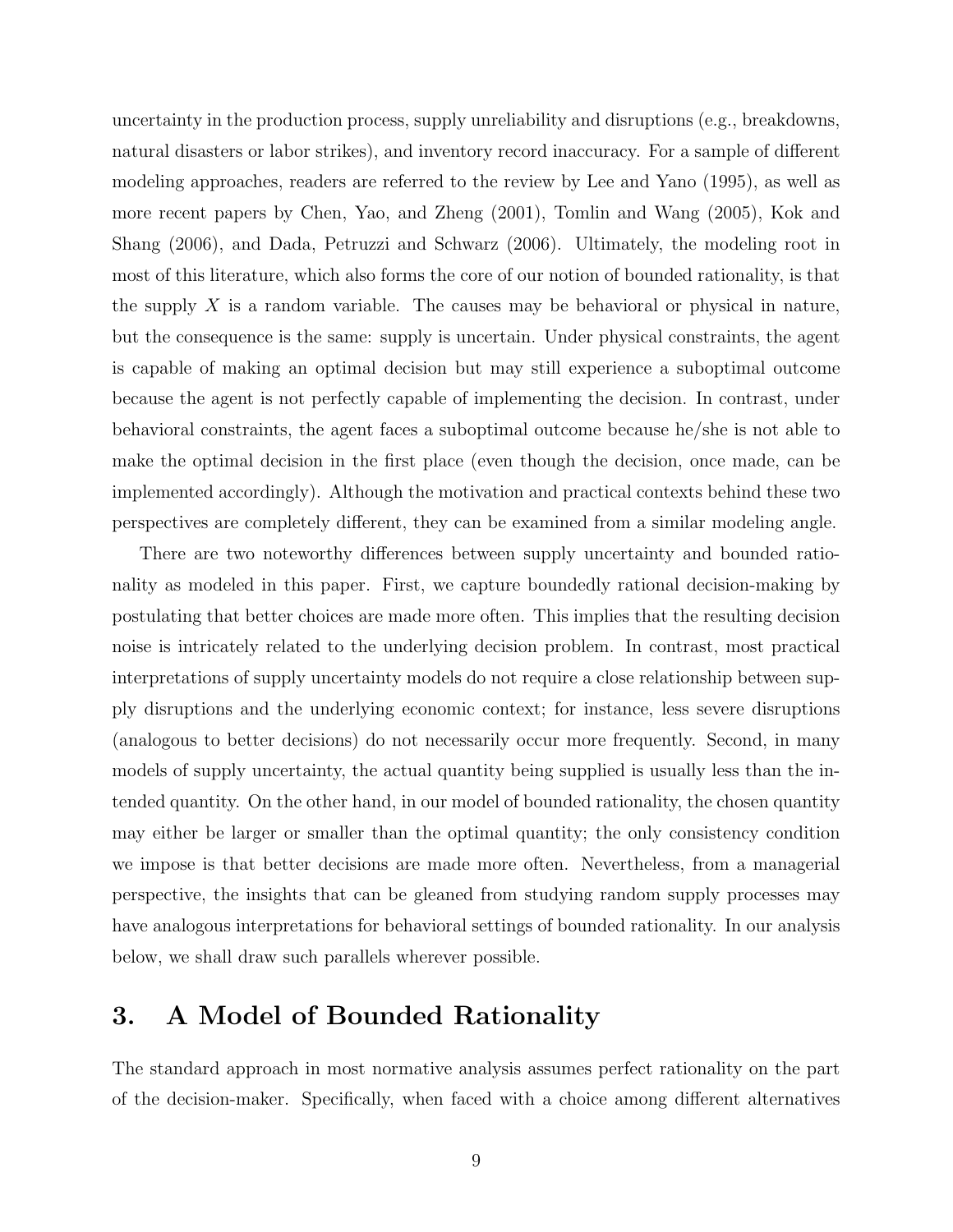$i \in \mathcal{I}$ , the perfectly rational decision-maker always chooses the most preferred option(s)  $i^* \in \arg \max_i u_i$ . In contrast, to capture bounded rationality, we apply the multinomial logit choice model and assume that the decision-maker chooses alternative  $i \in \mathcal{I}$  with probability

$$
\psi_i = \frac{e^{u_i/\beta}}{\sum_{i \in \mathcal{I}} e^{u_i/\beta}}.\tag{1}
$$

Similarly, the logit choice probabilities over a continuous domain  $\mathcal Y$  are given by the density

$$
\psi(y) = \frac{e^{u(y)/\beta}}{\int_{y \in \mathcal{Y}} e^{u(y)/\beta}}\tag{2}
$$

with distribution  $\Psi(y) \equiv \int_{-}^{y}$  $\int_{-\infty}^{y} \psi(v) dv$ . In other words, the agent's choice is a random variable  $Y \in \mathcal{Y}$ . As noted by Anderson, de Palma and Thisse (1992) (page 4), this probabilistic approach provides a way to model bounded rationality. With this logit structure, better alternatives are chosen more often. Although the best option is no longer chosen with probability one, it nonetheless will be the mode of the choice distribution. The logit model is sometimes called the log-linear model because the log odds of choosing one alternative over another is proportional to the payoff difference between the two alternatives.

The parameter  $\beta$  can be interpreted as the extent of cognitive and computational limitations suffered by the decision-maker. To understand this, observe that as  $\beta \to \infty$ , the choice distribution in (1) approaches the uniform distribution over  $\mathcal I$  in the limit. In this extreme case, the decision-maker lacks the ability to make any informed choices and instead randomizes over the alternatives with equal probabilities. On the other hand, as  $\beta \to 0$ , the choice distribution in (1) becomes entirely concentrated on the utility-maximizing alternative (assuming it is unique), and this coincides with the choice of a perfectly rational decision-maker; when there are multiple alternatives attaining the maximum utility, the choice distribution approaches the uniform distribution over these utility-maximizing alternatives, which is also consistent with perfect rationality. Therefore, we shall interpret the magnitude of  $\beta$  as the extent of bounded rationality.

The multinomial logit model described above has been frequently used in different contexts. Under one interpretation, the noise terms  $\epsilon_i$  reflect heterogeneity that is unobserved by the modeler; despite the presence of noise, the decision-maker is perfectly rational, but he is just taking some unobserved factors into account. Alternatively, as in our model, the noise terms are the explicit result of bounded rationality. Both interpretations are reasonable, and they lead to the same probabilistic choice outcomes. In this paper, we shall adopt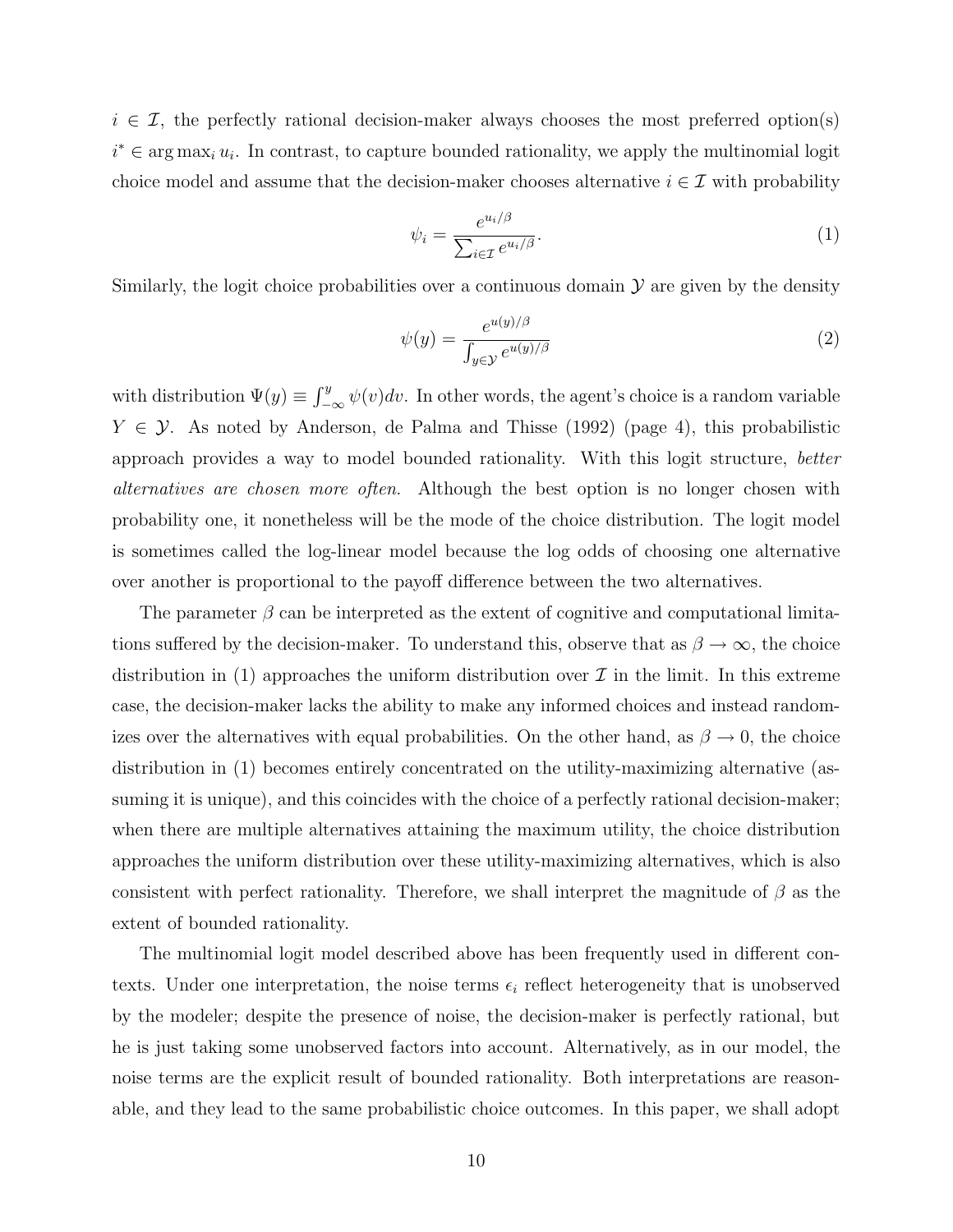the bounded rationality interpretation as this facilitates comparing our results with recent experimental findings, in which all other external attributes have been controlled for.

Before proceeding, we put forth two invariance properties. First, consider affine transformations of the decision domain, i.e., instead of choosing  $y \in \mathcal{Y}$ , suppose that the decisionmaker chooses  $\tilde{y} \in \tilde{\mathcal{Y}}$ , where  $\tilde{y} \equiv ay + b$  and  $\tilde{\mathcal{Y}} \equiv a\mathcal{Y} + b$  for some constants a and b. Such transformations of the decision domain does not affect utility, so the utility function over  $\mathcal{Y}$ is given by  $\tilde{u}(\tilde{y}) = u(y)$ . This can be interpreted as purely a change in the way choices are named or labeled. In particular, the multiplicative factor a changes the units of the choices (e.g. from kilograms to tonnes) and the additive term b changes the location of "zero."

**Lemma 1.** The choice distribution is invariant to affine transformations of the decision domain. Specifically, let  $\Psi(y)$  be the choice distribution over  $\mathcal Y$  and let  $\tilde\Psi(\tilde y)$  be the choice distribution over  $\tilde{\mathcal{Y}}$ . Then,  $\Psi(y) = \tilde{\Psi}(\tilde{y})$ .

There is a similar result for additive transformations in the utility function, i.e., the decision-maker faces utility function  $\tilde{u}(y) = u(y) + a$  instead of  $u(y)$ .

Lemma 2. The choice distribution is invariant to additive transformations in the utility function. Specifically, let  $\Psi(y)$  be the choice distribution with respect to  $u(y)$  and let  $\tilde{\Psi}(y)$  be the choice distribution with respect to  $\tilde{u}(y)$ . Then,  $\Psi(y) = \tilde{\Psi}(y)$ .

However, the choice distribution is affected by multiplicative transformations in the utility function. As we shall see in the subsequent analysis, this effect has important implications. Most significantly, it suggests that stake sizes have an impact on decision outcomes.

## 4. The Newsvendor Model under Bounded Rationality

We now apply the logit choice framework to the newsvendor problem. Recall that the canonical setting involves a newsvendor who has to determine how many copies of newspapers to order. Each copy costs c but can be sold at price p, where  $p > c$ . The random demand D has density f and distribution F; we shall write  $\bar{F} \equiv 1 - F$ . Demand that is not fulfilled is lost, and leftover copies have zero value. (Although it is straightforward to incorporate a salvage value, we prefer to suppress it for notational clarity; by virtue of Lemma 2, the analysis can easily be modified to include a salvage value s by replacing p and c by  $p - s$ and  $c - s$ .) Given this setup, the newsvendor's expected profit when ordering x copies is

$$
\pi(x) = pE \min(D, x) - cx,\tag{3}
$$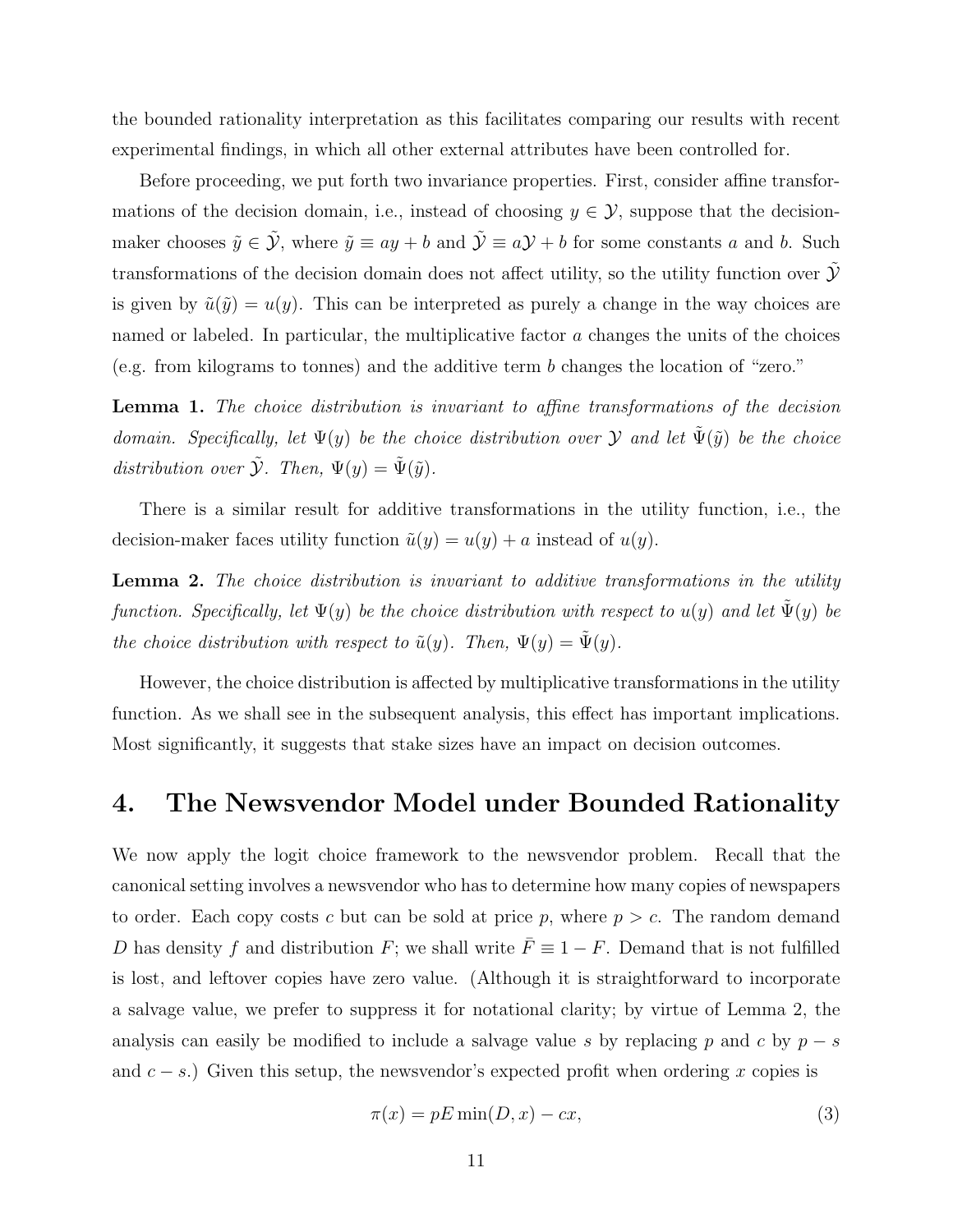which is uniquely maximized at  $x^* = F^{-1}(\xi)$ ; here,  $\xi \equiv 1 - (c/p)$  is the critical fractile and  $1 - \xi \equiv c/p$  is the optimal stockout probability.

Let us introduce some terminology. We shall refer to the profit-maximizing ordering quantity  $x^*$  as the *optimal* solution, which is chosen whenever the newsvendor is perfectly rational. However, under bounded rationality, the newsvendor's ordering quantity is subject to noise and becomes a random variable. We shall refer to this as the behavioral solution and denote it using  $x^{\flat}$  (for the realization) and  $X^{\flat}$  (for the random variable).

Given the problem data, it is straightforward to use (2) to write down the behavioral solution of the newsvendor problem. We assume that the decision domain  $S \subseteq \mathbb{R}$  is the smallest interval containing the support of  $f$ . In other words, the boundedly rational newsvendor may order any quantity between the smallest possible and largest possible demand realizations. Then, the probability density function of the behavioral solution is

$$
\psi(x) = \frac{e^{\pi(x)/\beta}}{\int_{S} e^{\pi(v)/\beta} dv} = \frac{e^{(pE \min(D,x) - cx)/\beta}}{\int_{S} e^{(pE \min(D,v) - cv)/\beta} dv}.
$$
\n(4)

We stress that the decision domain S plays an important role in this logit choice setup. This will become evident in subsequent analysis, where we study the behavioral solution  $X^{\flat}$ through its density  $\psi$ .

#### 4.1 Uniform Demand

Suppose that the demand D is uniformly distributed between a and b, with  $b > a \geq 0$ . Then, the newsvendor's profit function in (3) can be simplified into a quadratic function

$$
\pi(x) = Ax^2 + Bx + C,\tag{5}
$$

with coefficients  $A = -\frac{p}{2(h)}$  $\frac{p}{2(b-a)}, B =$  $\left(\frac{pb}{b-a}-c\right)$ ¢ , and  $C = -\frac{pa^2}{2(b-a)}$  $\frac{pa^2}{2(b-a)}$ . This quadratic structure is essential and gives us the following result.

**Proposition 1.** Let  $D \sim U[a, b]$ . Then, the behavioral solution to the newsvendor problem follows a truncated normal distribution over [a, b], with mean  $\mu$  and variance  $\sigma^2$  given by

$$
\mu = b - \frac{c}{p}(b - a),\tag{6}
$$

$$
\sigma^2 = \beta \frac{b-a}{p}.\tag{7}
$$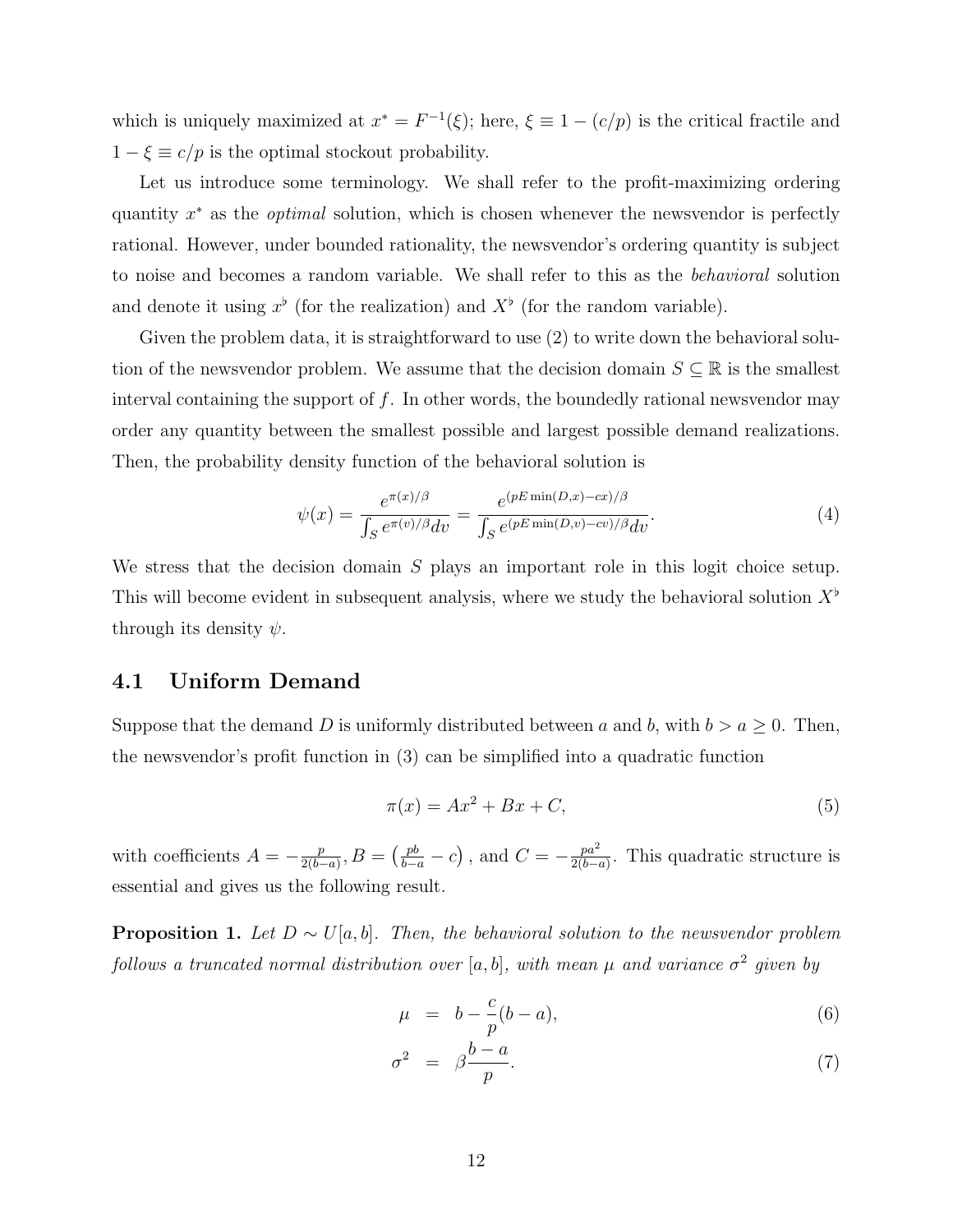**Corollary 1.** Let  $D \sim U[a, b]$ . Then, the expected behavioral solution is

$$
EX^{\flat} = \mu - \sigma \cdot \frac{\phi(\frac{b-\mu}{\sigma}) - \phi(\frac{a-\mu}{\sigma})}{\Phi(\frac{b-\mu}{\sigma}) - \Phi(\frac{a-\mu}{\sigma})},\tag{8}
$$

where  $\phi(\cdot)$  and  $\Phi(\cdot)$  denote the standard normal density and distribution functions.

Observe that the parameter  $\mu$  of the behavioral solution coincides with the optimal solution  $x^*$ . This is natural because the optimal solution uniquely maximizes expected payoffs and thus should be the unique mode of the behavioral solution, which occurs at  $\mu$  for a truncated normal distribution. Next, observe that the variance of the behavioral solution  $\sigma^2$  is proportional to β, as expected, since bounded rationality (larger β) increases noise in the decision-making process. It is also intuitive that the variance increases with the range  $b-a$  of the demand distribution (a wider range generates a more complex decision task) but decreases with p (higher prices increases the stakes and results in better decisions).

The main message from this result is: under bounded rationality, uniform demand yields normally distributed choices (with appropriate truncations). From an experimental standpoint, there is no dearth of laboratory data for the uniform demand case. Many experiments are run using uniform demand because this is easier to understand for subjects. Therefore, our theory provides testable implications that can immediately be put to the test. In particular, given experimental data on subjects' ordering decisions, we may fit the truncated normal distribution to the data to obtain estimates of the parameters. Since the model of perfect rationality (with  $\beta = 0$ ) is a special case of our model, we may test this hypothesis to detect the presence of bounded rationality. Significant evidence for  $\beta > 0$  would support the presence of bounded rationality. This procedure is reported in detail in Section 5.

#### 4.2 Triangular Demand

Next, we consider the special case of triangular demand distributions. Experimentally, apart from uniformly distributed demand, the triangular distribution is another special case that can be easily understood by the subjects. Besides, compared to the uniform distribution, the triangular distribution offers a more accurate representation of demand in practical settings.

Here, we consider triangular demand distributions with range [0,100]. This is without loss of generality via a straightforward translation. We use  $h \in [0, 100]$  to denote the peak of the triangular demand density. Then, the probability density function for demand is

$$
f(x) = \begin{cases} \frac{x}{50h}, & x \le h, \\ \frac{100-x}{50(100-h)}, & x > h. \end{cases}
$$
 (9)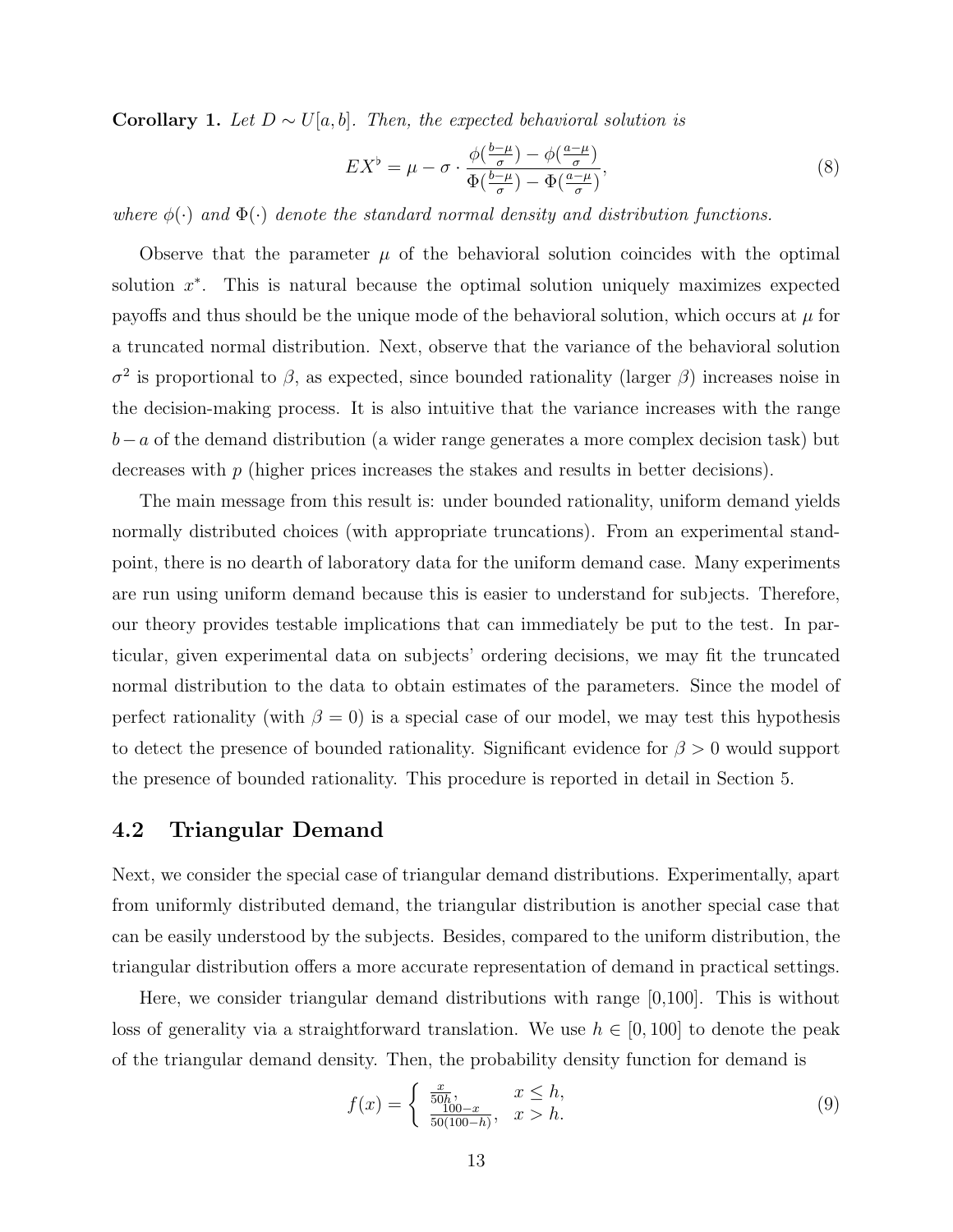Under this demand density, it is straightforward to derive the newsvendor profit function  $\pi(x)$  using (3). Observe that while the profit function is quadratic in the case of uniform demand, it is now cubic in the case of triangular demand. As such, the behavioral solution  $X^{\flat}$  can not be characterized using standard probability distributions. Therefore, we shall proceed to study its properties numerically.

To generate Figure 1, we consider several different triangular demand distributions, with peak densities at  $h = 0, 20, 40, 60, 80, 100$ ; the range is maintained as [0, 100]. Each of these demand distributions is represented by one of the six charts in Figure 1. We set price  $p = 1$ . For each demand density, we plot the expected behavioral orders  $EX^{\flat}$  against the profit margin (defined as a percentage of price); we do this for  $\beta = 1, 5, 10, 20$ . To compute the expected behavioral solution  $EX^{\flat}$ , we calculate the behavioral density using (4).

Now, we make some observations using Figure 1. Notice that in all six plots, along the x-axis, there is some profit margin level (call it  $PML$ ) where the curves corresponding to different values of  $\beta$  approximately intersect. For profit margins below PML, the expected order quantities  $EX^{\flat}$  tend to increase as the bounded rationality parameter  $\beta$  increases; in contrast, the reverse is true for profit margins above  $PML$ . This suggests that with triangular demand distributions, bounded rationality leads to an increase in order quantities under low margin conditions, but it leads to a decrease in order quantities under high margin conditions. This is reminiscent of results with the flavor of "regression to the mean" except that here, bounded rationality is pushing order quantities towards the mid-point  $m$  of the range of possible demand realizations (namely,  $m = 50$ ) instead of the mean, which is  $(100 + h)/3$ . Another observation is that the "threshold" profit margin level PML, which distinguishes low-margin conditions from high-margin conditions, decreases as the peak density h increases. In our numerical example, as  $h$  increases from 0 to 100, we see that  $PML$  decreases from 0.75 to 0.25 (approximately).

#### 4.3 General Demand

When the newsvendor faces a general demand distribution, the behavioral solution can not be expressed in terms of explicit distributions such as the (truncated) normal. Nevertheless, we shall show that it is possible to characterize the expected order quantities and expected profits in the general case.

The key observation is that the behavioral solution  $X^{\flat}$  belongs to an exponential family of probability distributions, parameterized by the price  $p$  and cost  $c$ .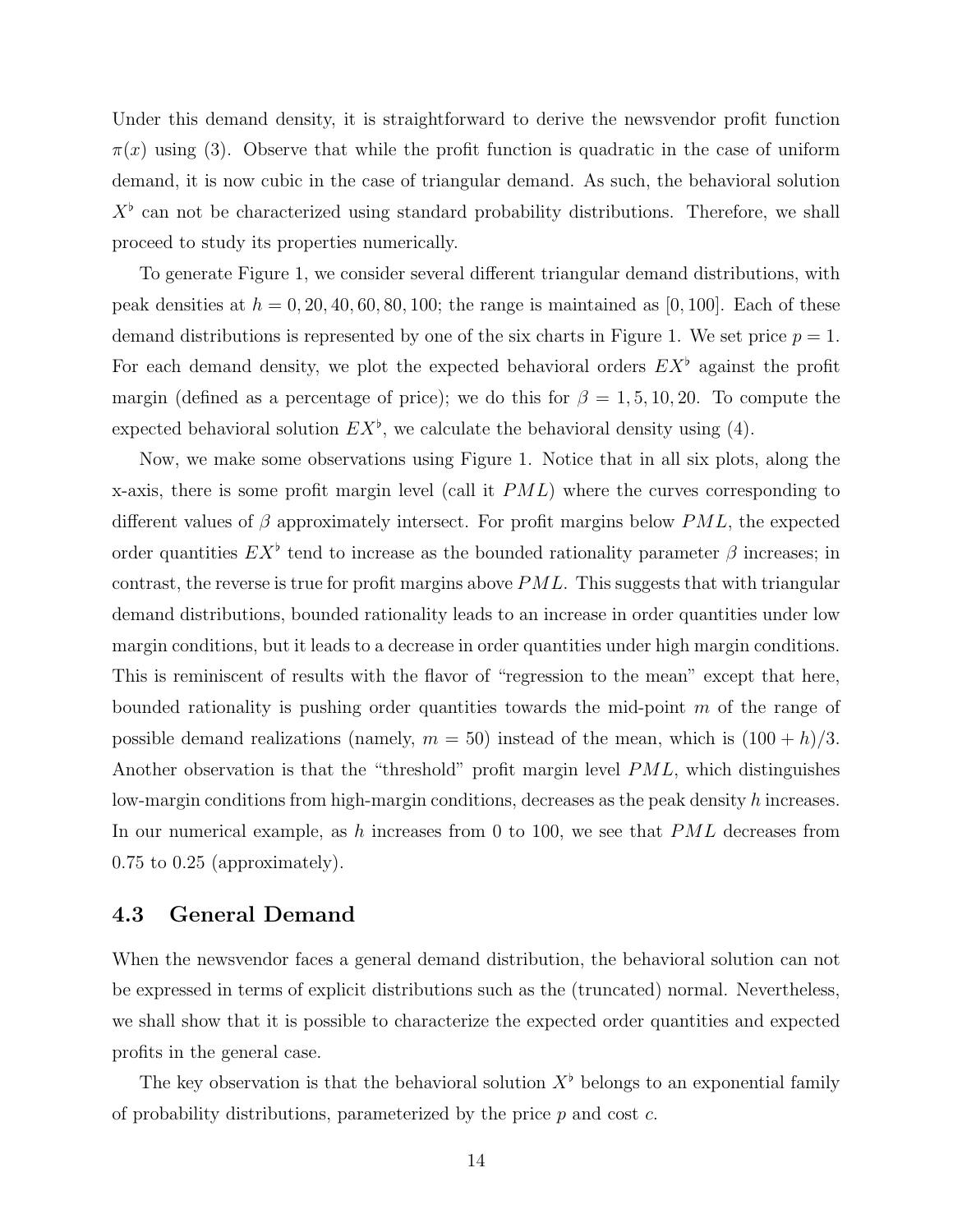

Figure 1: Expected order quantities for triangular demand distributions with range [0, 100] and peaks at  $h = 0, 20, 40, 60, 80, 100$ . The price is fixed at \$1. In each case, we plot expected orders  $EX^{\flat}$  against profit margins (as a fraction of price) for  $\beta = 1, 5, 10, 20$ .

**Definition.** A family  $\{H_n\}$  of probability distributions is said to form an s-dimensional exponential family if these distributions have densities of the form

$$
h(x; \eta) = l(x) \exp \left\{ \sum_{i=1}^{s} \eta_i T_i(x) - A(\eta) \right\}.
$$
 (10)

The parameters  $\eta$  are referred to as the natural parameters.

**Observation.** The family of choice distributions  $\{\Psi_{p,c}\}\$ , where  $\Psi_{p,c}$  has density

$$
\psi_{p,c}(x) = \frac{e^{(pE\min(D,x) - cx)/\beta}}{\int_S e^{(pE\min(D,v) - cv)/\beta} dv},\tag{11}
$$

forms a 2-dimensional exponential family, with natural parameters  $\eta_1 = p/\beta, \eta_2 = c/\beta, T_1(x) =$  $E \min(D, x), T_2(x) = -x, l(x) \equiv 1, \text{ and}$ 

$$
A(\eta_1, \eta_2) = \ln\left(\int_S e^{(\eta_1 E \min(D, v) - \eta_2 v)} dv\right).
$$
\n(12)

We proceed to state a well-known fact about exponential families.

**Fact.** Let X be from an exponential family with density  $(10)$ . Then,

$$
E(T_i(X)) = \frac{\partial}{\partial \eta_i} A(\eta). \tag{13}
$$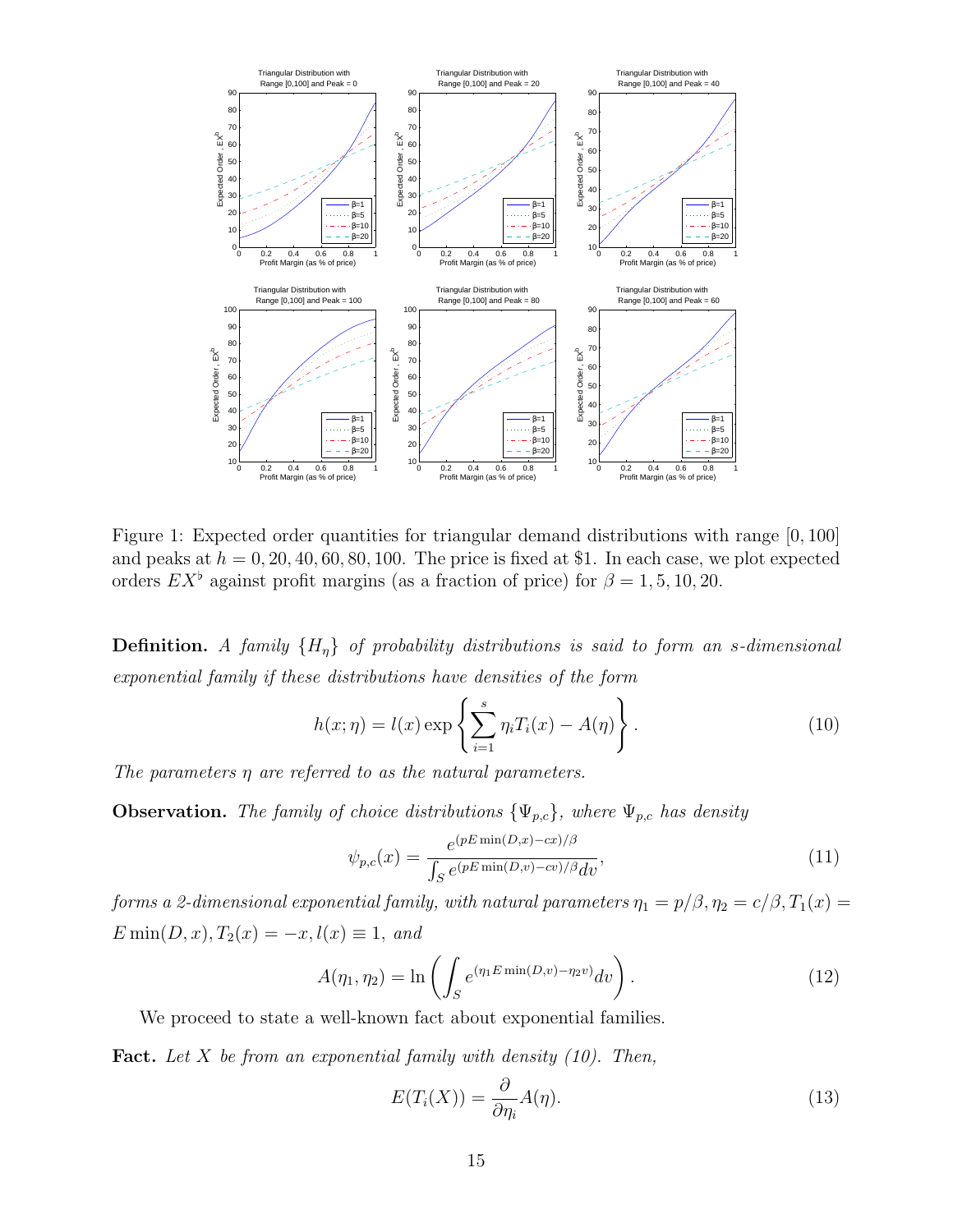Based on this fact, it is then straightforward to write down the following result.

**Proposition 2.** Let  $X^{\flat}$  be the behavioral solution to the newsvendor problem with price p and cost c, so the natural parameters for the choice distribution are  $\eta_1 = p/\beta$  and  $\eta_2 = c/\beta$ . Then, we have

$$
EX^{\flat} = -\frac{\partial A}{\partial \eta_2}(\eta_1, \eta_2), \tag{14}
$$

$$
E\pi(X^{\flat}) = p\frac{\partial A}{\partial \eta_1}(\eta_1, \eta_2) + c\frac{\partial A}{\partial \eta_2}(\eta_1, \eta_2). \tag{15}
$$

This result highlights the important role played by the function  $A(\eta_1, \eta_2)$  in our model of bounded rationality based on logit probabilities. Through this function, we can calculate moments of interest, such as expected order quantities and expected profits. This approach is useful for empirical and numerical studies in two ways. First, it allows us to replace integration (expectation) with differentiation, which is easier to compute. Instead of taking an expectation by integrating the density function (11), we can simply differentiate  $A(\eta_1, \eta_2)$ and approximate its value using two data points. Second, it offers a way to estimate the value of  $\beta$  using aggregate data via the method of moments. For example, given laboratory data on average order quantities, an estimate of  $\beta$  would be the value at which the partial derivative  $-\partial A/\partial \eta_2$ , evaluated at  $\eta_1 = p/\beta, \eta_2 = c/\beta$ , matches the observation.

## 5. Empirical Evidence for Bounded Rationality

The goal of this section is to provide empirical evidence for our model of bounded rationality, using a dataset of newsvendor-type decisions made by individual subjects. In particular, we specify a statistical model for newsvendor decisions, and we fit our model to the data to obtain maximum-likelihood estimates of the bounded rationality parameter  $\beta$ . Finally, we show that our fitted model explains the data significantly better than the alternative that does not take bounded rationality into account.

First, we describe the data-set. This data-set consists of a series of newsvendor ordering decisions made by human subjects. Each subject participated either in the low-profit or high-profit condition, and made a sequence of 100 ordering decisions for the same parameter values. For the high-profit condition, demand is uniform between 1 and 100, price is 12, and cost is 3, so the optimal ordering quantity is 75. For the low-profit condition, demand is uniform between 51 and 150, price is 12, and cost is 9, so the optimal ordering quantity is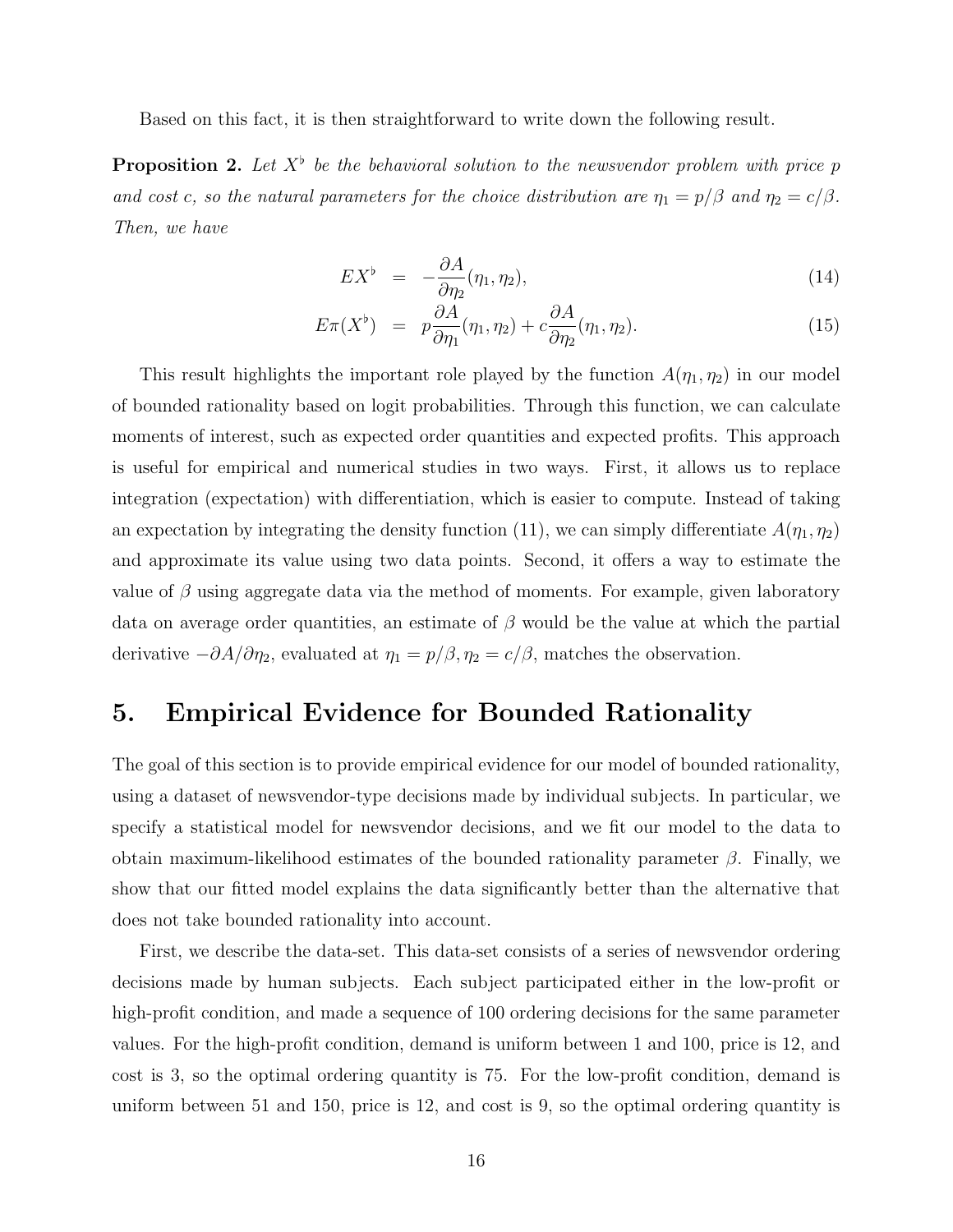again 75. There are 20 subjects participating in the low-profit condition and 18 subjects for the high-profit condition, so the data consists of 3800 quantity decisions altogether. Readers are referred to Bolton and Katok (2005) for more details on the experimental procedures used in collecting this data.

Our statistical model is

$$
Y_k = X_k^{\flat} + \epsilon_k,\tag{16}
$$

where  $Y_k$  is the observed order quantity for decision k,  $X_k^{\flat}$  follows the same distribution as the behavioral solution  $X^{\flat}$  obtained in Section 4, and  $\epsilon_k$  are i.i.d. error terms. Since the demand is uniformly distributed, we know from Section 4.1 that the behavioral solution is truncated normal with mean at the optimal quantity  $x^* = 75$  and standard deviation  $\tau \equiv \sqrt{\beta \frac{b-a}{n}}$  $\frac{-a}{p}$ . We assume that

$$
X_k^{\flat} \sim N^{\dagger}(x^*, \tau^2), \tag{17}
$$

$$
\epsilon_k \sim N(0, \sigma^2), \tag{18}
$$

where  $N^{\dagger}$  denotes the truncated normal distribution. There are two parameters  $\tau$  and  $\sigma$  to be estimated. Given the data, the likelihood function is

$$
L(\tau, \sigma | \mathbf{Y}) = \prod_{k=1}^{n} \int_{L}^{U} \phi \left( \frac{Y_k - m}{\sigma} \right) d\Psi(m), \qquad (19)
$$

where L and U denote the lowest and highest possible demand realizations,  $\phi(\cdot)$  denotes the standard normal probability density function, and  $\Psi(\cdot)$  denotes the probability distribution function of the behavioral solution  $X^{\flat}$  as given in (17). We stress that the perfect rationality model, under which  $\tau = 0$  and thus  $X^{\flat} \equiv x^*$ , is a special case of our model. In particular, to investigate whether the data suggests the presence of bounded rationality, we may test whether  $\tau = 0$ .

Our estimation strategy follows a data sub-sampling approach analogous to the bootstrap. We generate bootstrap samples from the dataset as follows. Let  $y_{ij}$  denote the j-th quantity decision made by subject i, where  $i \in \{1, ..., I\}$  and  $j \in \{1, ..., J\}$ . Here  $J = 100$  is the total number of decisions made by each subject and I is the number of subjects  $(I = 18$  in the high-profit condition and  $I = 20$  in the low-profit condition). Then, to generate each bootstrap sample  $\{z_1, \ldots, z_I\}$ , we randomly sample each  $z_i$  uniformly from  $\{y_{ij} : 1 \leq j \leq J\}$ . Each bootstrap sample is indicative of the quantity decisions made by our subject population. For each bootstrap sample (of size I), we obtain the parameter estimates  $\hat{\tau}$ ,  $\hat{\sigma}$  that maximize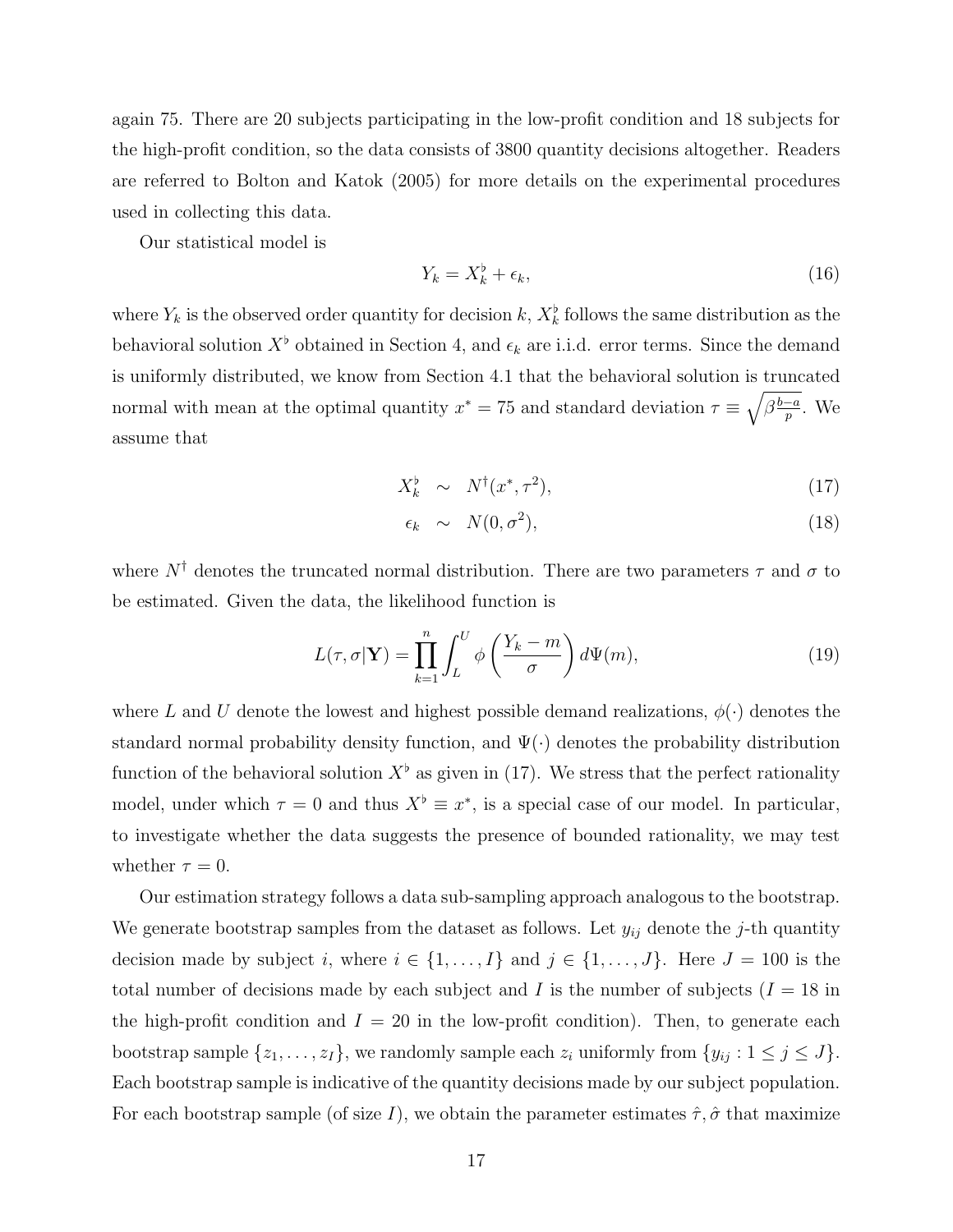the likelihood function (19) above. We used a total of  $B = 10,000$  bootstrap replicates. In other words, we obtain B estimates (one from each bootstrap replicate) of  $\tau$  and  $\sigma$  in the model (16)-(18) above. Using the 2.5-th and 97.5-th percentile of these estimates, we obtain bootstrap confidence intervals for our parameters estimates  $\hat{\tau}, \hat{\sigma}$ . Our results are summarized in Table 2. Given these estimates, the log-likelihoods of our fitted model are -78.81 and -86.15 for the high-profit and low-profit conditions respectively.

|                         |  | High-profit condition:                                 |                   |
|-------------------------|--|--------------------------------------------------------|-------------------|
|                         |  | Maximum-likelihood estimate   95% Confidence intervals |                   |
| $\widehat{\phantom{a}}$ |  | 28.84                                                  | (20.92, 38.79)    |
| $\widehat{\phantom{1}}$ |  | 0.0448                                                 | (0.00001, 0.1177) |

High-profit condition:

Low-profit condition:

| Maximum-likelihood estimate   95% Confidence intervals |                   |
|--------------------------------------------------------|-------------------|
| 25.31                                                  | (17.66, 35.33)    |
| 0.0791                                                 | (0.00001, 0.1392) |

Table 2: Maximum-likelihood estimates of  $\tau$  and  $\sigma$  under both low-profit and high-profit conditions.

Next, as a benchmark for comparison, we fit the data to the reduced model with  $\tau = 0$ , which corresponds to perfect rationality. Using the same bootstrap samples generated above, we can obtain the maximum-likelihood estimate  $\hat{\sigma}$  and then use it to compute the likelihood of our fitted model. In Table 3, we report the log-likelihood values of our full model (above) and the reduced model here, for both low-profit and high-profit conditions.

|                                                | High-profit condition   Low-profit condition |          |
|------------------------------------------------|----------------------------------------------|----------|
| Log-likelihood of full model, $l_{full}$       | -78.81                                       | $-86.15$ |
| Log-likelihood of reduced model, $l_{reduced}$ | -81.92                                       | -88.97   |
| Difference, $l_{full} - l_{reduced}$           | 3.11                                         | 2.82     |

Table 3: Log-likelihoods of full and reduced models under both low-profit and high-profit conditions.

In terms of fit, we are interested in how well our model (16) performs compared to the reduced model with  $\tau = 0$ . Since our full model has one additional parameter, it naturally performs better, so we need to penalize the additional degree of freedom in some way. One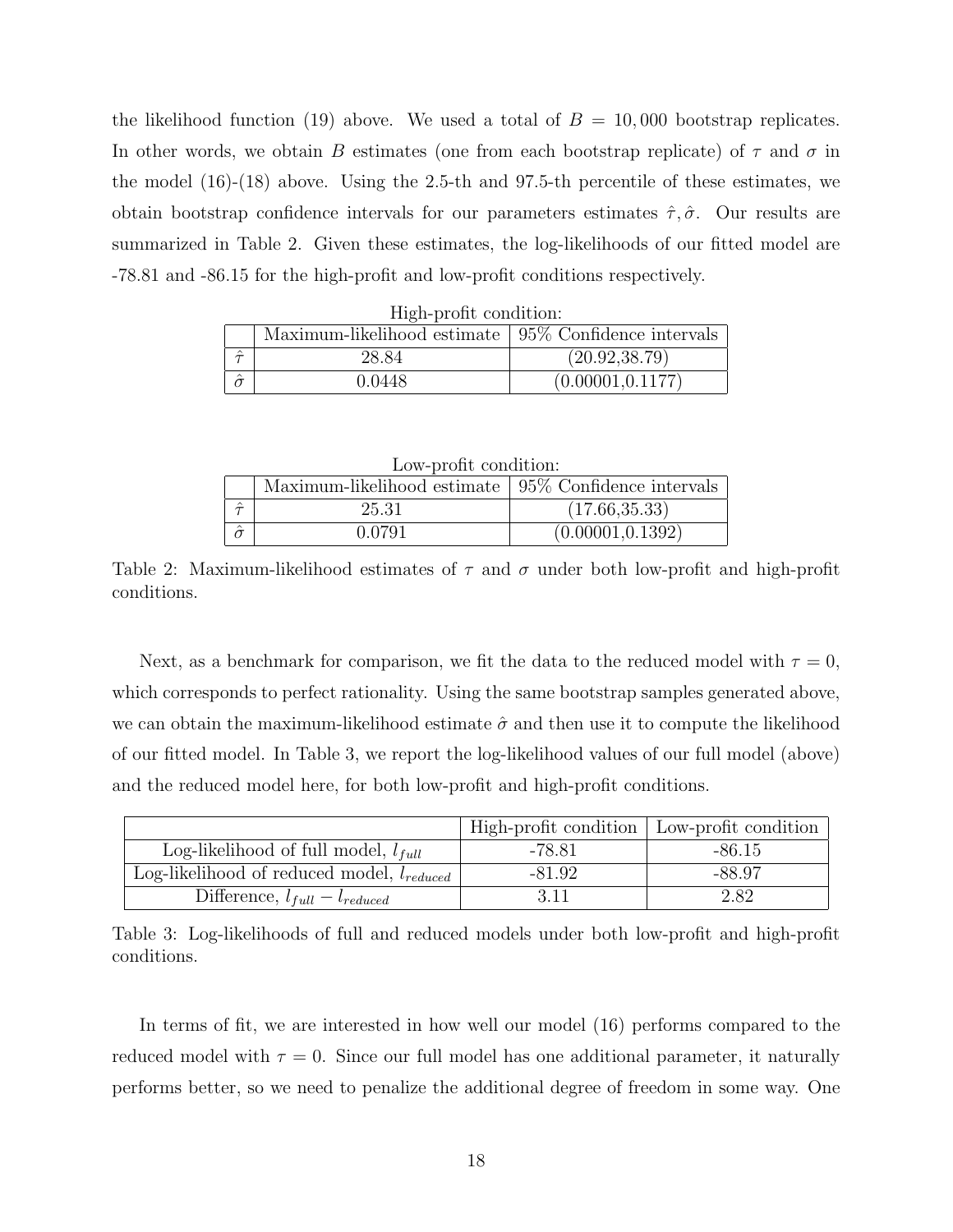common criterion for model selection is the Bayes Information Criterion (BIC)

$$
BIC = l(\hat{\theta}) - \frac{d \log(n)}{2},\tag{20}
$$

where  $l(\hat{\theta})$  is the log likelihood of the fitted model,  $\hat{\theta}$  are the fitted parameters, d is the number of parameters, and  $n$  is the data set size. Compared to alternatives such as the Akaike Information Criterion (AIC) and Mallow's  $C_p$  criterion, the BIC is a relatively conservative model selection criterion that favors simpler models. In the present context, the BIC of our full model is

$$
BIC_{full} = l(\hat{\tau}, \hat{\sigma}) - \frac{d \log(n)}{2},\tag{21}
$$

while the BIC of our reduced model is

$$
BIC_{reduced} = l(\hat{\sigma}) - \frac{d \log(n)}{2}.
$$
\n(22)

These values are reported in Table 4. Since  $BIC_{full} > BIC_{reduced}$ , this criterion, despite its conservative nature, chooses the full model over the reduced model, suggesting that our model with bounded rationality is preferred over the alternative model with perfect rationality.

|                      | High-profit condition   Low-profit condition |          |
|----------------------|----------------------------------------------|----------|
| BIC of full model    | $-81.70$                                     | -89.15   |
| BIC of reduced model | $-83.37$                                     | $-90.47$ |

Table 4: Bayesian Information Criterion of full and reduced models under both low-profit and high-profit conditions.

As a final test, we consider the likelihood ratio test. Here we wish to test the hypothesis that  $\tau = 0$ . Since the log likelihoods of the full and reduced models,  $l_{full}$  and  $l_{reduced}$ , are given in Table 3, we can directly compute the test statistic  $\chi^2 = 2(l_{full} - l_{reduced})$ . This yields  $\chi^2 = 6.22$  and  $\chi^2 = 5.64$  for the high-profit and low-profit conditions. Under the assumptions of our full and reduced models, the test statistic follows a  $\chi^2$ -distribution with one degree of freedom, which has a critical value  $\chi_1^2(0.95) = 3.84$ . Since our test statistics exceed the critical value, we reject the hypothesis that  $\tau = 0$ . In other words, this suggests that there is significant evidence for bounded rationality (with  $\beta > 0$ ) in our model.

## 6. Distortion in order quantities

In this section, we investigate the effect of bounded rationality on expected order quantities. How does the behavioral mean order quantity  $EX^{\flat}$  differ from the optimal solution  $x^*$ ?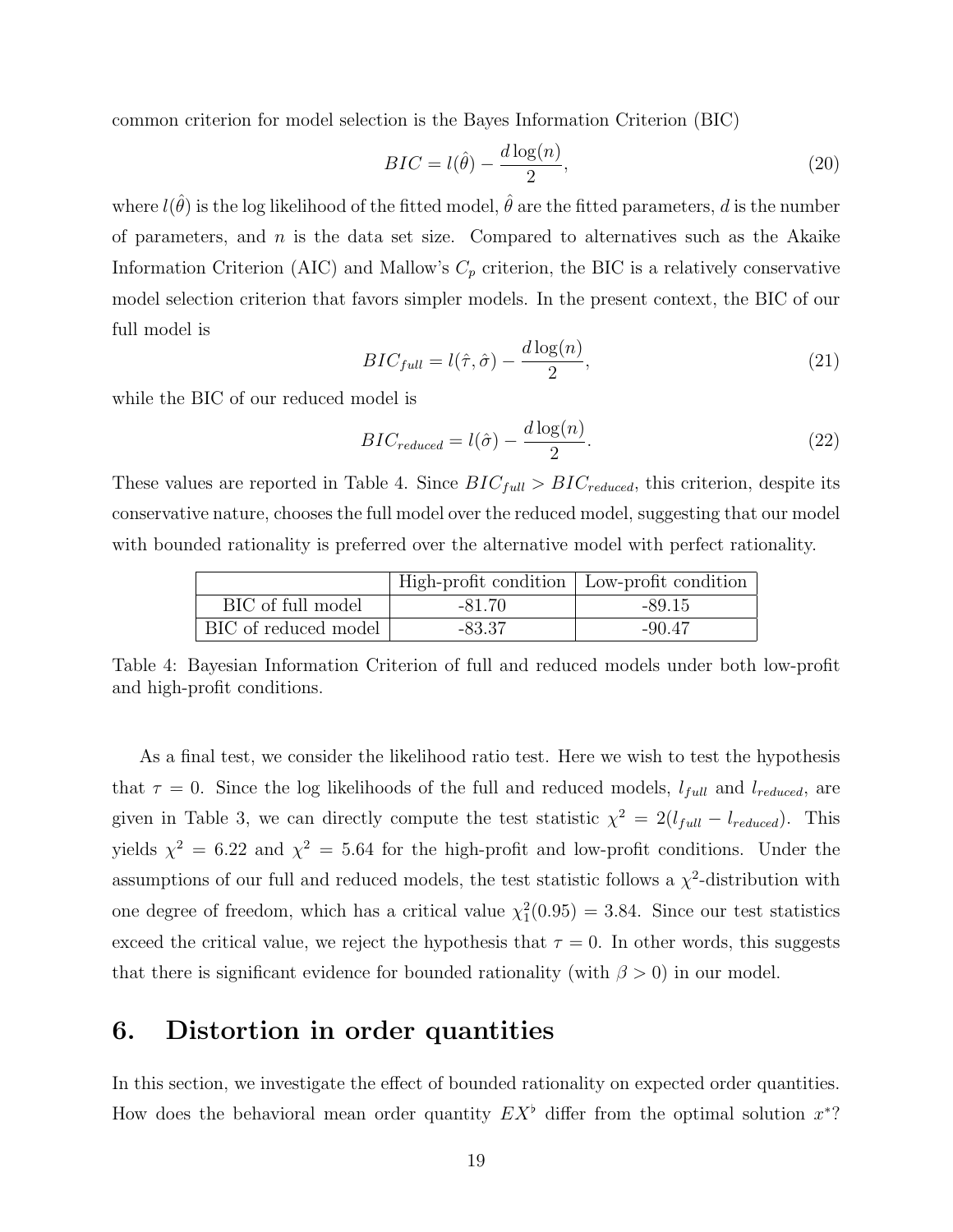We would like to distinguish the situations in which the boundedly rational newsvendor over-orders (i.e. when  $EX^{\flat} < x^*$ ) from the situations in which he under-orders (i.e. when  $EX^{\flat} > x^*$ ). We identify two underlying effects that may cause such distortions.

First, when the newsvendor is boundedly rational, order quantities tend to be biased toward the midpoint of the range of possible demand realizations. We call this the *midpoint* bias. The anchoring heuristic (see Tversky and Kahnemann, 1974) provides a behavioral rationale for this effect. When the demand density f has support  $[a, b]$ , so that a and b are the smallest and largest possible demand realizations, the midpoint is  $m \equiv (a + b)/2$ . The following result establishes this bias for the special case of uniform demand.

**Proposition 3.** Suppose that the demand density f is constant over  $[a, b]$ . Then, there is under-ordering when  $x^* > m$  and over-ordering when  $x^* < m$ .

There is an equivalent way to describe this result. Let us say that the newsvendor's product is a high-profit product if the critical fractile  $\xi \equiv c/p < 0.5$  and a low-profit product if the critical fractile  $\xi \equiv c/p > 0.5$ . Equivalently,  $p > 2c$  for a high-profit product and  $p < 2c$ for a low-profit product. Then, for uniformly distributed demand, there is under-ordering for high-profit products and over-ordering for low-profit products. This terminology has been introduced by Schweitzer and Cachon (2000), who also provide experimental evidence for this result. Specifically, in their study, demand was uniformly distributed between 0 and 300 and  $p = 12$ . For the low-profit condition,  $c = 9$  (i.e. the critical fractile  $\xi = 75\%$ ) and for the high-profit condition,  $c = 3$  (i.e. the critical fractile  $\xi = 25\%$ ). Using data from 33 subjects, each making 15 newsvendor decisions for each condition, they found that in the high-profit condition, the average order was significantly lower than the optimal order, and in the lowprofit condition, the average order was significantly higher than the optimal order. Schweitzer and Cachon considered many explanations for their observations (such as risk aversion, loss aversion, waste aversion and stockout aversion), and identified two consistent explanations: preferences to reduce ex-post inventory error, and the anchoring and insufficient adjustment bias. Here, we show that under bounded rationality, the midpoint bias provides a possible alternative explanation.

Next, we describe the second decision bias. Consider the case where the demand density is monotone. An increasing density suggests that demand is more likely to be high, whereas a decreasing density suggests that demand is more likely to be low. Our next result shows that the behavioral solution is distorted in the direction of low-probability demand realizations.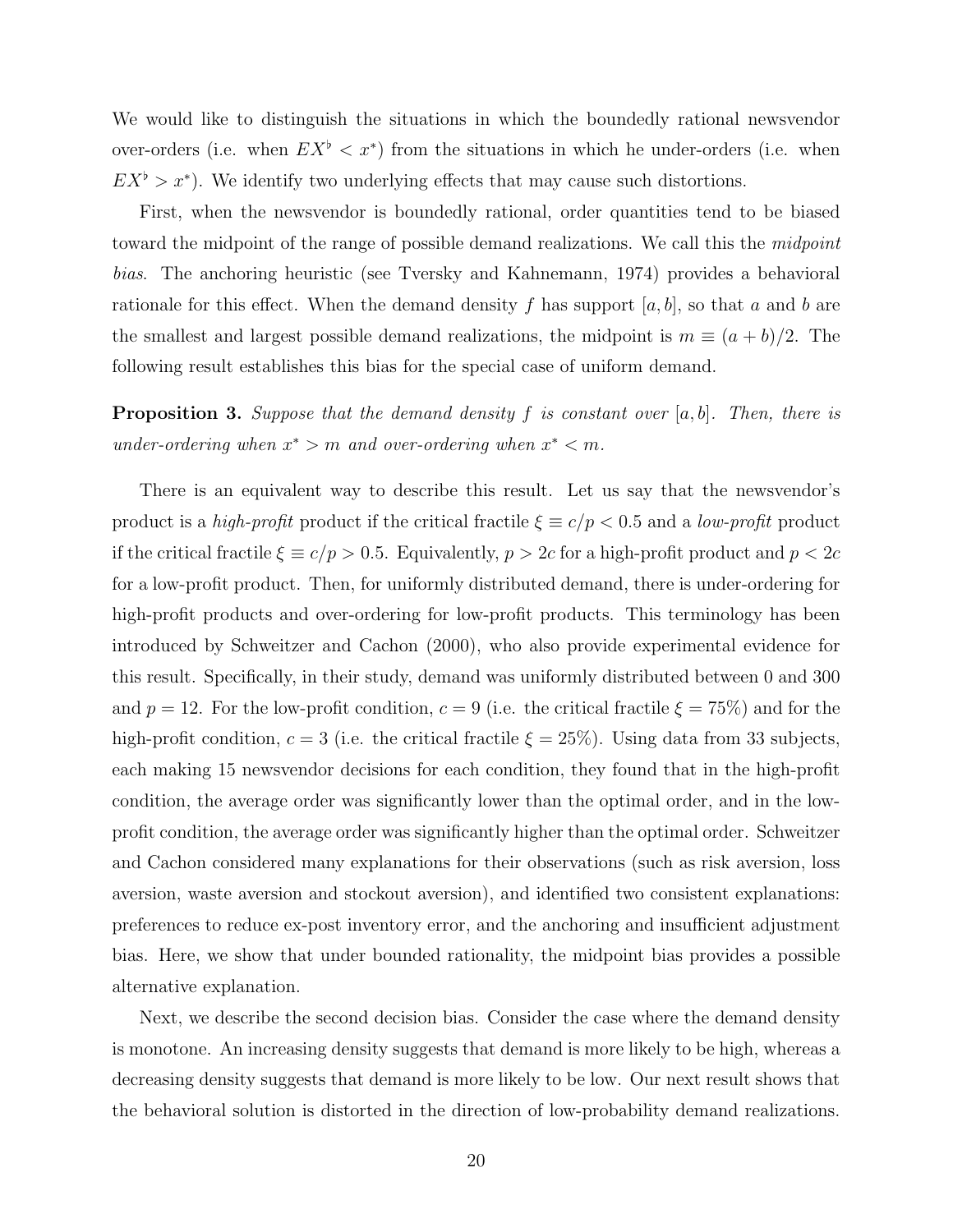

Figure 2: Newsvendor profit functions (solid lines) for linear probability densities (dashed lines) over [0,100]. On the left,  $p = 10, c = 2.5$ , so the optimal quantity is 50. On the right,  $p = 10, c = 7.5$ , so the optimal quantity is again 50.

We call this the *rare-event bias*. One potential behavioral explanation is that decision-makers tend to place excessive weight on rare occurrences (as in the probability weighing function of cumulative prospect theory in Tversky and Kahneman, 1992). In order to control for midpoint bias described earlier, we assume that the optimal solution occurs precisely at the midpoint m.

**Proposition 4.** Suppose that  $x^* = m$ . Then, there is over-ordering when f is decreasing over  $[a, b]$  and there is under-ordering when f is increasing over  $[a, b]$ .

This result becomes quite intuitive when one visualizes the shape of the profit function  $\pi(x)$ . Let us consider the two examples in Figure 2, with linearly increasing or decreasing demand densities. Given that the optimal solution  $x^*$  occurs at the mid-point m, when f is decreasing (as in the left panel), profits fall from the optimal level faster when  $x$  is decreased below  $x^*$  compared to when x is increased above  $x^*$ . This implies that over-ordering is less costly compared to under-ordering, and hence occurs more frequently. The combined effect is that the expected behavioral order  $EX^{\flat}$  exceeds the optimal quantity  $x^*$ , so there is over-ordering on average. Similarly, the reverse is true when  $f$  is increasing (as in the right panel). Notice that the rare-event bias may distort order quantities away from both the mean and the median. For example, in Figure 2, when the demand density is decreasing (on the left panel), the mean and median demands are both smaller than  $m$ , but the expected order quantity  $EX^{\flat}$  is greater than m. This suggests that results of "regression toward the mean" (typically for uniform demand settings) do not capture the complete picture.

In the analysis above, we have made assumptions to isolate the two decision biases from each other. In Proposition 3, to control for the rare-event bias, we focus on uniform demand with all realizations equally likely. In Proposition 4, to suppress the midpoint bias, we assume that the optimal solution is located at the mid-point. However, in most instances of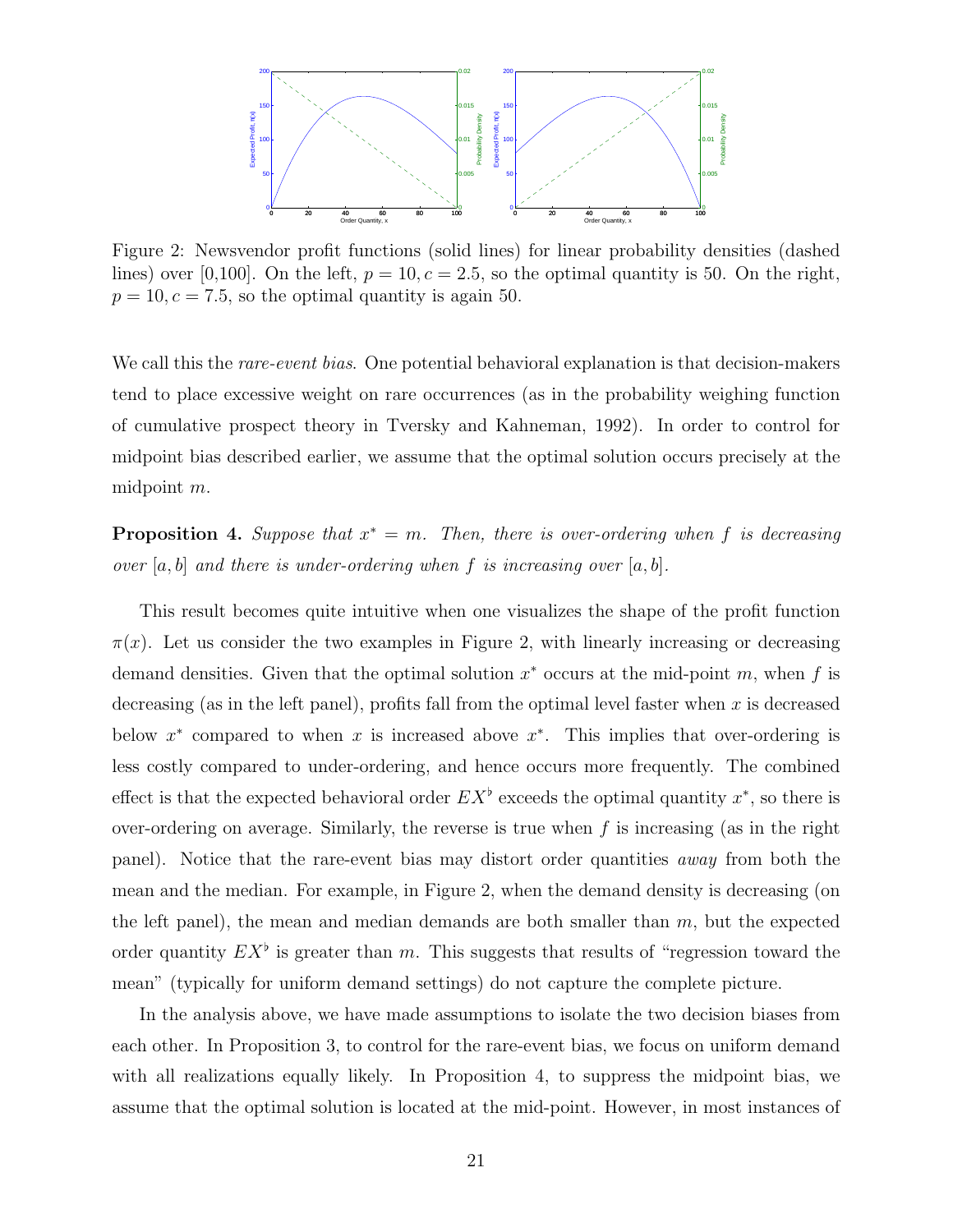

Figure 3: Behavioral (solid) and optimal (dashed) solutions for truncated normal demand with  $\mu = 100, \sigma = 20$  and support [0, 200],  $p = 10$ , and  $c = 1$  (left),  $c = 9$  (right).

the newsvendor problem, both effects are present and they may run in opposite directions.

Next, we provide a numerical example to illustrate the combined effect of both decision biases. In this example, we assume that the demand follows a truncated normal distribution with  $\mu = 100$ ,  $\sigma = 20$  and support [0, 200]. We assume that  $p = 10$  and separately consider cases with  $c = 1$  and  $c = 9$ . The optimal solution  $x^*$  is obtained using the critical fractile and the mean behavioral solution  $EX^{\flat}$  is computed using the procedure outlined in Proposition 2. The results are summarized in Figure 3, with each panel corresponding to each value of c. In each panel, the solid lines represent the behavioral expected orders  $EX^{\flat}$  and the dashed lines represent the optimal order quantities  $x^*$ . When  $c = 1$ , the optimal order quantity  $x^*$  exceeds  $\mu$ , so the midpoint bias distorts decisions downwards; however, since the normal density is decreasing at  $x^*$ , the rare-event bias distorts decisions upwards. When these two effects are put together, we observe over-ordering for small values of  $\beta$  and under-ordering for larger values of  $\beta$ . This suggests that the rare-event bias is dominant for small values of  $\beta$  while the mid-point bias is dominant for large values of  $\beta$ . When  $c = 9$ , the directions of both decision biases are reversed. Nevertheless, a similar argument leads to the same conclusion: as  $\beta$  increases, decisions are first governed by the rare-event bias and then the midpoint bias takes over at larger values of  $\beta$ . The reason becomes clear when one recalls that as  $\beta \to \infty$ , the choice distribution becomes uniform over the choice domain, and the expected behavioral order  $EX^{\flat}$  coincides with the midpoint m in the limit. It is therefore not surprising to find that the midpoint bias dominates for large values of  $\beta$ .

## 7. Supply Chain Coordination

The newsvendor model is an indispensable building block in the operations literature on supply chain coordination and contracting. This literature recognizes the problems caused by decentralized decision-making in a supply chain: when different parties act according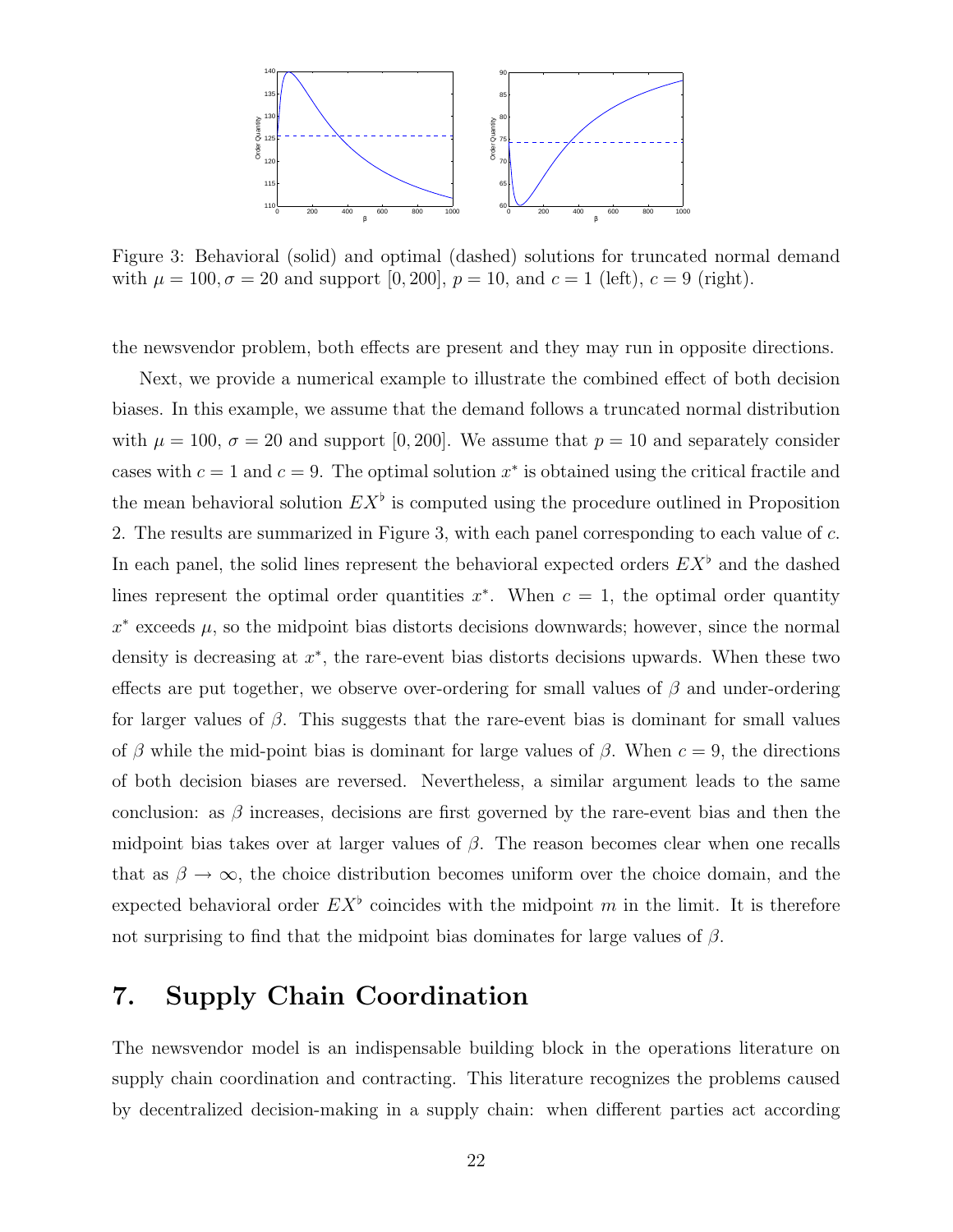to their own interests, system-wide optimal performance can not be attained. The general paradigm to solve these double marginalization problems is to design coordinating contracts that align the incentives of individual parties with the objectives of the entire supply chain. In this section, we will see that in the presence of bounded rationality, supply chain coordination can no longer be achieved in this manner.

The basic model of a decentralized supply chain consists of a single manufacturer and a single retailer. The manufacturer produces the good at unit cost  $c$  and sells it to the retailer at the wholesale price  $w \geq c$ . The retailer decides how many units x to procure before selling to the market at price p. His profit function is  $\pi_R(x) = pE \min(D, x) - wx$ , while total profits for the supply chain is given by  $\pi_S(x) = pE \min(D, x) - cx$ . It is well-known that the order quantity  $x_S^*$  that maximizes total supply chain profits satisfies  $\bar{F}(x_S^*) = c/p$  but the retailer's profit-maximizing order quantity  $x_R^*$  satisfies  $\bar{F}(x_R^*) = w/p \ge c/p$ . Therefore, the retailer orders too little. Although standard theory concludes that system profits are lost, under bounded rationality, it is possible to construct examples in which double marginalization is beneficial. (Intuitively, this may occur when the centralized seller systematically over-orders and double marginalization helps to correct for these errors.)

How can the supply chain optimum be achieved? The literature has proposed many alternative solutions. First, consider the buy-back contract. Under this contract, the manufacturer agrees to buy back unsold units at the buy-back price b. In this case, the retailer faces the profit function  $\pi_R(x) = (p - b)E \min(D, x) - (w - b)x$ . When the contractual parameters w, b are chosen such that for some  $\lambda \in [0,1]$ ,  $b = (1 - \lambda)p$  and  $w = (1 - \lambda)p + \lambda c$ , the retailer's profit function becomes  $\pi_R(x) = \lambda [pE \min(D, x) - c] = \lambda \pi_S(x)$ , which is a constant fraction of total supply chain profits. Therefore, by maximizing his own profits, the retailer is also maximizing supply chain profits because his payoff is always a constant fraction  $\lambda$  of total profits. In this way, the social optimum can be attained even though the ordering decision is made by the retailer considering only his own profits. Another possible alternative is the revenue sharing contract. Under this contract, the retailer agrees to share his sales revenue with the manufacturer; specifically, he pays the manufacturer r for every unit sold. Then, the retailer's profit function becomes  $\pi_R(x) = (p - r)E \min(D, x) - wx$ , which reduces to  $\pi_R(x) = \lambda[pE \min(D, x) - c] = \lambda \pi_S(x)$  when we choose  $r = (1 - \lambda)p$  and  $w = \lambda c$ . As before, the retailer now enjoys a fixed  $\lambda$  share of total system profits. The supply chain is thus similarly coordinated.

As we have seen, one general approach in supply chain coordination is to align individual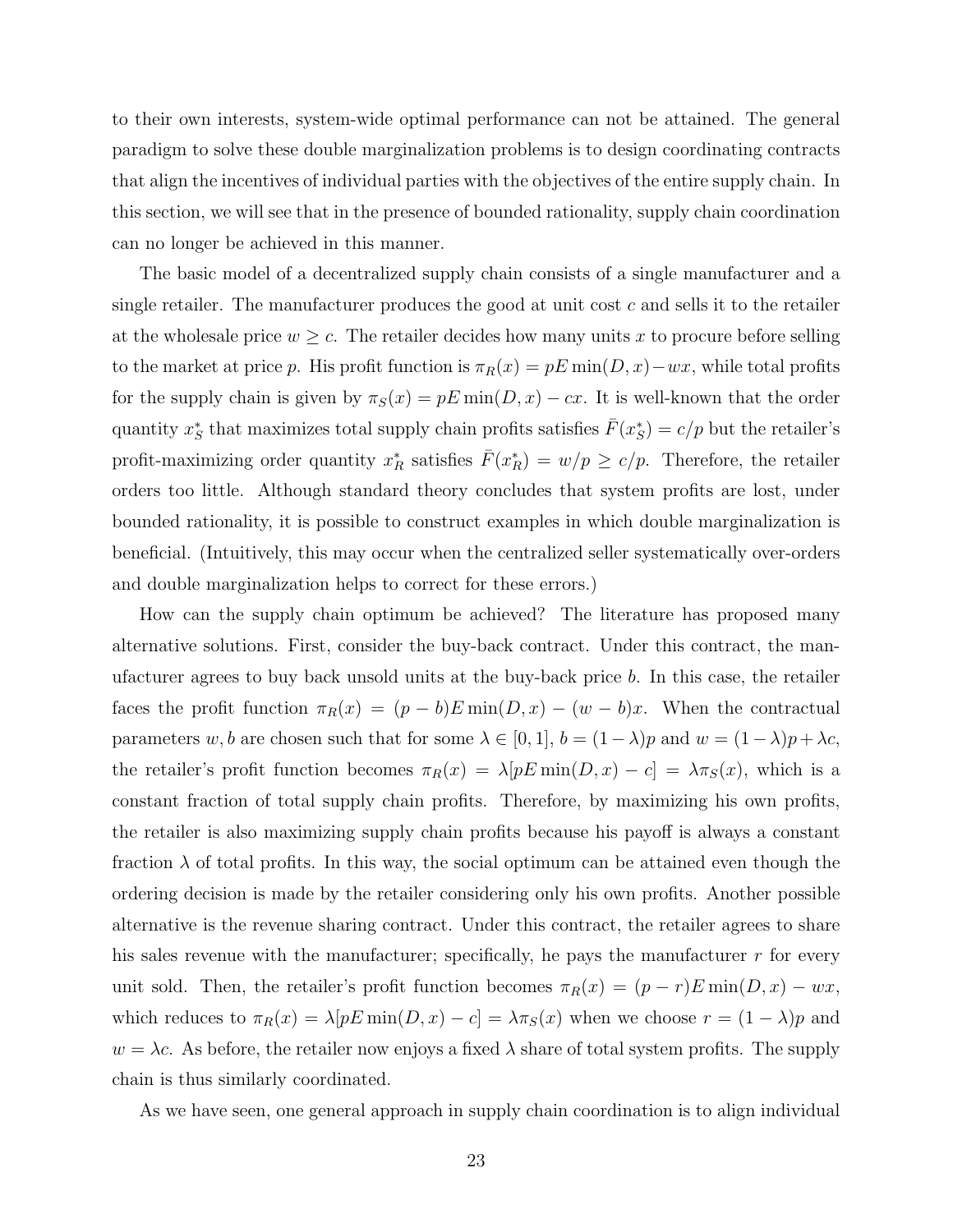incentives with social objectives by devising contractual transfers so that the decision-maker's payoff function  $\pi_R(x)$  is a constant proportion  $\lambda$  of the social welfare function  $\pi_S(x)$ . While this approach is valid under perfect rationality, the next result shows that it does not always achieve coordination under bounded rationality.

To be precise, under boundedly rational decision-making, we say that the system is "coordinated" when decentralized control yields centralized profit levels. In other words, verifying system coordination involves comparing: (i) a decentralized system in which inventory decisions are made by a boundedly rational retailer, and (ii) a centralized system controlled by a boundedly rational newsvendor; further, the decision-makers in both cases share the same bounded rationality parameter  $\beta$ . When decentralized expected profits reach the same level as centralized profits, we say that system coordination is achieved.

**Proposition 5.** Let  $X_1^{\flat}$  and  $X_2^{\flat}$  denote the behavioral decisions of two decision-makers with the same bounded rationality parameter  $\beta$  but facing different utility functions  $u_1(x) = \lambda_1 \pi(x)$ and  $u_2(x) = \lambda_2 \pi(x)$ , where  $\lambda_1 > \lambda_2$ . Then,  $E \pi(X_1^{\flat}) > E \pi(X_2^{\flat})$ .

**Corollary 2.** Consider a supply chain facing newsvendor profit function  $\pi(x) = pE \min(D, x)$ – cx. Let  $X_i^{\flat}$  denote the behavioral solution when the decision-maker enjoys  $\lambda_i$  share of the total profits. Then, when  $\lambda_1 > \lambda_2$ , we have  $E \pi(X_1^{\flat}) > E \pi(X_2^{\flat})$ .

In a centralized system, the newsvendor's share of total profits is  $\lambda = 1$ . However, in a decentralized system, the decision-maker (retailer) enjoys only a reduced share of  $\lambda < 1$ . Assuming the same bounded rationality parameter  $\beta$  for both decision-makers, our result indicates that total expected profits are lower in the decentralized system. This shows even when incentives are perfectly aligned, coordination can not be attained when decision-makers are boundedly rational.

This theoretical result is consistent with recent experimental findings in the literature. Katok and Wu designed experiments on supply chain contracting and demonstrate that under contracts that are theoretically proven to coordinate the system, human subjects make ordering decisions that do not lead to perfect coordination. Their findings are based on buy-back contracts and revenue-sharing contracts. They not only discover that both contracts do not achieve coordination, but also identify systematic differences between these two contractual forms. Our current model of bounded rationality explains why coordination does not occur, but does not distinguish between different contractual forms that align incentives in the same way.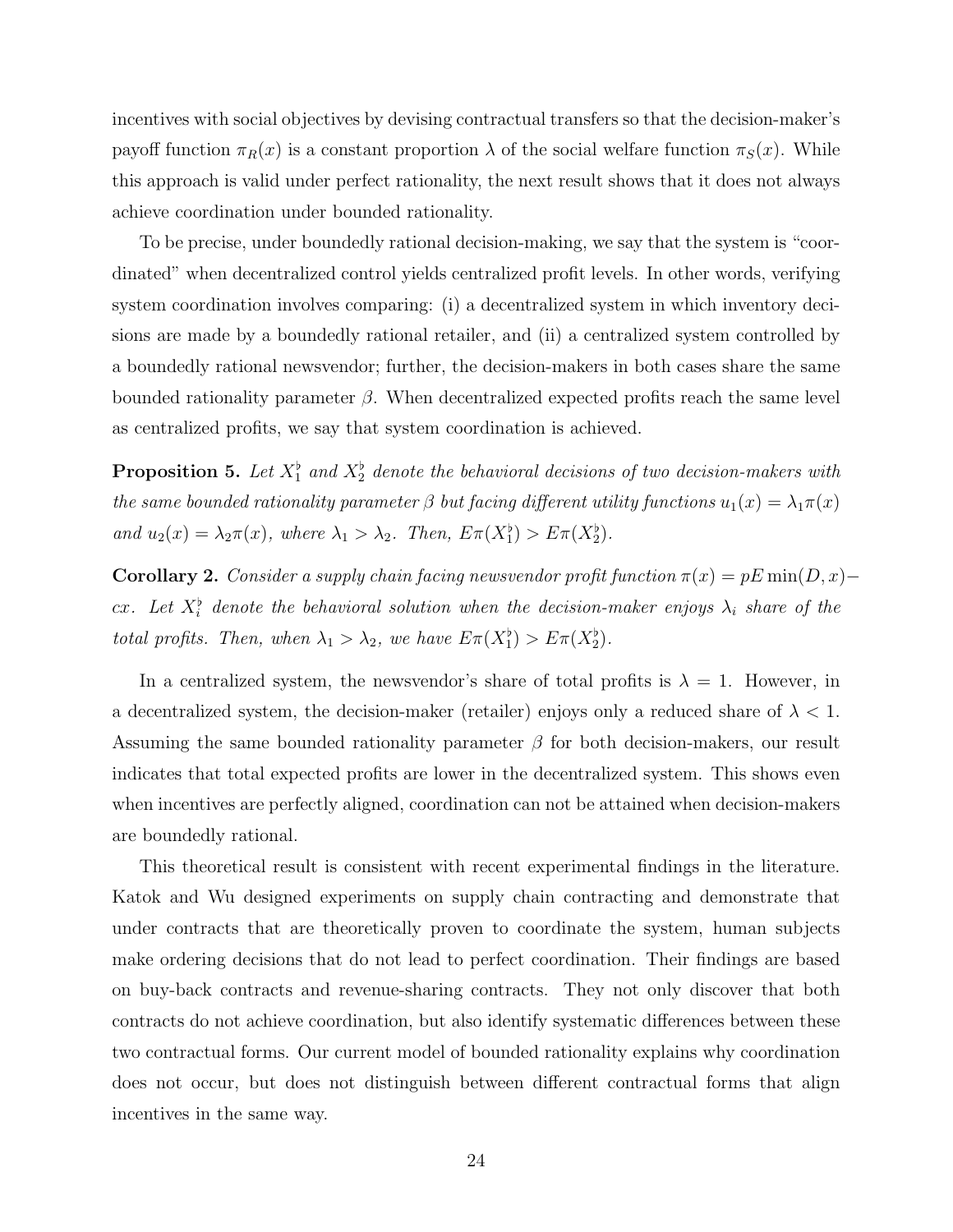The novel finding herein is that it is not sufficient to align the *ratio* of marginal costs and benefits; the *actual* margins must be aligned to achieve coordination. In other words, for the newsvendor problem, it is important to align the actual overage and underage costs (two numbers) instead of simply aligning the retailer's critical fractile (one number). In particular, when the retailer receives a fixed share of total system profits (this aligns the ratio of margins but scales down both underage and overage costs), there is an efficiency loss. One possible explanation is that when payoffs are scaled down, the decreased stakes held by the decision-maker makes his choices more prone to errors and biases. This suggests that in order for an agent's decentralized decisions to coincide with the system's centralized decisions, the agent must be the sole stakeholder of the system. This points to the strategy of "selling the firm" to the agent, which can be implemented using a two-part tariff. Here, the manufacturer charges the retailer a fixed fee  $T$  and then sells to him at cost. In this case, the manufacturer's transfer payment  $T$  does not affect the retailer's decisions, which are thus made from the perspective of a sole owner. Therefore, two-part tariffs can coordinate the supply chain under our model of bounded rationality.

We may even go one step further and argue that in our model, there is potential for super-coordination. That is, expected profits may be higher in a decentralized system (under bounded rationality) relative to a centralized system (also under bounded rationality). By Proposition 5, this may occur if each ordering decision made by the retailer accounts for  $\lambda > 1$  times of total system profits. This can be implemented in several ways. First, suppose that a manufacturer sells to a retailer who is constrained to place the same orders over  $n$ periods. Then, under some contract that gives the retailer  $\lambda$  share, his payoff from each decision is essentially  $n\lambda$  times of the system's per period profits. Decentralization is thus beneficial as long as  $n\lambda > 1$ . Bolton and Katok (2005) experimentally demonstrates the benefits of having retailers commit to their standing orders over multiple periods. However, we stress that these benefits should be attributed to commitment (to placing the same orders several times) rather than decentralization per se, although the latter may facilitate such commitment.

Another way to achieve super-coordination is to use sales rebates. Suppose that the manufacturer charges a wholesale price w but offers a sales rebate of  $r$  per unit (so the retailer makes  $p + r$  from each unit sold). For some  $\lambda > 1$ , let  $r = (\lambda - 1)p$  and  $w = \lambda c$ . Let us also use a fixed transfer  $T$  to allocate some surplus to the manufacturer (so this is a twopart tariff coupled with a sales rebate). Then, the retailer's payoff function is  $\lambda \pi_S(x) - T$ .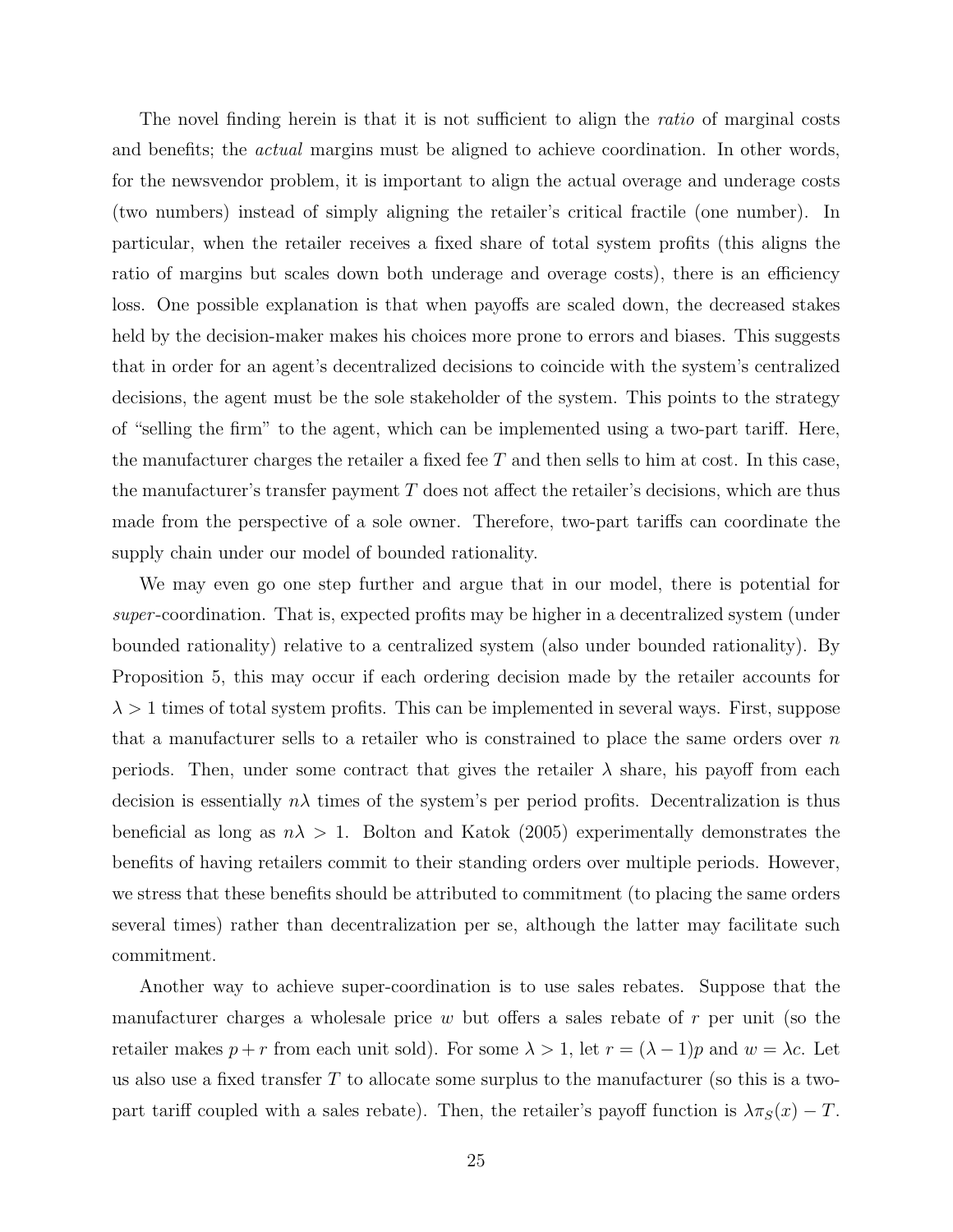Since the transfer T does not affect retailer decisions, and since  $\lambda > 1$ , expected profits are higher here than in the centralized system with profit function  $\pi_S(x)$ .

In general, increasing the monetary stakes associated with each decision epoch generates better decisions. From a behavioral standpoint, this is intuitive since people tend to allocate more cognitive and computational effort into more important tasks. In our model, notice that increasing  $\lambda$  achieves the same effect as decreasing  $\beta$ ; essentially, a decision-maker facing increased stakes is akin to one who is "more rational." Since  $\lambda$  can not increase indefinitely (i.e.,  $\lambda \to \infty$ ), this suggests that all the scenarios discussed in this section can not match the ideal centralized benchmark with a perfectly rational decision-maker (with  $\beta = 0$ ). Therefore, the reader should be cautious when interpreting our notion of super-coordination.

In summary, we have seen how bounded rationality can enrich the supply chain coordination framework. While the conventional normative approach predicts that perfect coordination is attained as long as the decision-maker's payoff function is a fixed  $\lambda$  share of total profits, our descriptive model of bounded rationality shows that the magnitude of  $\lambda$  also plays an important role. Specifically, when  $\lambda < 1$ , as in most cases studied in the literature, perfect coordination is not achieved. In contrast, contractual arrangements may give rise to individual decisions with  $\lambda > 1$ , under which there is super-coordination.

## 8. Bullwhip Effect

In this section, we discuss the relationship between bounded rationality and the bullwhip effect. The bullwhip effect refers to a commonly observed phenomenon in supply chains: the variance of orders tends to increase dramatically as we move upstream along the supply chain. In a seminal analysis, Lee et al. (1997) identify four different sources of the bullwhip effect: demand forecasting, inventory rationing due to supply constraints, order batching, and price fluctuations. They show that each of these factors can independently generate the bullwhip effect.

We shall analyze a model that eliminates the physical causes of the bullwhip effect that have been identified in the literature. In other words, in our setup, a standard normative analysis following the conventional paradigm of perfect rationality would not yield the bullwhip effect. However, we find that once bounded rationality is introduced, the bullwhip effect emerges. This suggests that apart from the physical causes of the bullwhip effect, which have been well-studied, there are also behavioral causes such as bounded rationality.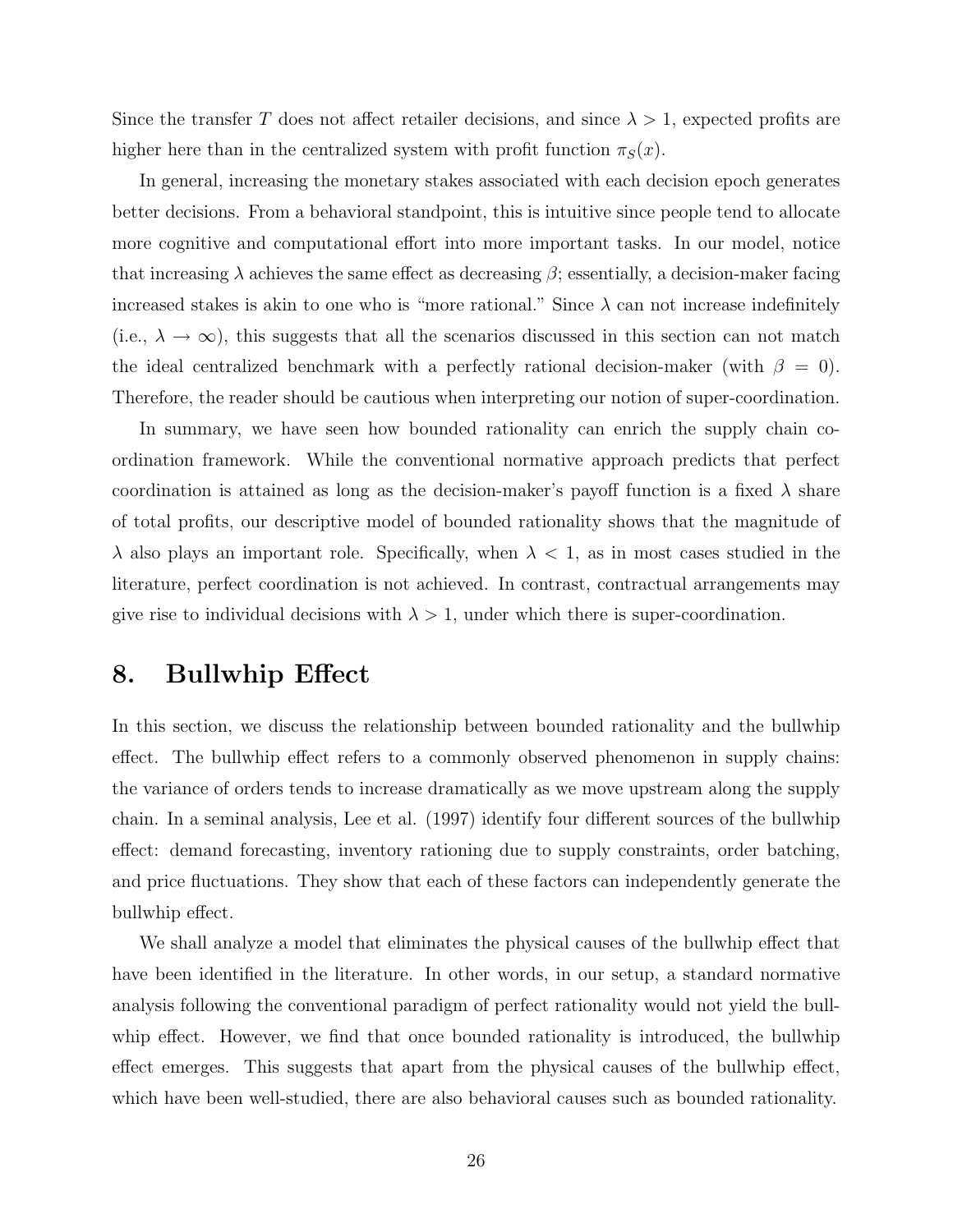The model consists of a serial supply chain indexed by  $i = 1, \ldots, n$ . Market demand is fulfilled at stage  $i = 1$ , each member at stage i procures supply from the adjacent upstream member at stage  $i + 1$ , and production is initiated at stage  $i = n$ . We assume that market demand  $D$ , with distribution  $F$ , is independent across periods. We consider an infinitehorizon, discrete-time model, with the following sequence of events in each time period. First, units previously shipped from the upstream neighbor are received (at stage  $i = n$ , units entered into production are completed). Let  $x_i$  denote the inventory position at stage i at this point. Second, demand  $D_i$  is realized at each stage i; this refers to market demand D at stage  $i = 1$  and orders from downstream neighbors at stage  $i = 2, \ldots, n$ . Third, units are shipped off to fulfill demand, lowering the inventory position at stage i to  $x_i - D_i$ . If this is positive, leftover inventory is carried over to the next period, incurring a holding cost of  $h_i$  per unit. If this is negative, there is a back-ordering cost of  $b_i$  per unit. (Alternatively, we may assume that there is an alternative supply source, from which units can be borrowed at a cost of  $b_i$  per unit.) Finally, units are ordered from the upstream neighbor. We use  $O_i$  to denote the order submitted by member i to member  $i + 1$  at the end of the period.

Let us see how this model eliminates all the four physical causes of the bullwhip effect. First, there is no demand forecasting effects because market demand is i.i.d. across periods with a commonly known distribution. Second, there is no inventory rationing, which eliminates strategic gaming effects. Third, since there is no fixed cost, order batching is irrelevant. Finally, there is no price fluctuations in this model.

Under perfect rationality, this model can be solved using a standard newsvendor analysis. Consider the decision problem at stage  $i = 1$  of choosing the inventory level  $x_i$ . The tradeoff is between ordering too much (incurring excessive holding costs) and ordering too little (incurring excessive borrowing costs). The problem can be formulated as

$$
\min_{x \in S} \qquad hE[x - D]^{+} + bE[x - D]^{-} \tag{23}
$$

$$
\Leftrightarrow \min_{x \in S} \quad (h+b)E[x-D]^{+} - bE(x-D) \tag{24}
$$

$$
\Leftrightarrow \max_{x \in S} \quad -(h+b)E[x-D]^+ + bx \tag{25}
$$

$$
\Leftrightarrow \max_{x \in S} \qquad (h+b)E \min(D, x) - hx,\tag{26}
$$

where the subscript i has been omitted for brevity. This is a newsvendor problem with  $p = h + b$  and  $c = h$ , so the optimal solution  $x^*$  satisfies  $F(x^*) = b/(h + b)$ . The optimal order-up-to level  $x^*$  represents a target inventory position that the decision-maker would like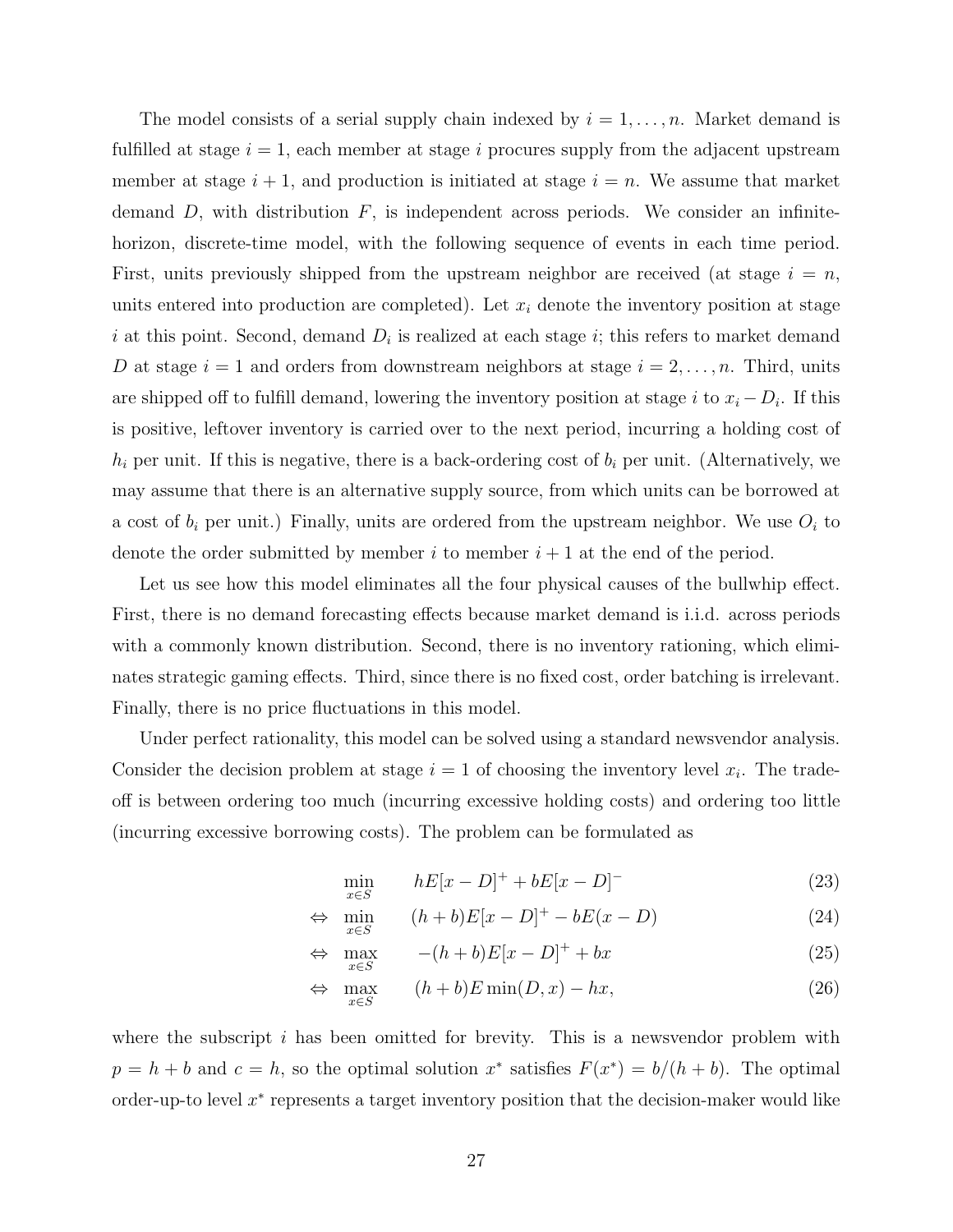to maintain. At stage  $i = 1$ , for a given order-up-to level  $x_1^*$ , orders submitted at the end of each period is always equal to the demand realization in that time period, so that inventory would be brought back up to the target level  $x_1^*$  in the next period. This implies that demand faced by the adjacent upstream member  $i = 2$  is equal to market demand, but lagged by one time period. This upstream member thus faces the same demand distribution, solves a similar newsvendor problem, and submits orders that are equal to market demand (but now lagged by two periods). Using an inductive argument, it then follows that the orders placed by each supply chain member are all lagged versions of the same market demand, so these orders follow the same distribution  $F$ . In other words, the variance of orders remains constant throughout the supply chain, and there is no bullwhip effect.

Now let us see what happens under bounded rationality. For simplicity, we begin with a two-echelon model  $(n = 2)$ , although the analysis carries forward to the general case. We also assume that the decision domain  $S = \mathbb{R}$  is stationary. This yields the following result.

**Proposition 6.** Suppose that the decision-makers at stage  $i = 1, 2$  are boundedly rational with parameter  $\beta_i$ . Then, there exists independent random variables  $\epsilon_1, \epsilon_2$  such that

$$
O_1 =^d D + \epsilon_1,\tag{27}
$$

$$
O_2 =^d D + \epsilon_1 + \epsilon_2, \tag{28}
$$

and  $Var(\epsilon_i) = 0$  if and only if  $\beta_i = 0$ .

**Corollary 3.** (i)  $Var(O_i) = Var(D) + \sum_{j=1}^{i} \nu_j$ , where  $\nu_i = 0$  if and only if  $\beta_i = 0$ . (ii)  $Var(O_i) \geq Var(O_{i-1})$ , with equality if and only if  $\beta_i = 0$ .

This result demonstrates that the bullwhip effect can persist even when its physical causes have been removed. As long as some agents in the supply chain are boundedly rational (with  $\beta_i > 0$ , the variance of orders will strictly increase upstream along the supply chain.

There is ample experimental evidence in the literature showing that the bullwhip effect persists even when its physical causes have been controlled for. In a seminal study that predates Lee et al. (1997)'s taxonomy of the causes of the bullwhip effect, Sterman (1989) controls for three causes (inventory rationing, order batching, and price fluctuations), and leaves demand signal processing as a potential cause since subjects were not informed of the demand distribution. Subsequently, Croson and Donohue (2006)'s experiment also controls for the fourth cause by using a publicly known (uniform) demand distribution. In both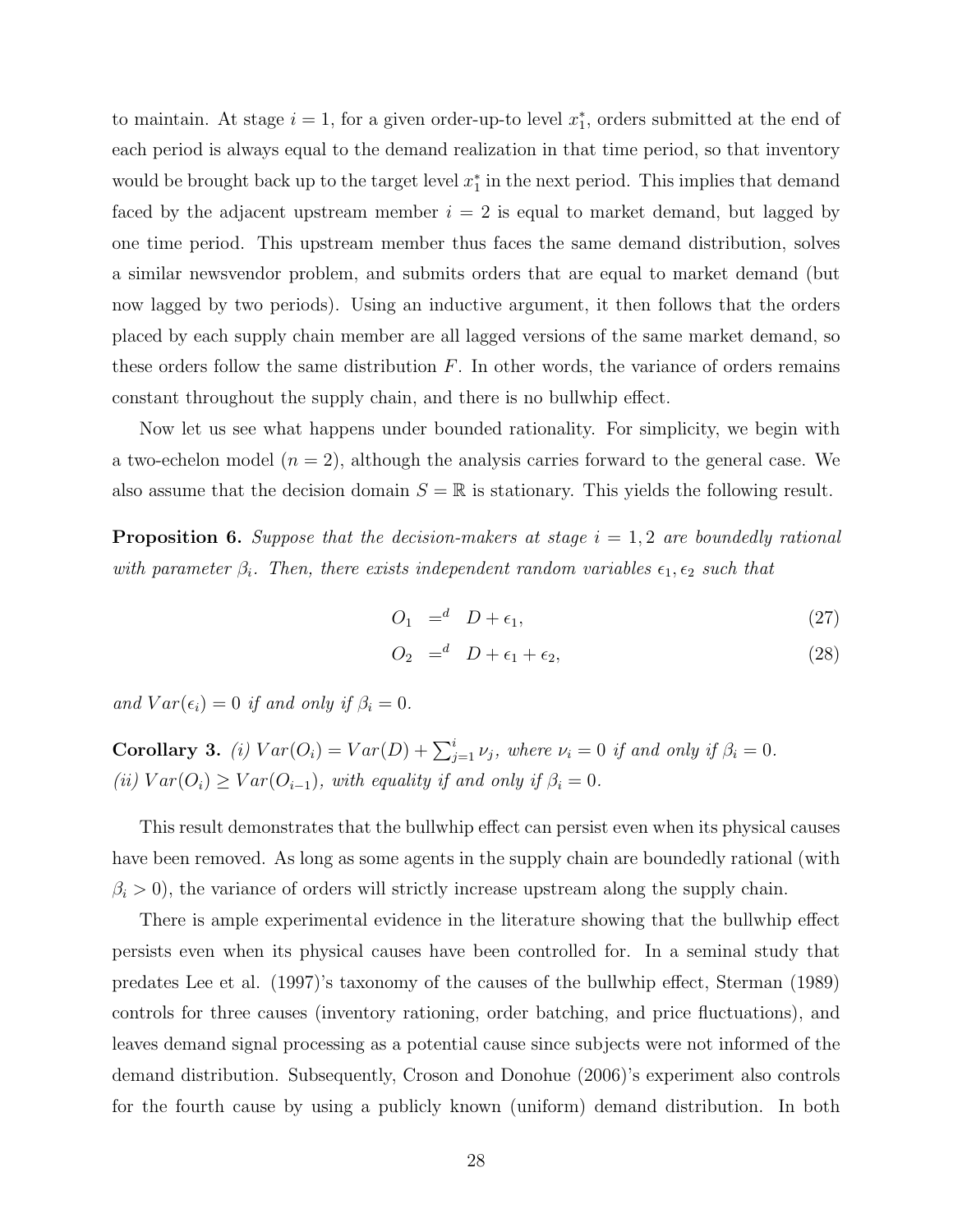studies, the bullwhip effect is observed. Furthermore, both studies identified the failure to account adequately for the supply line as an important cause of the bullwhip effect; that is, subjects do not fully account for orders that have been placed but have not yet arrived. The framework of analysis is due to Sterman (1989). Subjects are assumed to make ordering decisions using the anchor and adjustment heuristic (see Tversky and Kahnemann, 1974): they first anchor on the expected demand rate, and then adjust their order quantities to correct discrepancies between desired and actual stock, both on hand and in the supply line. In both studies, fitting experimental data to this heuristic decision rule yields parameter estimates that demonstrate underweighting of the supply line, which leads to overordering and system instability. In contrast to these studies, there is no supply line in our setup here. Orders placed at the end of each period will always arrive at the beginning of the next period. Yet, our analysis suggests that the bullwhip effect remains. What, then, is causing the bullwhip effect?

Our results provide an alternative behavioral explanation, and we demonstrate it analytically. We point out that the bullwhip effect is potentially a phenomenon that arises whenever individuals attempt to guard against and correct for the mistakes that *others* may make. The underlying mechanism is made transparent in Proposition 6. In the normative model, orders at every stage should follow the same distribution as the market demand, so  $Var(O_i) = Var(D)$  for each i. Now, suppose that the decision-maker at  $i = 1$  is boundedly rational but the one at  $i = 2$  is perfectly rational, i.e.  $\beta_1 > 0$  and  $\beta_2 = 0$ . Then, while it is clear that  $Var(O_1) > Var(D)$ , we also end up with  $Var(O_2) > Var(D)$ . The order variance at  $i = 2$  has been increased from the normative benchmark of  $Var(D)$  even though the decision-maker there is perfectly rational, and this increase arises solely because of the need to recognize the decision biases of downstream members. Of course, if the decision-maker at  $i = 2$  is also boundedly rational, the order variance will be increased further. This in turn increases the burden of upstream members to account for his decision biases, and the variance increase is propagated upstream. The bullwhip effect thus arises.

There is experimental evidence supporting this explanation. Croson, Donohue, Katok, and Sterman (2006) conduct an experiment in which the demand is constant (four units per period) and commonly known, and the system begins in equilibrium. With this setup, it is optimal to order four units every period at each stage. Yet, in their experiment, this does not happen and the bullwhip effect is still observed. Post-experimental questionnaires suggest that although subjects realized what the optimal policy was, they were uncertain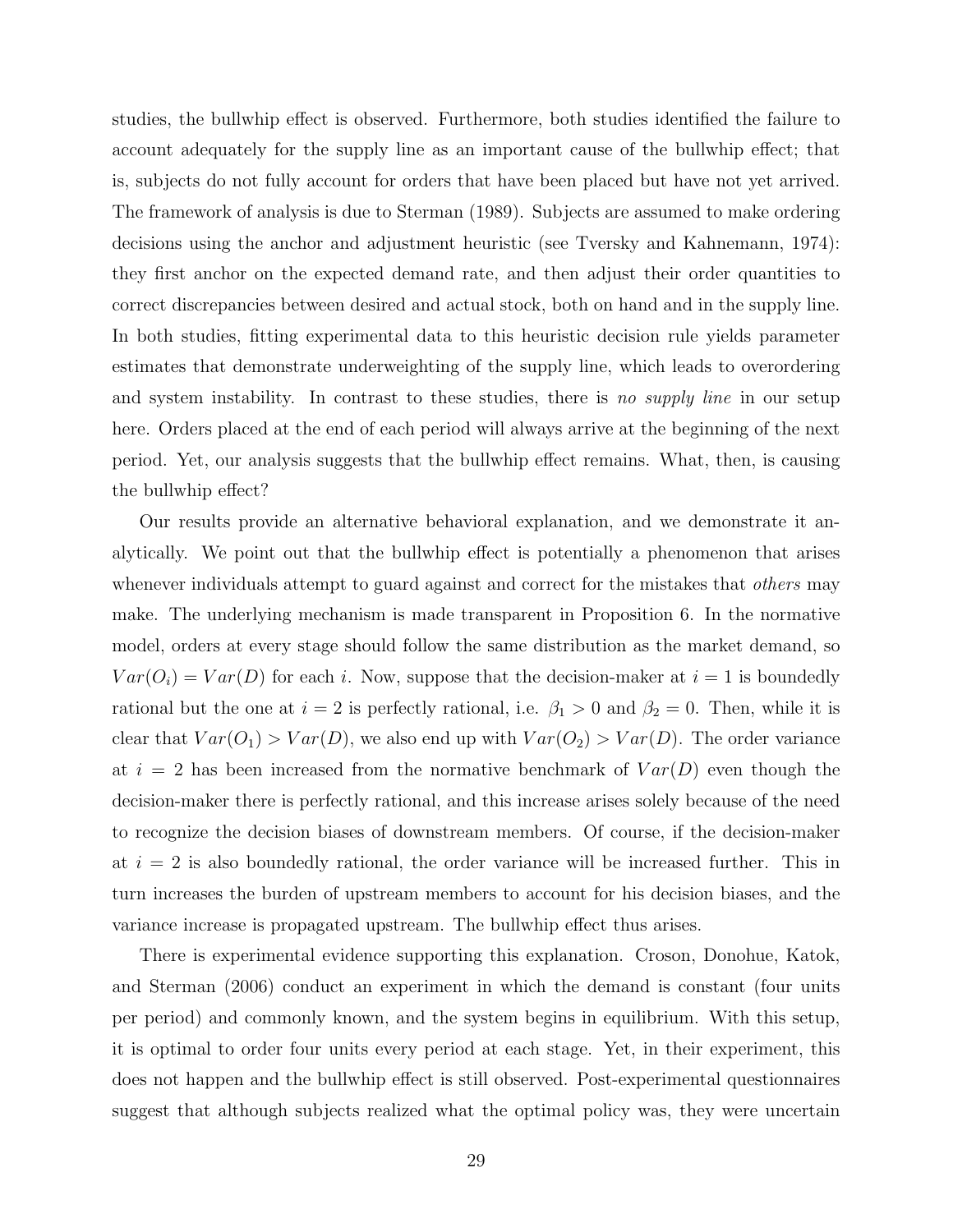whether the other players understood it. Lack of trust in others' actions may generate suboptimal order quantities. Once initial deviations from optimal orders occur, the system is knocked into disequilibrium and the bullwhip effect eventually occurs. The authors call this "coordination risk." Our model of bounded rationality complements this work by offering a quantitative framework to model coordination risk. For example, applying our framework to their experimental setup with  $D \equiv 4$ , we can use Proposition 2 to iteratively compute the behavioral solutions  $X_1^{\flat}, X_2^{\flat}, X_3^{\flat}, X_4^{\flat}$ , using the order distribution at each stage as the demand distribution at the next upstream stage. Experimental results can then be used to estimate the values of  $\beta_i$  at each stage.

In summary, our model of bounded rationality complements the recent behavioral operations literature by showing that the bullwhip effect can arise even in the absence of its physical causes. Furthermore, even in the absence of a supply line (i.e. zero lead-time), our model still generates the bullwhip effect. This brings out another relevant behavioral phenomenon (apart from underweighting of the supply line): decision biases may not be errors in themselves, but rather, they are appropriate safeguards that are taken when one is not sufficiently confident in others' actions.

Nevertheless, the conclusion that "there are behavioral causes of the bullwhip effect" stops short of a more general treatise. One of the fundamental goals of any supply chain is to match supply with demand, and in this regard, orders generated within the system are driven by both demand and supply processes. Demand processes trigger order incidence, and corresponding supply processes trigger order fulfillment. Naturally, there is uncertainty in both demand and supply processes, and this generates variance amplification upstream, along the direction of order flow. Although the causes of demand uncertainty, particularly those pertinent to the bullwhip effect, have been well-studied, the causes of supply uncertainty have received less attention. Bounded rationality and its associated behavioral phenomena are one such cause because they introduce noise into an otherwise deterministic decisionmaking process. Similarly, other sources of supply uncertainty, such as random yield, have analogous interpretations. In general, our results suggest that, after controlling for the physical causes of demand uncertainty, the bullwhip effect may still persist as a result of supply uncertainty. Interestingly, recent experimental findings by Rong, Shen, and Snyder (2006) suggest that under supply disruptions, there may be a reverse bullwhip effect that causes variance amplification downstream rather than upstream.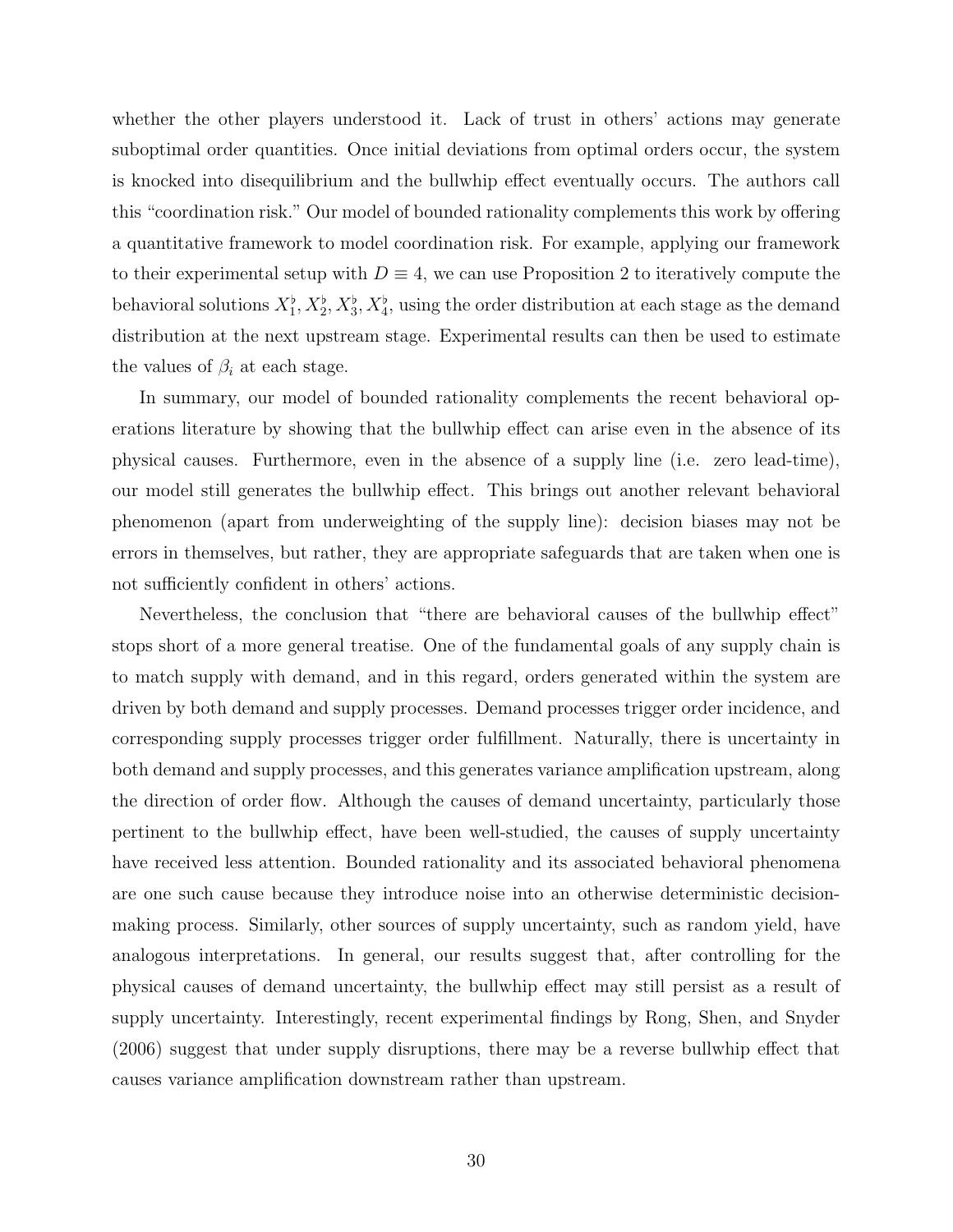## 9. Inventory Pooling

The goal of this section is to investigate the impact of bounded rationality on the benefits of inventory pooling. This refers to a commonly-used strategy in multi-location inventory problems. When demand occurs at different locations, instead of holding separate stocks for each source of demand, firms may alternatively pool inventory at some centralized location. Most of the literature on inventory pooling is based on the newsvendor model. The general conclusion is that centralization generates pooling economies that lead to lower costs (specifically, holding costs and backordering costs) for the system. We are interested in whether this result continues to hold when the decision-makers are boundedly rational.

We shall use the following setup in our analysis. This is similar to the setting used in Eppen (1979). Consider the following single-period multi-location newsvendor problem. There are n different sources of demand, each occurring at a different location. Let  $D_i$  be the demand at location i for  $i = 1, \ldots, n$  and let  $F_i$  be its distribution. We assume that the demand vector follows a multivariate normal distribution; furthermore, let  $\mu_i$  and  $\sigma_i^2$  denote the mean and variance of  $D_i$ , and let  $\sigma_{ij}^2$  and  $\rho_{ij}$  denote the covariance and correlation coefficient of  $D_i$  and  $D_j$ . First, we treat the decentralized case; that is, separate inventories are maintained at each location. In this case, the decision variables  $x_i$  are the quantities to hold on hand at each location i. There is a holding cost of h for each unit left unsold at the end of the period, and there is a backlogging penalty of b for each unit of demand that can not be fulfilled. In other words, the goal at each location  $i$  is to minimize the following cost function

$$
\gamma_i(x_i) = hE[x_i - D_i]^+ + bE[x_i - D_i]^-.
$$
\n(29)

This is equivalent to maximizing the following newsvendor profit function

$$
\pi_i(x_i) = pE \min(D_i, x_i) - cx_i,\tag{30}
$$

where  $p \equiv h + b$  and  $c \equiv h$ . Clearly, the optimal solution  $x_i^*$  at each location satisfies  $F_i(x_i^*) = 1 - (c/p)$ . Next, we treat the centralized case. Here, instead of solving n separate newsvendor problems for the stocking levels  $x_i$  at each location, there is only one centralized stocking decision x to make. Let  $D_T \equiv \sum_{i=1}^n$  $\sum_{i=1}^{n} D_i$  denote the total demand from all sources, and let  $F_T$  be its distribution. We use  $\mu_T$  and  $\sigma_T^2$  to denote the mean and variance of the total demand, so  $\mu_T = \sum_{i=1}^n$  $\sum_{i=1}^n \mu_i$  and  $\sigma_T^2 =$  $\sum_{n=1}^{\infty}$  $\sum_{i,j=1}^n \sigma_{ij}^2$ . This total demand is to be met from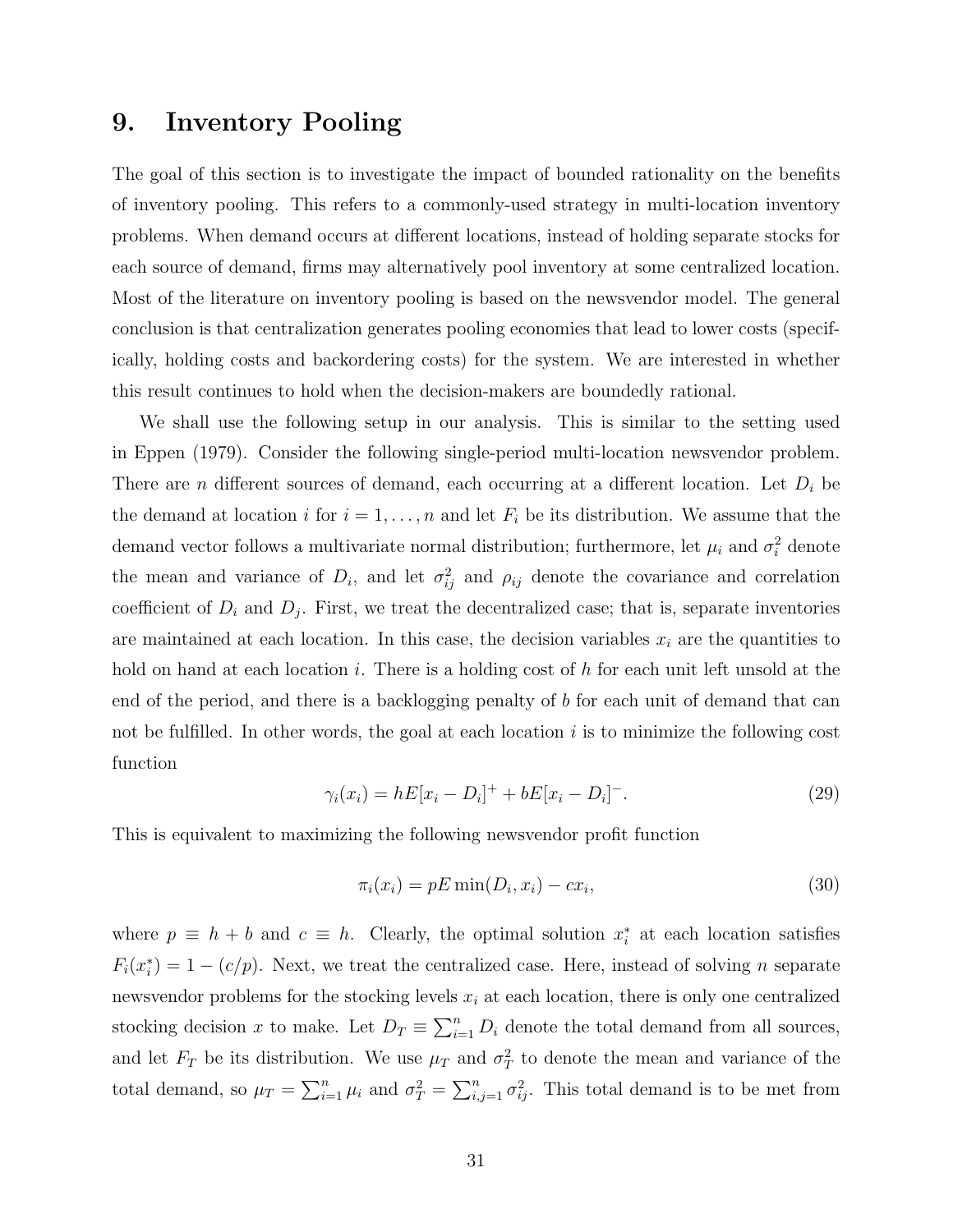the same pool of inventory  $x_T$ . The goal is to minimize total cost

$$
\gamma_T(x_T) = hE[x_T - D_T]^+ + bE[x_T - D_T]^-, \tag{31}
$$

which is equivalent to maximizing the following newsvendor profit function

$$
\pi_T(x_T) = pE \min(D_T, x_T) - cx_T. \tag{32}
$$

As before, the optimal centralized solution satisfies  $F_T(x_T^*) = 1 - (c/p)$ . The benefits of inventory pooling can then be studied by comparing the optimal total costs in the two cases:  $\sum_{n}$  $_{i=1}^{n} \gamma_i(x_i^*)$  in the decentralized case and  $\gamma_T(x_T^*)$  in the centralized case.

Under perfect rationality, when demands are normally distributed, it is well-known that optimal decentralized costs  $\sum_{i=1}^{n} \gamma_i(x_i^*)$  and optimal centralized costs  $\gamma_T(x_T^*)$  are respectively proportional to the sum of standard deviations  $\sum_{i=1}^{n} \sigma_i$  and the standard deviation of total demand  $\sigma_T$  (with the same proportionality constant). Notice that  $\sigma_T \leq \sum_{i=1}^n$  $\sum_{i=1}^n \sigma_i$ , with equality if and only if all the demands are perfectly correlated (i.e.  $\rho_{ij} = 1$  for all i, j). This implies the following two results. First, the total cost in a decentralized system is at least as high as that in a centralized system; in other words, inventory pooling saves costs. Second, these cost savings depend on the correlation between individual demands; in particular, there are no cost savings when all the demands are perfectly correlated with one another. These results are due to Eppen (1979).

We proceed to check whether these predictions are robust against bounded rationality. Let  $X_i^{\flat}$  denote the behavioral solutions at each location i, and let  $X_T^{\flat}$  denote the behavioral solution at the centralized location. The following result provides sufficient conditions for pooling benefits to persist.

Proposition 7. Suppose that the following inequalities hold:

$$
(a) \sigma_T \leq \sum_{i=1}^n \sigma_i,
$$

(b)  $\sigma_T \geq \sigma_i$  for every  $i = 1, \ldots, n$ .

Then, we have  $E\gamma_T(X_T^{\flat}) < \sum_{i=1}^n E\gamma_i(X_i^{\flat})$ . In other words, inventory pooling leads to a strict reduction in total costs.

Let us examine the two conditions of Proposition in greater detail. We already know that (a) always holds, with equality if and only if the demands at all locations are perfectly correlated with  $\rho_{ij} = 1$ . Next, condition (b) says that the standard deviation of aggregate demand is at least as large as the standard deviation in any one location, which is likely to hold in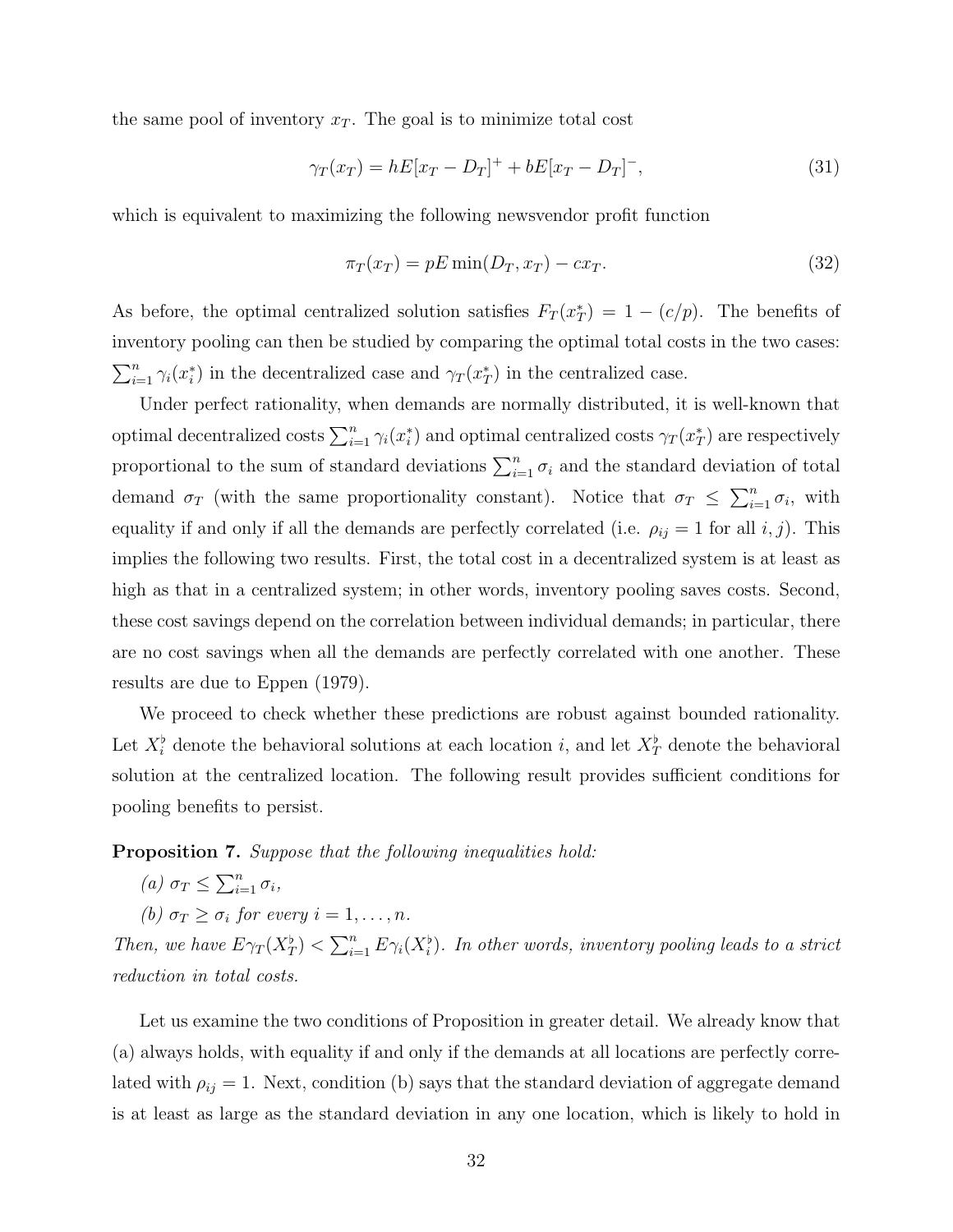practical situations (unless substantial negative correlations exist between demand sources). Hence, under broad conditions, inventory pooling continues to generate cost savings.

In fact, Proposition 7 additionally shows that the reduction in total costs is strictly positive. For the extreme case with perfectly correlated demands, there is no cost reduction under perfect rationality. However, under bounded rationality, we observe strictly positive gains. This suggests that the benefits of inventory pooling extend beyond the physical benefit that is related to the reduction in variance resulting from summing separate random demands. On top of that, there may be behavioral benefits of inventory pooling.

To see the intuition behind the behavioral benefits of inventory pooling, let us consider the following example. Suppose that demand at each separate location is deterministic (i.e.  $\sigma_i = 0$ ). In this case, it is trivially optimal to stock the quantity that matches demand exactly. Therefore, under perfect rationality, there is no difference between decentralization (with individual stocks  $x_i^* = \mu_i^*$ ) and centralization (with total stock  $x_T^* = \mu_T$ ) since zero cost is attained in both cases. In contrast, under our model of bounded rationality, decision errors create a disparity between these two cases. Under decentralization, decision errors  $|X_i^{\flat} - \mu_i|$  at each location accumulate and separately contribute toward aggregate costs. However, under centralization, these decision errors may cancel out and the expected total costs are thus decreased. This example illustrates that in an environment with no demand uncertainty, inventory centralization helps by pooling decision errors across locations.

More generally, inventory pooling achieves two effects: it pools demand uncertainty as well as supply uncertainty. The former is well-understood and arises because of variance reduction. The latter, however, deserves elaboration. Bounded rationality (in particular, our model of decision noise) injects uncertainty into the supply process, and we have seen above that pooling reduces the aggregate impact of such decision errors. Similarly, inventory pooling serves to attenuate other sources of supply uncertainty, for instance, random yield, record inaccuracy, and processing errors. Therefore, it is no wonder that in Proposition 7, the benefits of pooling persist even when demands are perfectly correlated: these gains are the result of pooling supply (rather than demand) uncertainty.

### 10. Conclusion

The classic quantal choice paradigm posits that people do not make the best decision all the time, but they make good choices more often than worse ones. In this paper, we use this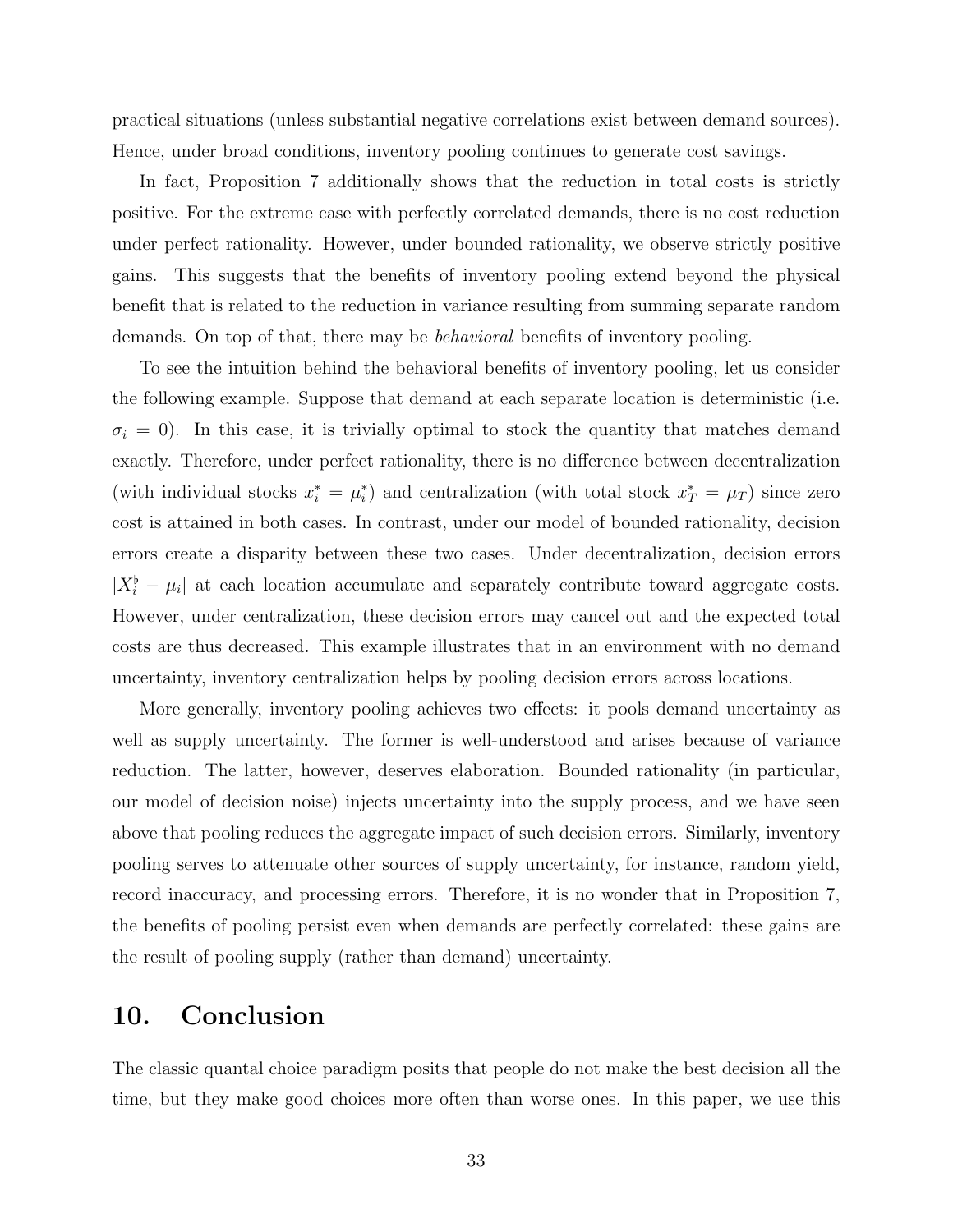framework to capture bounded rationality and apply it to several newsvendor-type inventory settings. Our analysis generalizes existing results and reconciles them with empirical observations. This suggests that accounting for decision noise and optimization error is one possible way to enhance the predictive accuracy of theoretical models. We hope that our modeling approach serves to connect the theoretical and experimental literatures, and in so doing, stimulate future research on "behavioral theory" in operations management.

We conclude with some suggestions for future research. The first and most impending direction is experimental. While some of the findings herein have been experimentally validated by previous studies, many others remain untested. For example, studies of newsvendor decision biases under non-uniform demand would be a good starting point. The second direction is applications-oriented. There is a wide variety of situations in which decision-makers (whether they are firms, workers, or customers) may display some extent of bounded rationality. In these cases, how are the current theoretical results affected? This is a broad question that equally applies across different areas, such as operations strategy with boundedly rational firms, revenue management with boundedly rational customers, and staffing and human resource management with boundedly rational workers. Next, another research direction is to understand the fundamental behavioral mechanisms responsible for biases and errors. Specifically, how does the bounded rationality parameter  $\beta$  depend on the nature of the operational task (e.g., complexity and context)? What are the effects of learning on  $\beta$ ? How does individual heterogeneity in  $\beta$  affect the aggregate? From an experimental viewpoint, how can  $\beta$  be manipulated? Finally, it is also worthwhile to study the combined effects of bounded rationality (decision noise) and other behavioral regularities. We believe that the quantal choice framework, being general yet parsimonious, is well-suited to complement other behavioral theories.

## Appendix

**Proof of Lemma 1** Since  $\tilde{y} \equiv ay + b$ , we have  $d\tilde{y}/dy = a$ . Therefore, for any  $y_0, \tilde{y}_0$ satisfying  $\tilde{y}_0 \equiv ay_0 + b$ , we have

$$
\int_{-\infty}^{\tilde{y}_0} e^{\tilde{u}(\tilde{y})/\beta} d\tilde{y} = a \int_{-\infty}^{y_0} e^{u(y)/\beta} dy,
$$
\n(33)

which implies that

$$
\tilde{\Psi}(\tilde{y}_0) = \frac{\int_{-\infty}^{\tilde{y}_0} e^{\tilde{u}(\tilde{y})/\beta} d\tilde{y}}{\int_{-\infty}^{\infty} e^{\tilde{u}(\tilde{y})/\beta} d\tilde{y}} = \frac{a \int_{-\infty}^{y_0} e^{u(y)/\beta} dy}{a \int_{-\infty}^{\infty} e^{u(y)/\beta} dy} = \frac{\int_{-\infty}^{y_0} e^{u(y)/\beta} dy}{\int_{-\infty}^{\infty} e^{u(y)/\beta} dy} = \Psi(y),
$$
\n(34)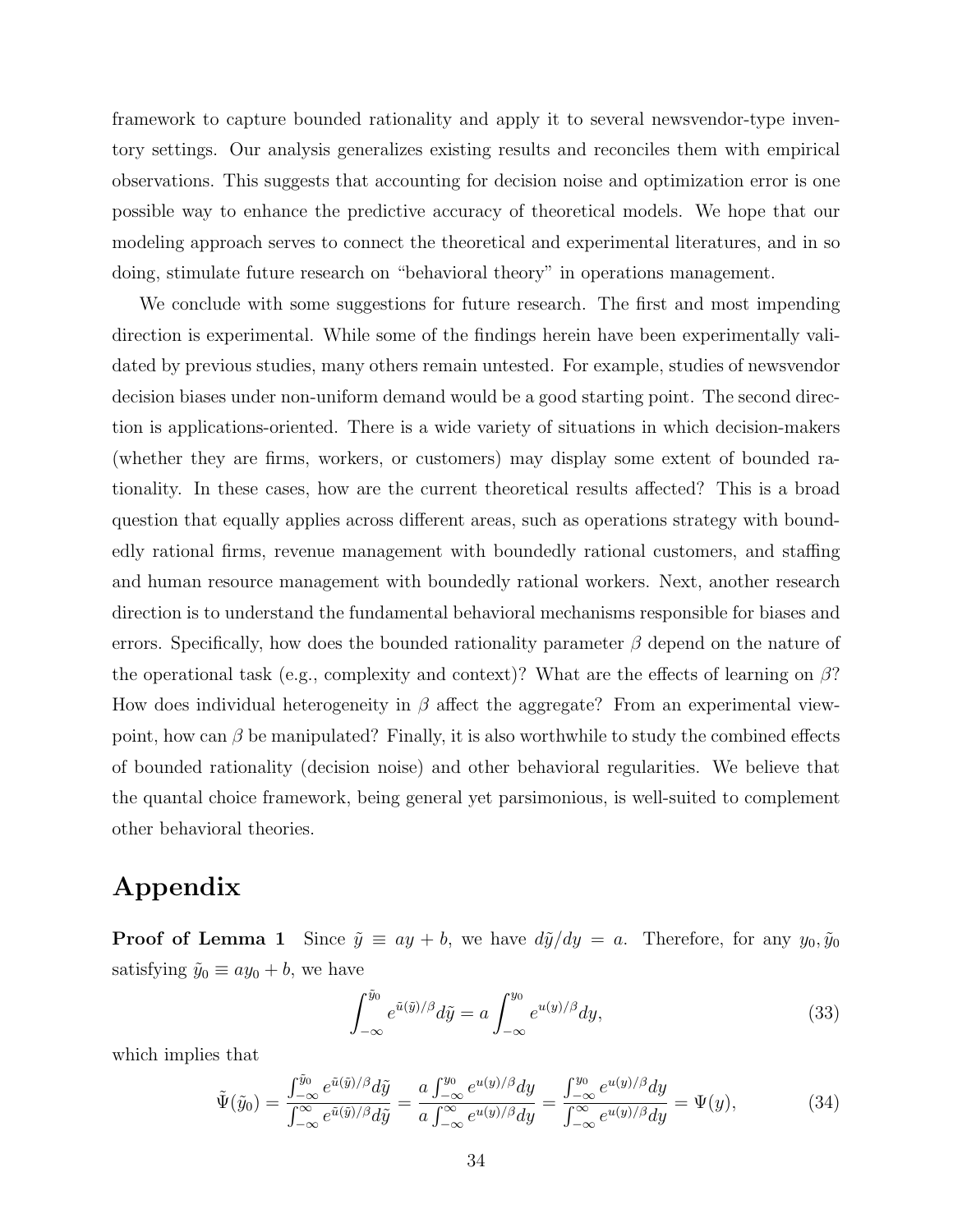as desired.

#### Proof of Lemma 2

$$
\tilde{\Psi}(y) = \frac{\int_{-\infty}^{y} e^{\tilde{u}(v)/\beta} dv}{\int_{-\infty}^{\infty} e^{\tilde{u}(v)/\beta} dv} = \frac{\int_{-\infty}^{y} e^{(u(v)+a)/\beta} dv}{\int_{-\infty}^{\infty} e^{(u(v)+a)/\beta} dv} = \frac{e^{a/\beta} \int_{-\infty}^{y} e^{u(v)/\beta} dv}{e^{a/\beta} \int_{-\infty}^{\infty} e^{u(v)/\beta} dv} = \frac{\int_{-\infty}^{y} e^{u(v)/\beta} dv}{\int_{-\infty}^{\infty} e^{u(v)/\beta} dv} = \Psi(y). \blacksquare
$$
\n(35)

**Proof of Proposition 1** The density of the behavioral solution, from  $(4)$  and  $(5)$ , is given by

$$
\psi(x) = \frac{e^{(Ax^2 + Bx + C)/\beta}}{\int_a^b e^{(Av^2 + Bv + C)/\beta} dv}.
$$
\n(36)

 $\blacksquare$ 

The density  $\zeta(x)$  of a truncated normal random variable over [a, b] with mean  $\mu$  and variance  $\sigma^2$  is

$$
\zeta(x) = \frac{e^{-\frac{(x-\mu)^2}{2\sigma^2}}}{\int_a^b e^{-\frac{(v-\mu)^2}{2\sigma^2}} dv}.
$$
\n(37)

Therefore, over domain  $[a, b]$ , we have

$$
\psi(x) \propto e^{(Ax^2 + Bx)/\beta},\tag{38}
$$

$$
\zeta(x) \propto e^{-\frac{1}{2\sigma^2}x^2 + \frac{\mu}{\sigma^2}x},\tag{39}
$$

which implies that the behavioral solution has the truncated normal distribution with parameters  $\mu$  and  $\sigma^2$  satisfying

$$
A \equiv -\frac{p}{2(b-a)} = -\frac{1}{2\sigma^2} \beta,\tag{40}
$$

$$
B \equiv \frac{pb}{b-a} - c = \frac{\mu}{\sigma^2} \beta. \tag{41}
$$

Solving these two equations yields the desired values of  $\mu$  and  $\sigma^2$ .

**Proof of Proposition 3** When the demand density is constant, we have uniformly distributed demand. Recall from Corollary 1 that we have

$$
EX^{\flat} = \mu - \sigma \cdot \frac{\phi(\frac{b-\mu}{\sigma}) - \phi(\frac{a-\mu}{\sigma})}{\Phi(\frac{b-\mu}{\sigma}) - \Phi(\frac{a-\mu}{\sigma})},\tag{42}
$$

where  $\mu = b - \frac{c}{n}$  $\frac{c}{p}(b-a), \sigma^2 = \beta \frac{b-a}{p}$  $\frac{-a}{p}$ , and  $\phi(\cdot)$  and  $\Phi(\cdot)$  denote the standard normal density and distribution functions. When  $x^* = \mu > m$ , we have  $|b-\mu| < |a-\mu|$ , so  $\phi(\frac{b-\mu}{\sigma})$  $\frac{-\mu}{\sigma}$ ) >  $\phi(\frac{a-\mu}{\sigma})$  $\frac{-\mu}{\sigma}$ ), implying that  $EX^{\flat} < \mu = x^*$ , so there is under-ordering. The same argument shows overordering when  $x^* < m$ . п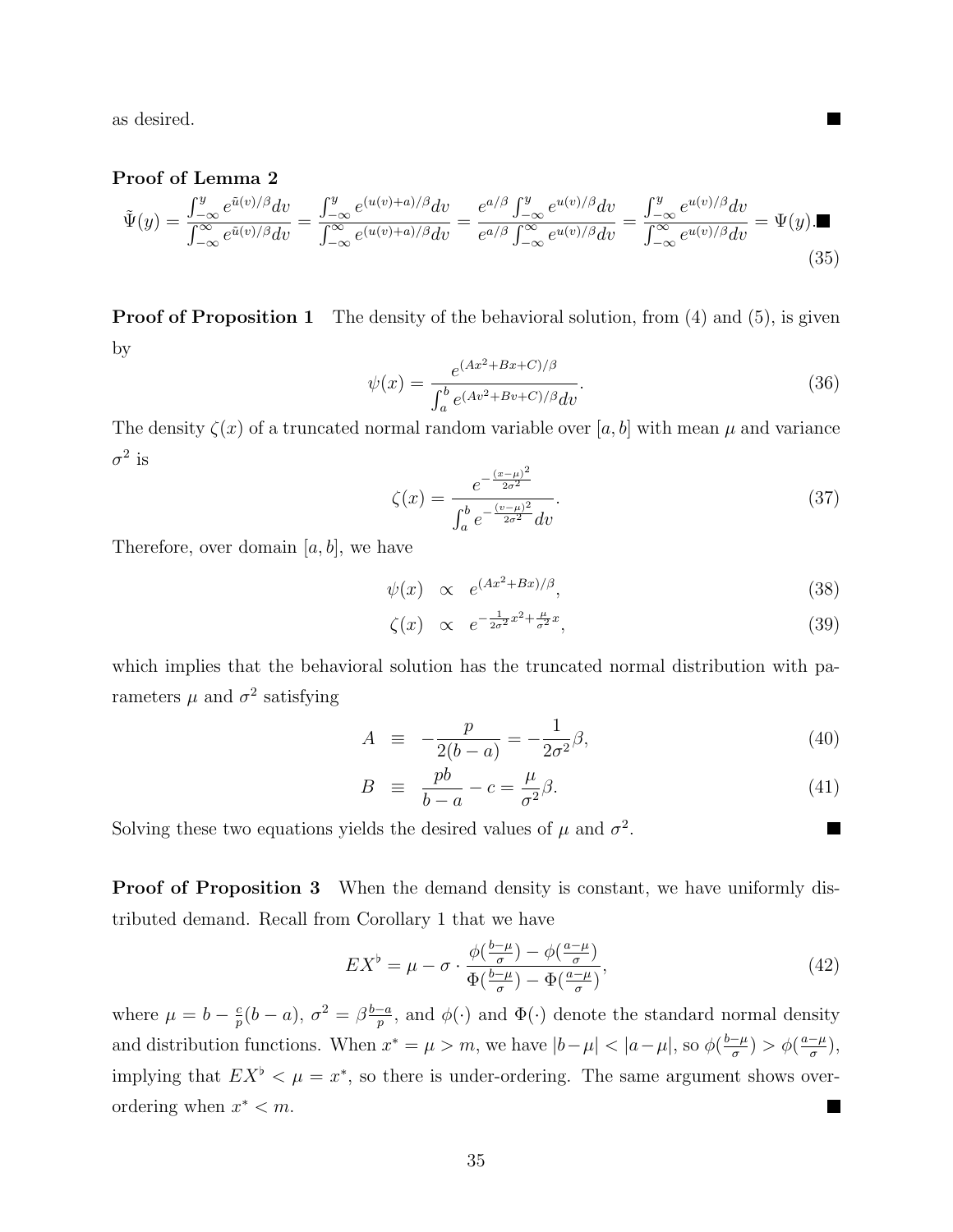**Proof of Proposition 4** We first consider the case where f is decreasing over  $[a, b]$ . Denote  $r \equiv (b-a)/2$ , so  $b = m + r$  and  $a = m - r$ . Thus, for any  $y \in (0, r]$ , we have  $f(m + y) < f(m - y)$ . Now, the assumption  $x^* = m$  implies that  $c = p\bar{F}(m)$ , since  $\bar{F}(m) = \bar{F}(x^*) = c/p$  is satisfied at the optimal solution  $x^*$ . It then follows that for any  $y \in (0, r],$ 

 $\equiv$ 

$$
\pi(x^* + y) - \pi(x^* - y)
$$
\n
$$
r^{m+y}
$$
\n
$$
(43)
$$
\n
$$
(43)
$$

$$
\int_{m-y}^{m+y} \pi'(v)dv = \int_{m-y}^{m+y} (p\bar{F}(v) - c)dv = p\left\{\int_{m-y}^{m+y} \bar{F}(v) - \bar{F}(m)dv\right\}
$$
(44)

$$
= p\left\{\int_{m-y}^{m+y} F(m) - F(v)dv\right\}
$$
\n
$$
(45)
$$

$$
= p\left\{\int_{-y}^{y} F(m) - F(m+v) dv\right\}
$$
\n
$$
\left\{\int_{-y}^{y} F(m) - F(m+v) dv\right\}
$$
\n(46)

$$
= p\left\{\int_0^y F(m) - F(m+v)dv + \int_0^y F(m) - F(m-v)dv\right\}
$$
(47)

$$
= p\left\{\int_{0}^{y} \left[\int_{m+v}^{m} f(z)dz + \int_{m-v}^{m} f(z)dz\right]dv\right\}
$$
\n(48)

$$
= p\left\{\int_0^y \left[\int_0^v -f(m+z)dz + \int_0^v f(m-z)dz\right]dv\right\}
$$
(49)

$$
= p \int_0^y \int_0^v [f(m-z) - f(m+z)] dz dv > 0.
$$
 (50)

Since the density of the behavioral solution  $X^{\flat}$  satisfies  $\psi(x) \propto e^{\pi(x)/\beta}$ , which is increasing in  $\pi(x)$ , we have  $\psi(x^* + y) > \psi(x^* - y)$  for every  $y \in [0, r]$ . Together with the fact that

$$
EX^{\flat} = \int_{a}^{b} x\psi(x)dx = \int_{x^{*}-r}^{x^{*}+r} v\psi(v)dv = \int_{-r}^{r} (x^{*}+v)\psi(x^{*}+v)dv
$$
(51)

$$
= x^* + \int_{-r}^r v\psi(x^* + v)dv
$$
\n
$$
\int_{-r}^r (52)
$$

$$
= x^* + \int_0^r v[\psi(x^* + v) - \psi(x^* - v)]dv,
$$
\n(53)

we conclude that  $EX^{\flat} > x^*$ , so there is over-ordering when f is decreasing over [a, b]. The case with increasing  $f$  is treated similarly. E

**Proof of Proposition 5** Let the density of  $X_i^{\flat}$  be  $\psi_i(x) = \frac{e^{u_i(x)/\beta}}{1 - e^{u_i(v)/\beta}}$  $\frac{e^{u_i(x)/\beta}}{s e^{u_i(v)/\beta}dv}$  for  $i=1,2$ . Let  $K \equiv$ R  $\int_{S} e^{u_1(v)/\beta} dv$  $\frac{S^{e^{-1}}(x)}{S^{e^{u_2(v)/\beta}dv}}$ . Then, we have  $\psi_1(x) > \psi_2(x)$  if and only if

$$
e^{(u_1(x) - u_2(x))/\beta} > K \tag{54}
$$

$$
\Leftrightarrow \quad \pi(x) > \frac{\beta \ln K}{\lambda_1 - \lambda_2}.\tag{55}
$$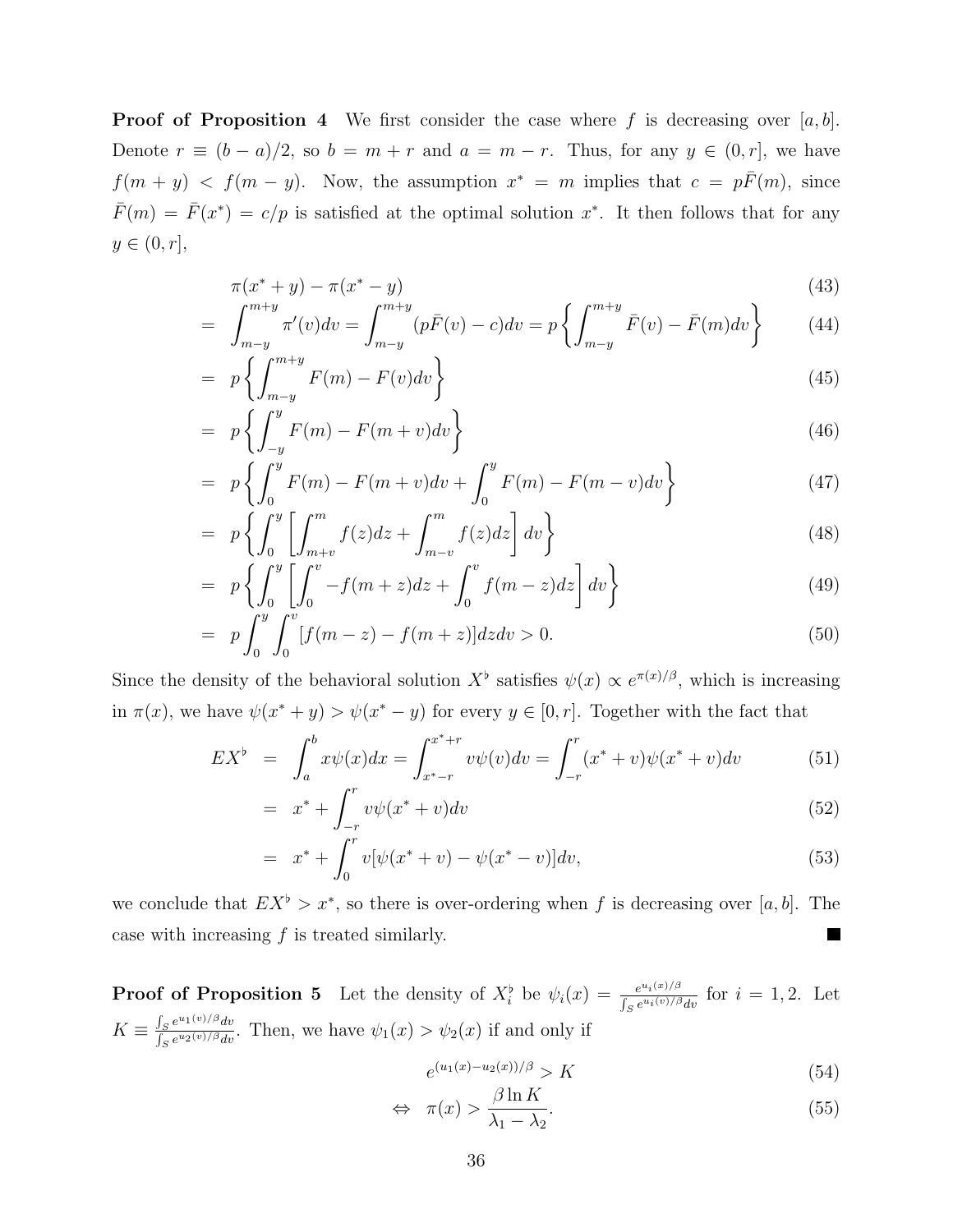Therefore, for any  $k \geq \frac{\beta \ln K}{\lambda}$  $\frac{\beta \ln K}{\lambda_1 - \lambda_2}$ , we have

$$
P(\pi(X_1^{\flat}) \ge k) = \int_{\{v : \pi(v) \ge k\}} \psi_1(v) dv > \int_{\{v : \pi(v) \ge k\}} \psi_2(v) dv = P(\pi(X_2^{\flat}) \ge k). \tag{56}
$$

Similarly, for any  $k \leq \frac{\beta \ln K}{\lambda - \lambda}$  $\frac{\beta \ln K}{\lambda_1 - \lambda_2}$ , we have

$$
P(\pi(X_1^{\flat}) \ge k) = 1 - \int_{\{v : \pi(v) \le k\}} \psi_1(v) dv > 1 - \int_{\{v : \pi(v) \le k\}} \psi_2(v) dv = P(\pi(X_2^{\flat}) \ge k). \tag{57}
$$

This shows that  $\pi(X_1^{\flat})$  stochastically dominates  $\pi(X_2^{\flat})$ , so we have our result.

**Proof of Proposition 6** Let  $X_i^{\flat}$  and  $x_i^*$  denote the behavioral solutions and optimal solutions at stage  $i = 1, 2$ . Then, using time subscripts t to avoid ambiguity, we have

$$
O_{1,t} = X_{1,t+1}^{\flat} - (X_{1,t}^{\flat} - D_t). \tag{58}
$$

This is because after period  $t$ , the inventory position has been lowered from the previous target of  $X_{1,t}^{\flat}$  by an amount equal to current demand  $D_t$ , and the order  $O_{1,t}$  is placed to replenish inventory to the new target  $X_{1,t+1}^{\flat}$ . Note that although the targets  $X_{1,t}^{\flat}$  and  $X_{1,t+1}^{\flat}$ follow the same choice distribution, the actual realizations may differ across time periods. Now, let us define  $\epsilon_1$  as the difference between two independent realizations of the random variable  $X_1^{\flat}$ . Then, we have the first relation (27). Next, for stage  $i = 2$ , we similarly have

$$
O_{2,t} = X_{2,t+1}^{\flat} - (X_{2,t}^{\flat} - D_{2,t})
$$
\n(59)

$$
= X_{2,t+1}^{\flat} - (X_{2,t}^{\flat} - O_{1,t-1}) \tag{60}
$$

$$
= (X_{2,t+1}^{\flat} - X_{2,t}^{\flat}) + (X_{1,t}^{\flat} - X_{1,t-1}^{\flat}) + D_{t-1}.
$$
\n(61)

Now, defining  $\epsilon_2$  as the difference between two independent realizations of the random variable  $X_2^{\flat}$ , we have (28). Finally, it is straightforward to show that

$$
\beta_i = 0 \Leftrightarrow P(X_i^{\flat} = E(X_i^{\flat})) = 1 \Leftrightarrow Var(X_i^{\flat}) = 0 \tag{62}
$$

using the Chebyshev inequality. Therefore, it follows that  $Var(\epsilon_i) = 0$  if and only if  $\beta_i = 0$ .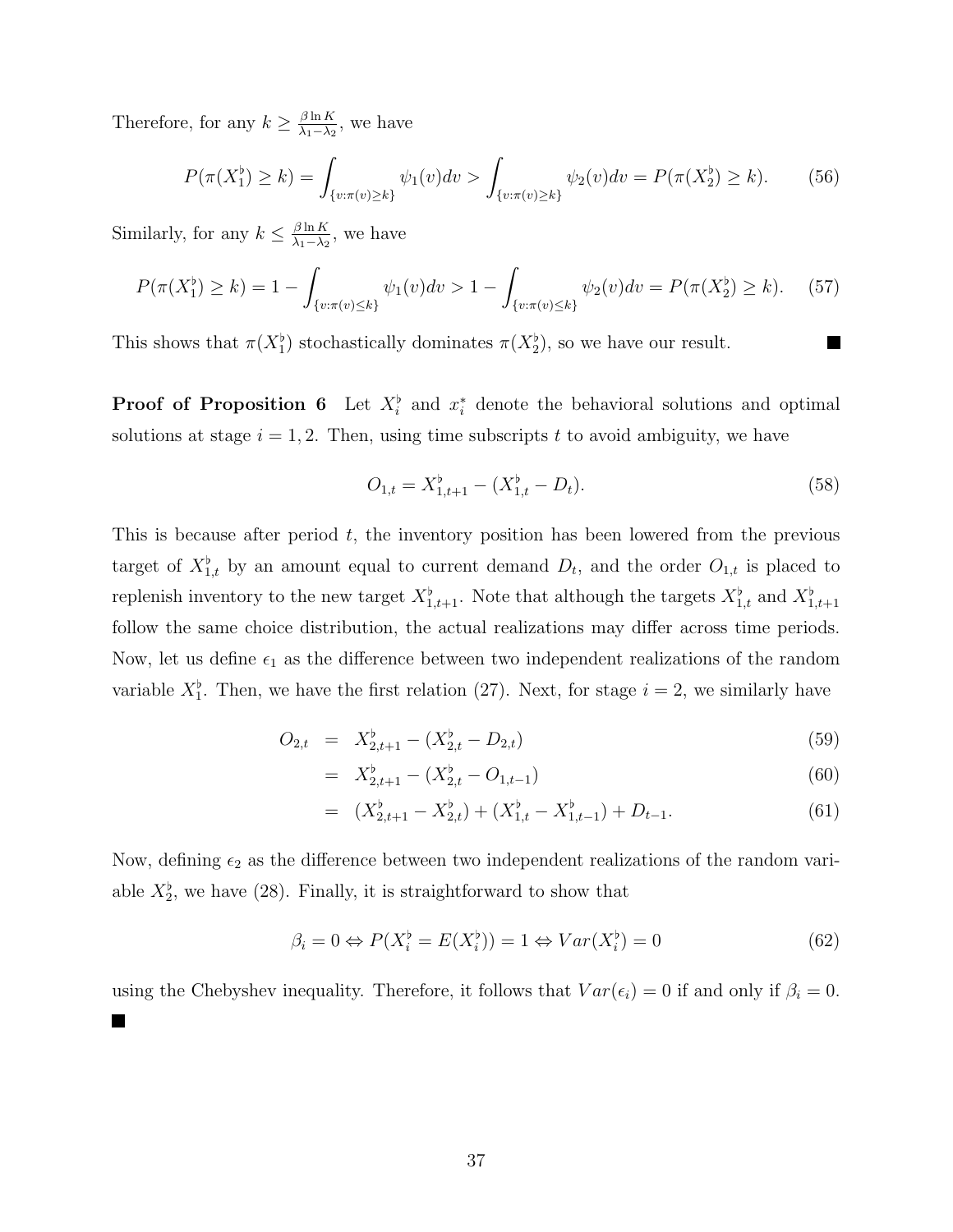**Proof of Proposition 7** In the proof, we shall maximize over profit functions  $\pi_i(x_i)$ rather than minimize over cost functions  $\gamma_i(x_i)$ . For the stocking problem at each location i, consider the following transformation. Instead of choosing the stocking quantities  $x_i$ , we shall choose the *standardized* stocking quantities  $z_i \equiv (x_i - \mu_i)/\sigma_i$ . The profit function over  $z_i$  should satisfy  $\tilde{\pi}_i(z_i) = \pi_i(x_i)$ , so we have

$$
\tilde{\pi}_i(z_i) = \sigma_i p E \min(Z, z_i) - \sigma_i c z_i + (p - c) \mu_i,\tag{63}
$$

where Z is a standard normal random variable. Let  $Z_i^{\flat}$  denote the behavioral solution of maximizing  $\tilde{\pi}_i(z_i)$ . By Lemma 1, we know that behavioral solutions are invariant against affine transformations of the decision domain, so  $X_i^{\flat} = \mu_i + \sigma_i Z_i^{\flat}$  and  $E \tilde{\pi}_i(Z_i^{\flat}) = E \pi_i(X_i^{\flat})$ . This justifies working in the standardized decision domain. Next, by Lemma 2, we know that behavioral solutions are not affected by translations in the utility function, so  $Z_i^{\flat}$  is also the behavioral solution when maximizing  $z_i$  over the centered profit function

$$
\tilde{\pi}_i^{\circ}(z_i) = \sigma_i p E \min(Z, z_i) - \sigma_i c z_i. \tag{64}
$$

Therefore, at each location i, we shall use the standardized and centered profit function  $\tilde{\pi}_i^{\circ}(z_i)$ to characterize the behavioral solution  $Z_i^{\flat}$ . This argument also applies to the centralized case: we can use the problem of maximizing

$$
\tilde{\pi}_T^{\circ}(z_T) = \sigma_T p E \min(Z, z_T) - \sigma_T c z_T \tag{65}
$$

over  $z_T$  to characterize the behavioral solution  $Z_T^{\flat}$ .

Let us define the following *canonical* newsvendor problem: choose  $z$  to maximize

$$
\Pi(z) = pE(Z, z) - cz,\tag{66}
$$

which we refer to as the canonical profit function. Let  $\phi$  and  $\Phi$  denote the standard normal density and distribution functions. Then, it is easy to see that the solution to the canonical newsvendor problem  $z^*$  satisfies  $\Phi(z^*) = 1 - c/p$ , and the optimal objective function satisfies  $\Pi(z^*) = p \int_{-\infty}^{z^*} v \phi(v) dv \leq 0$ . In other words,  $\Pi(z) \leq 0$  for every  $z \in \mathbb{R}$ .

Now, observe that  $\tilde{\pi}_{i}^{\circ}(z_{i}) = \sigma_{i} \Pi(z_{i})$  and  $\tilde{\pi}_{T}^{\circ}(z_{T}) = \sigma_{T} \Pi(z_{T})$ . Therefore, for each i, applying Proposition 5 and condition (b) yields the result that  $E\Pi(Z_T^{\flat}) \geq E\Pi(Z_i^{\flat})$ , with equality holding if and only if (b) holds with equality.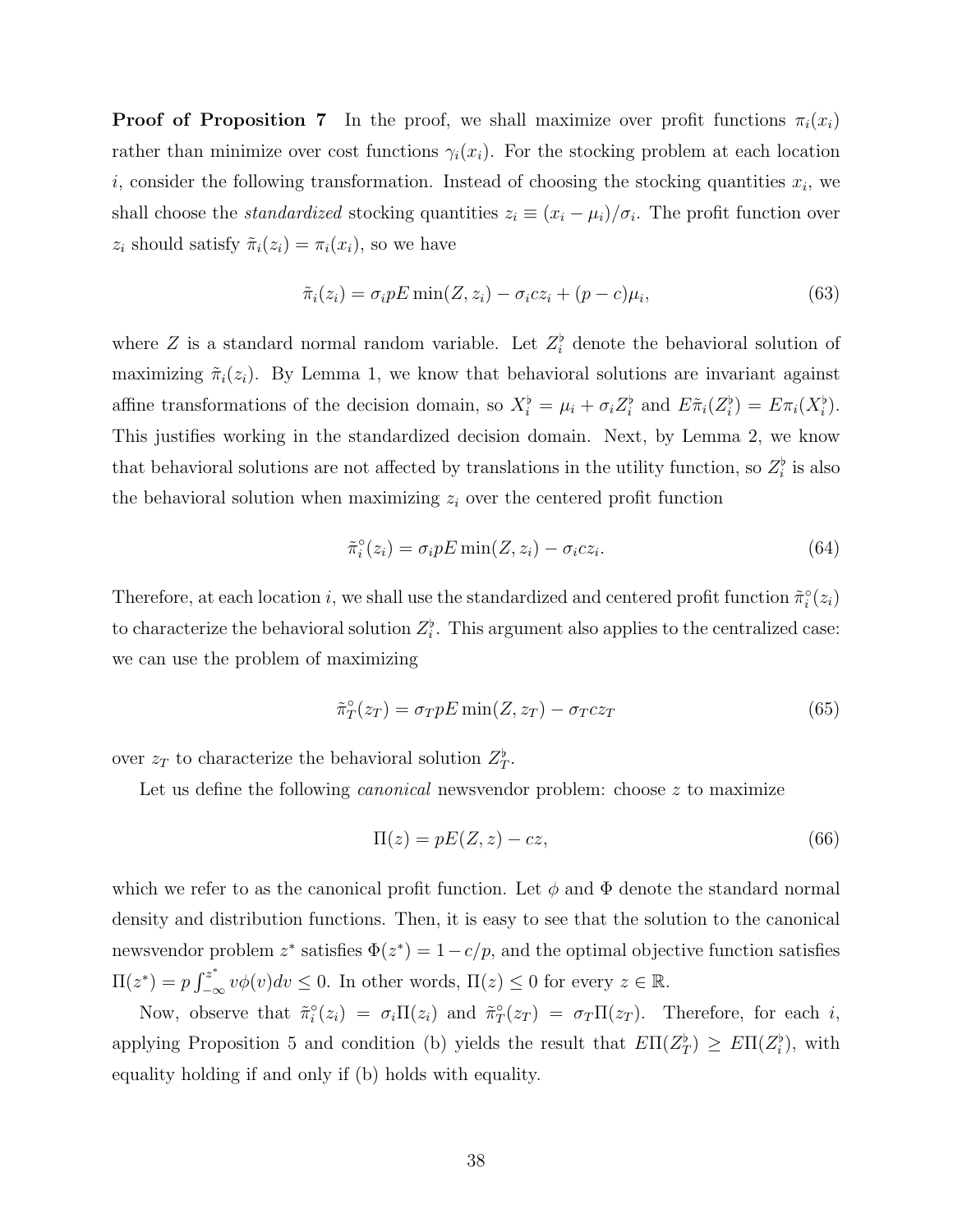Finally, we can put our conclusions together to write

$$
\sum_{i=1}^{n} E \pi_i(X_i^{\flat}) = \sum_{i=1}^{n} E \tilde{\pi}_i(Z_i^{\flat}) = \sum_{i=1}^{n} E \tilde{\pi}_i^{\circ}(Z_i^{\flat}) + (p - c) \sum_{i=1}^{n} \mu_i
$$
 (67)

$$
= \sum_{i=1}^{n} \sigma_i E \Pi(Z_i^{\flat}) + (p - c)\mu_T \tag{68}
$$

$$
\leq \sum_{i=1}^{n} \sigma_i E \Pi(Z_T^{\flat}) + (p - c)\mu_T \tag{69}
$$

$$
\leq \sigma_T E\Pi(Z_T^{\flat}) + (p-c)\mu_T \tag{70}
$$

$$
= E\tilde{\pi}_T^{\circ}(Z_T^{\flat}) + (p - c)\mu_T = E\tilde{\pi}_T(Z_T^{\flat}) = E\pi_T(X_T^{\flat}). \tag{71}
$$

Note that inequality (70) holds because of condition (a) and  $\Pi(z) \leq 0$ . Now, observe that (70) binds if and only if (a) holds with equality, and (69) binds if and only if (b) holds with equality. However, since  $\sigma_i < \sum_{i=1}^n$  $_{i=1}^{n}$   $\sigma_i$ , (a) and (b) can not both bind at the same time. Therefore, strict inequality must hold in our result.

## Acknowledgments

The author is indebted to Elena Katok and Gary Bolton for sharing the data from their paper, Bolton and Katok (2005).

## References

- Anderson, S.P., A. de Palma, J.F. Thisse. 1992. Discrete choice theory of product differentiation. MIT Press, Cambridge, MA.
- Anderson, S.P., J.K. Goeree, C.A. Holt. 2004. Noisy directional learning and the logit equilibrium. Scandinavian Jour. Econ. 106(3): 581-602.
- Bendoly, E., K. Donohue, K. Schultz. 2006. Behavior in operations management: Assessing recent findings and revisiting old assumptions. Jour. Oper. Mgt. Forthcoming.
- Benzion, U., Y. Cohen, R. Peled, T. Shavit. 2005. Decision-making and the newsvendor problem - an experimental study. Working paper.
- Binmore, K., L. Samuelson. 1997. Muddling through: Noisy equilibrium selection. Jour. Econ. Theory. 74: 235-265.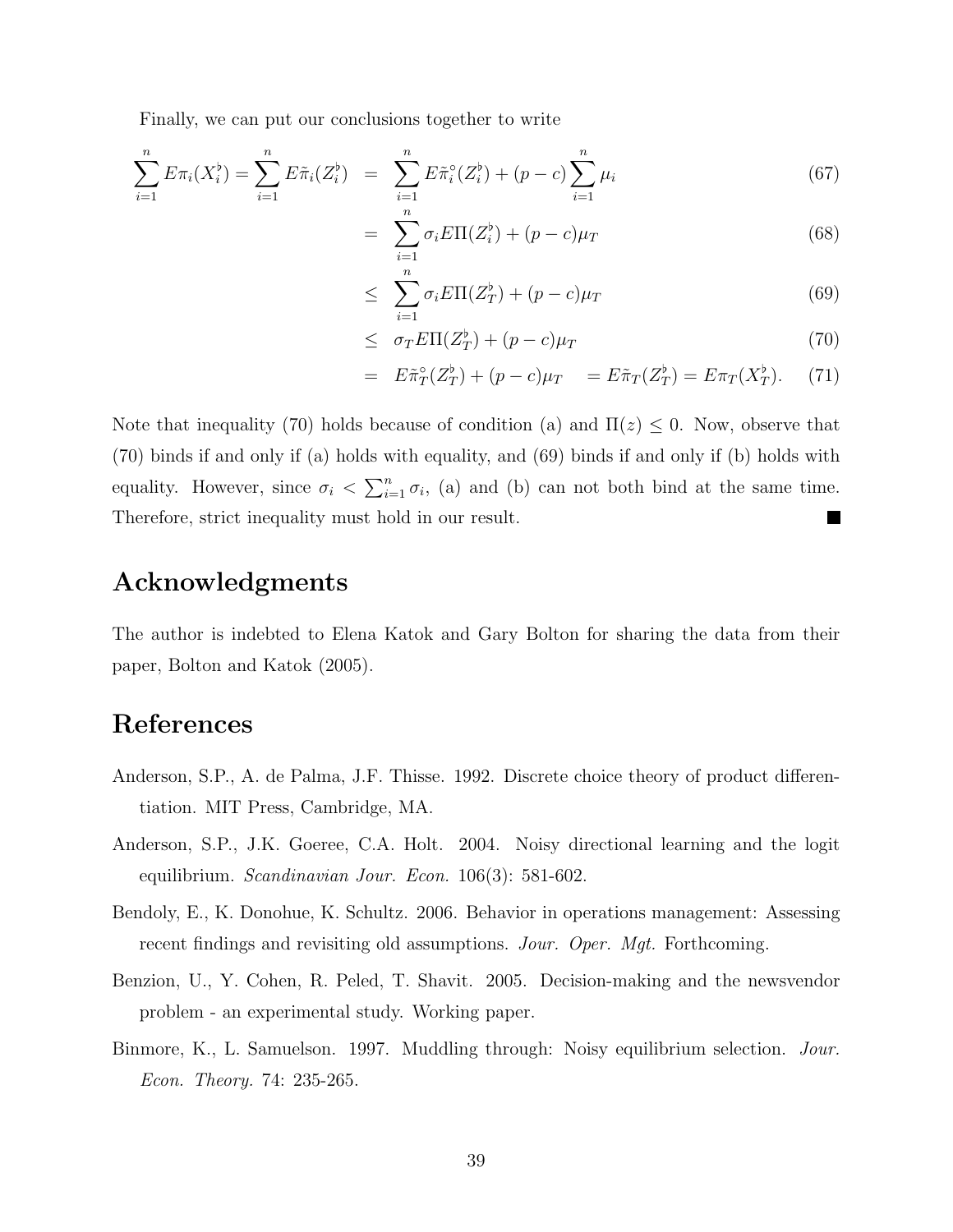- Block, H.D., J. Marschak. 1960. Random ordering and stochastic theories of response. Contributions to Probability and Statistics. (I. Olkin, ed.) pp. 97-132. Stanford, CA.
- Blume, L.E. 1993. The statistical mechanics of strategic interaction. Games and Econ. Behavior. 5: 387-424.
- Bolton, G.E., E. Katok. 2005. Learning-by-doing in the newsvendor problem.  $M\&SOM$ .
- Bostian, J.A., C.A. Holt, A.M. Smith. 2007. The newsvendor "pull-to-center effect:" adaptive learning in a laboratory experiment. Working paper.
- Cachon, G.P. 2003. Supply chain coordination with contracts. Steve Graves, Ton de Kok (eds.). Handbooks in Operations Research and Management Science.
- Cachon, G.P., M. Lariviere. 2005. Supply chain coordination with revenue sharing: strengths and limitations. *Mqt. Sci.* 51(1): 30-44.
- Chen, H.C., J.W. Friedman, J.F. Thisse. 1997. Boundedly rational Nash Equilibrium: A probabilistic choice approach. Games and Econ. Behavior. 18: 32-54.
- Chen, J., D.D. Yao, S. Zheng. 2001. Optimal replenishment and rework with multiple unreliable supply sources. Oper. Res. 49(3): 430-443.
- Conlisk, J. 1996. Why bounded rationality? J. Econ. Lit. 34(2): 669-700.
- Croson, R., K. Donohue, E. Katok, J. Sterman. 2005. Order stability in supply chains: coordination risk and the role of coordination stock. Working paper.
- Croson, R., K. Donohue. 2006. Behavioral causes of the bullwhip effect and the observed value of inventory information. *Mgmt. Sci.* 52(3): 323-336.
- Dada, M., N.C. Petruzzi, L.B. Schwarz. 2006. A newsvendor's procurement problem when suppliers are unreliable. Manufacturing  $\mathcal C$  Service Oper. Mgmt. Forthcoming.
- Eppen, G.D. 1979. Effects of centralization on expected costs in a multi-location newsboy problem. Mgmt. Sci. 25(5): 498-501.
- Geigerenzer, G., R. Selten. 2001. *Bounded rationality: the adaptive toolbox*. MIT Press, Cambridge, MA.
- Gerchak, Y., D. Mossman. 1992. On the effect of demand randomness on inventories and cost. Oper. Res. 40(4): 804-807.
- Gino, F., G. Pisano. 2006. Behavioral operations. Working paper.
- Hofbauer, J., W. Sandholm. 2002. On the global convergence of stochastic fictitious play.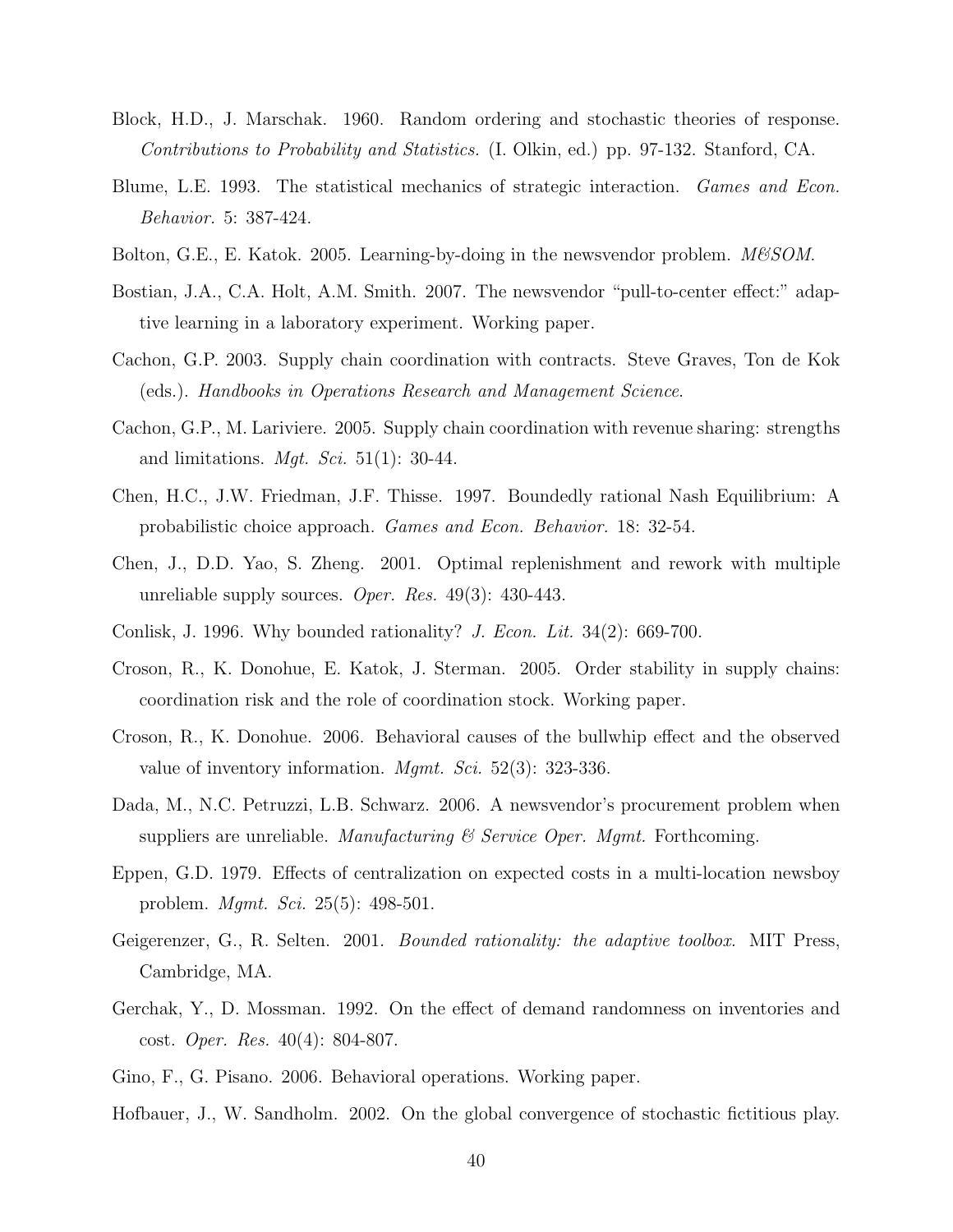Econometrica. 70: 2265-2294.

- Karlin, S. 1958. One stage inventory models with uncertainty. Studies in the mathematical theory of inventory and production. Arrow, Karlin, Scarf (eds.) Stanford University Press, Stanford, CA. 109-134.
- Katok, E., D. Wu. 2005. Contracting in supply chains: a laboratory investigation. Working paper.
- Keser, C., G. Paleologo. 2004. Experimental investigation of retailer-supplier contracts: the wholesale price contract. Working paper.
- Kok, A.G., K.H. Shang. 2006. Inspection and replenishment policies for systems with inventory record inaccuracy. Manufacturing  $\mathcal C$  Service Oper. Mgmt. Forthcoming.
- Lee, H.L., V. Padmanabhan, S. Whang. 1997. Information distortion in a supply chain: the bullwhip effect.  $Mgmt\, Sci.$  43(4): 546-558.
- Lee, H.L., C.A. Yano. 1995. Lot sizing with random yields: A review. *Oper. Res.* 43(2): 311-334.
- Loch, C.H., Y. Wu. 2007. Behavioral operations management. Working paper.
- Luce, R.D. 1959. Individual choice behavior: a theoretical analysis. Wiley, New York, NY.
- Lurie, N.H., J.M. Swaminathan. 2005. Is timely information always better? The effect of feedback frequency on performance and knowledge acquisition. Working paper.
- McFadden, D. 1981. Econometric models of probabilistic choice. C.F. Manski and D. Mc-Fadden (eds.) Structural Analysis of Discrete Data with Econometric Applications. MIT Press, Cambridge, MA. 198-272.
- McKelvey, R.D., T.R. Palfrey. 1995. Quantal response equilibria for normal form games. Games and Econ. Behavior. 10: 6-38.
- Pasternack, B.A. 1985. Optimal pricing and return policies for perishable commodities. Mktg. Sci. 4(2): 166-176.
- Porteus, E.L. 2002. Foundations of stochastic inventory theory. Stanford University Press, Stanford, CA.
- Rong, Y., Z.J. Shen, L.V. Snyder. 2006. The impact of ordering behavior on order-quantity variability: A study of forward and reverse bullwhip effects. Working paper.
- Rubinstein, A. 1998. Modeling bounded rationality. MIT Press, Cambrige, MA.